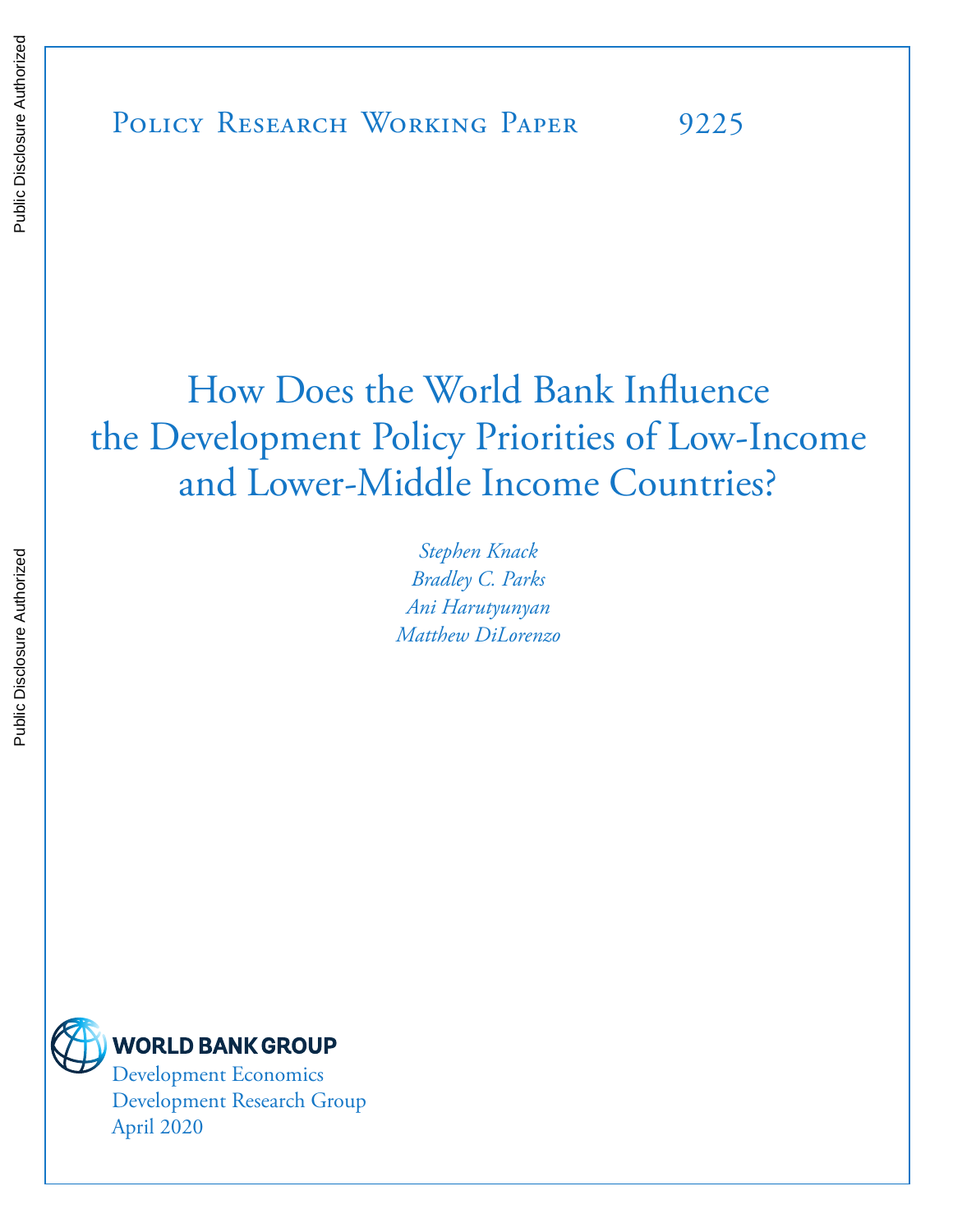### **Abstract**

This study investigates the World Bank's use of lending and non-lending instruments to affect the policy priorities of developing countries. In a typical year, the World Bank lends more than \$30 billion to its client countries. It also spends approximately \$200 million on the provision of analytical and advisory products each year. However, insufficiently granular data on the nature, timing, and distribution of these analytical and advisory products and the policy priorities of client countries has made it difficult for policymakers and scholars to understand which World

Bank instruments are most useful for effectuating change in the direction of government policy. With new data on the delivery of analytical and advisory products and microlevel survey data from 1,244 public sector officials in 121 developing countries, this study demonstrates that the organization's non-lending instruments are more effective than its lending instruments at influencing the policy priorities of client countries. The World Bank's analytical and advisory products not only affect the direction of government policy, but also its design and implementation.

*The Policy Research Working Paper Series disseminates the findings of work in progress to encourage the exchange of ideas about development*  issues. An objective of the series is to get the findings out quickly, even if the presentations are less than fully polished. The papers carry the *names of the authors and should be cited accordingly. The findings, interpretations, and conclusions expressed in this paper are entirely those of the authors. They do not necessarily represent the views of the International Bank for Reconstruction and Development/World Bank and its affiliated organizations, or those of the Executive Directors of the World Bank or the governments they represent.*

This paper is a product of the Development Research Group, Development Economics. It is part of a larger effort by the World Bank to provide open access to its research and make a contribution to development policy discussions around the world. Policy Research Working Papers are also posted on the Web at http://www.worldbank.org/prwp. The authors may be contacted at bparks@aiddata.wm.edu.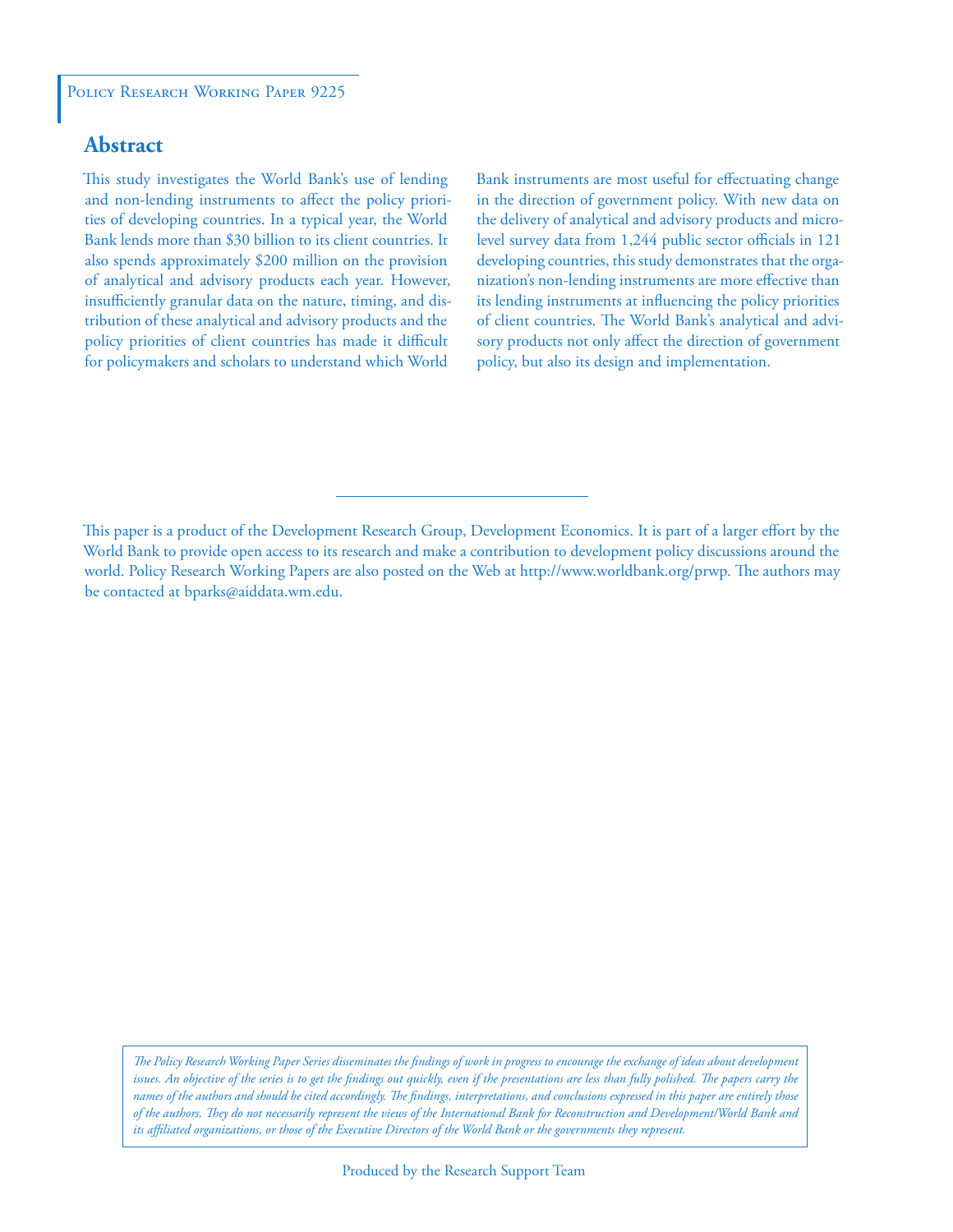# How Does the World Bank Influence the Development Policy Priorities of Low-Income and Lower-Middle Income Countries?

Stephen Knack<sup>∗</sup> Bradley C. Parks<sup>†</sup> Ani Harutyunyan<sup>‡</sup> Matthew DiLorenzo<sup>§</sup>

Keywords: foreign aid, reform, conditionality, policy evaluation, survey methods JEL Classification: C81, C83, D04, F34, F35, F55, O19, O20

<sup>∗</sup>Development Research Group, World Bank

<sup>†</sup>AidData, Global Research Institute, The College of William and Mary; and Center for Global Development; email: bparks@aiddata.wm.edu.

<sup>‡</sup>Sunwater Institute; email: aharutyunyan@sunwater.org.

<sup>§</sup>Department of Political Science and Geography, Old Dominion University; email: mdiloren@odu.edu.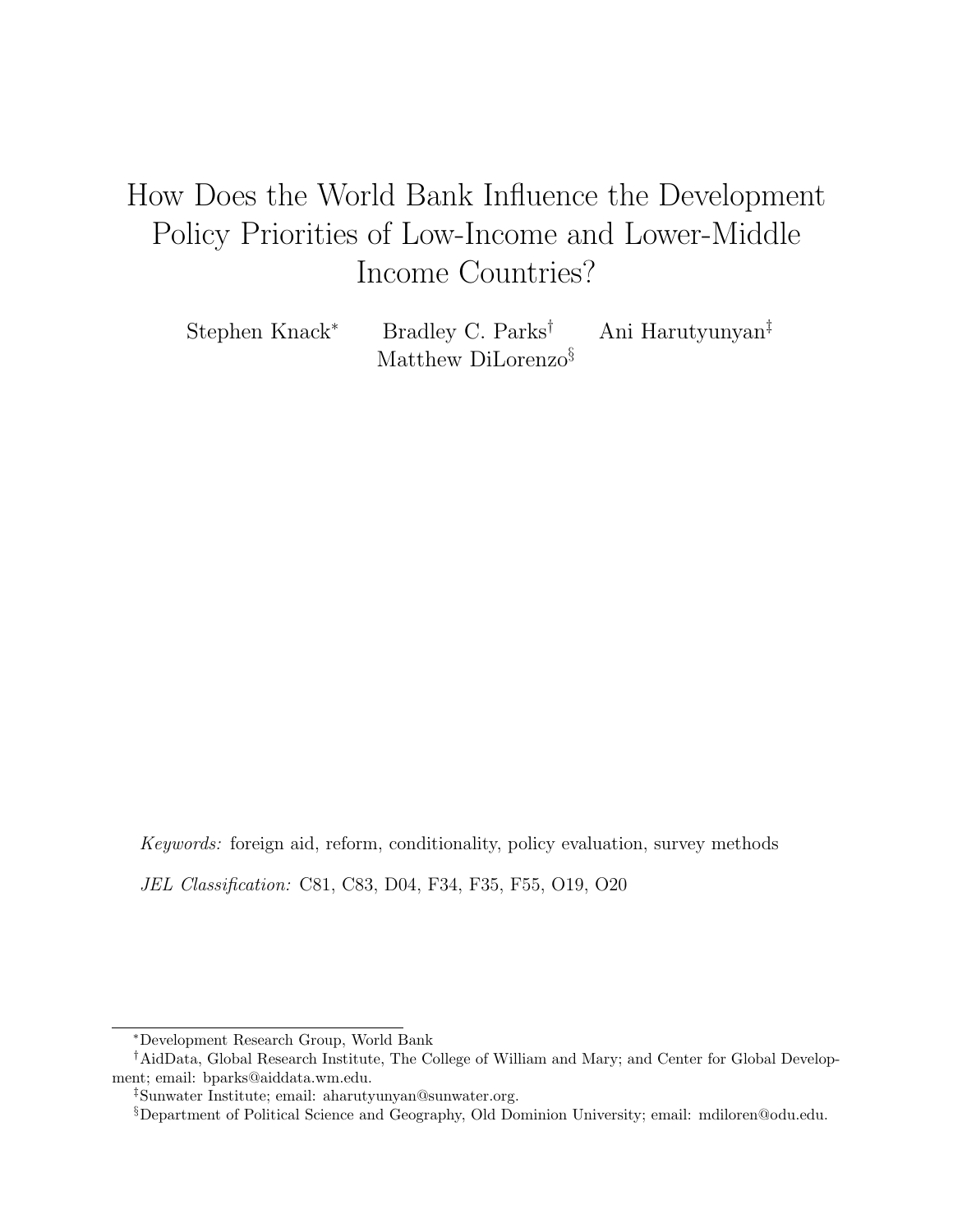Acknowledgements: We thank the National Opinion Research Center (NORC) at the University of Chicago—in particular, Renee Hendley, Kate Hobson, David Kordus, Elise Le, Aparna Ramakrishnan, Alex Rigaux, Bhanuj Soni, and Stacy Stonich—for their survey design and data collection assistance. We also owe a debt of gratitude to the 6,731 development policymakers and practitioners from 126 countries who participated in the 2014 Reform Efforts Survey. Were it not for their willingness to graciously share of their experiences and insights, this study would not have been possible. Finally, this study was made possible through generous financial support from the Development Research Group of the World Bank, the John Templeton Foundation, the Smith Richardson Foundation, and the William and Flora Hewlett Foundation.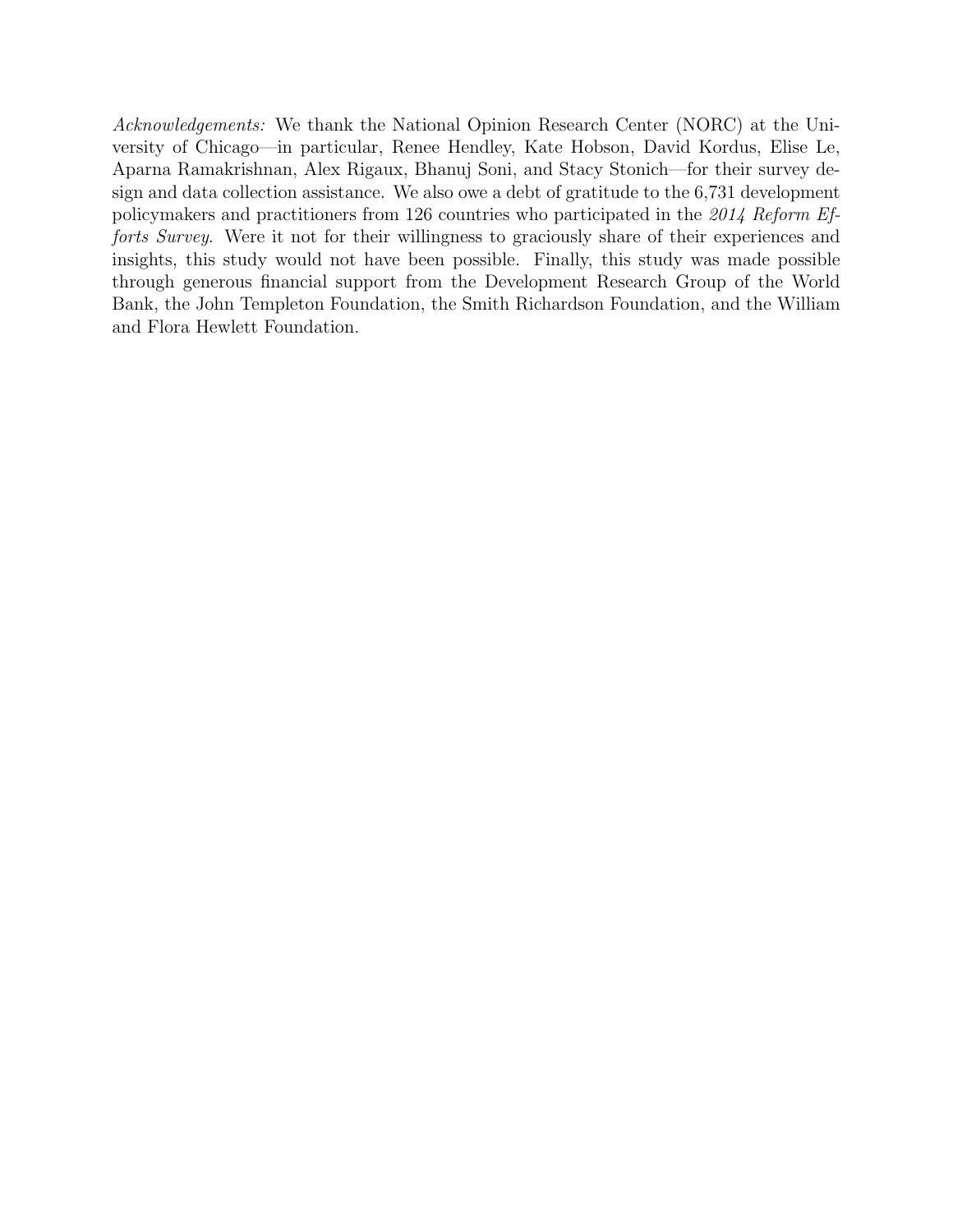### Introduction

As low-income and middle-income countries have reduced their reliance on official development assistance (ODA) and assumed greater responsibility for direct service delivery activities, many aid agencies and development banks have refocused their efforts on helping partner countries reform laws, institutions, regulations, and customary practices in ways that they hope will promote economic development and effective governance in the long-run (Andrews 2011; World Bank 2012, 2013a; USAID 2015; Buntaine et al. 2017).

However, there is a growing gap between the stated objectives of international development organizations and the metrics of success that they use to judge their own performance. Easily observable output and outcome measures—such as the amount of economic output generated, the number of children vaccinated, and the number of kilometers of roads constructed—are useful for measuring the success of direct service delivery activities (World Bank 2013a; Glennie and Sumner 2014). But most aid agencies and development banks lack credible ways of measuring their influence on the policy priorities of partner countries (Custer et al. 2015; Kremer and Clemens 2016).

The World Bank is a uniquely important case in point. In a typical year, it lends more than \$30 billion to its client countries. It also spends approximately \$200 million on the provision of analytical and advisory  $(AAA)$  products to client countries each year.<sup>[1](#page-4-0)</sup> The organization uses both of these instruments—lending and non-lending services—to influence the development policy priorities of low-income and middle-income countries. However, insufficiently granular data on the nature, timing, and distribution of AAA products and the policy priorities of client countries has made it difficult for policymakers and scholars to understand which World Bank instruments are most useful for effectuating development policy change.

In the absence of strong empirical evidence, policymakers have offered conjectures about

<span id="page-4-0"></span><sup>&</sup>lt;sup>1</sup>These summary statistics are drawn from  $https://www.worIdbank.org/en/about/annual-report/$ [fiscal-year-data](https://www.worldbank.org/en/about/annual-report/fiscal-year-data) and the World Bank's Business Intelligence Database.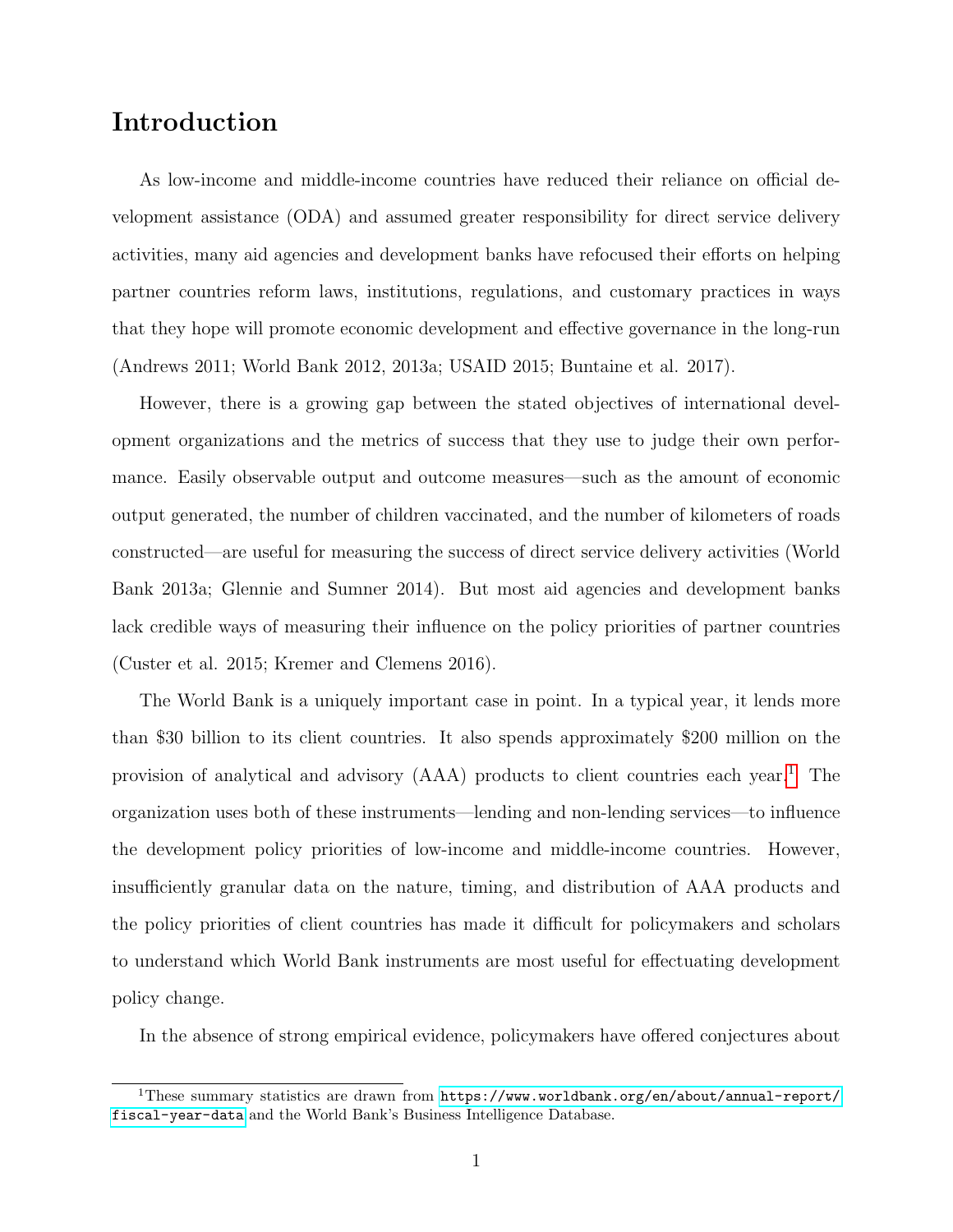the value of World Bank advice, analysis, and assistance. Robert Zoellick, who served as the President of the World Bank from 2007 to 2012, characterized his organization as a "unique and special institution of knowledge and learning" and argued that "[d]elivering, expanding, and testing this learning—in tandem with financing or separately—is the most important part of our work" (World Bank 2007, emphasis added). James Wolfensohn, who served as the President of the World Bank from 1995 to 2005, promoted a slightly different version of this argument: "that |the| knowledge and advisory services |of the World Bank] are far more powerful in leveraging policy and institutional change when underpinned by a lending relationship" (Wolfensohn 2000). Others have expressed skepticism. Prior to his appointment as the President of the World Bank in 2019, David Malpass told the U.S. Congress that the principal beneficiaries of the World Bank were "the people who fly in on a first-class ticket to give advice to governments" (Baker 2019).

Nor do scholars agree about whether, when, and how the World Bank promotes policy change within developing countries (Dollar and Svensson 2000; Easterly 2005; Edwards 2007; Helmke and McLean 2014; Smets and Knack 2016, 2018; Masaki and Parks 2019; Carnegie and Samii 2019). Gavin and Rodrik (1995: 332) argue that "the [World] Bank is the single most important external source of ideas and advice to developing-country policymakers" (Gavin and Rodrik 1995: 332). Others in this camp point to highly influential World Bank publications like the Doing Business Report (Besley 2015; Doshi et al. 2019) and the organization's role in the global diffusion of policy innovations, such as pension reforms and conditional cash transfer schemes (Brooks 2007, 2015; Fiszbein and Schady 2009; Borges Sugiyama 2011; Handa and Davis 2006; Kremer and Clemens 2016). However, another group of economists and political scientists argue that international financial institutions (IFIs) like the World Bank are relatively impotent and their analysis, advice, and assistance has little if any influence on the policy priorities of developing countries (Remmer 1998; Callaghy 1984; Easterly 2006; Harrigan and El-Said 2006; Samuel 2014).[2](#page-5-0)

<span id="page-5-0"></span><sup>2</sup>Hunter and Brown (2000: 115) review public policies related to human capital investment in 13 Latin American countries and conclude that "powerful domestic forces tend to override World Bank [policy] di-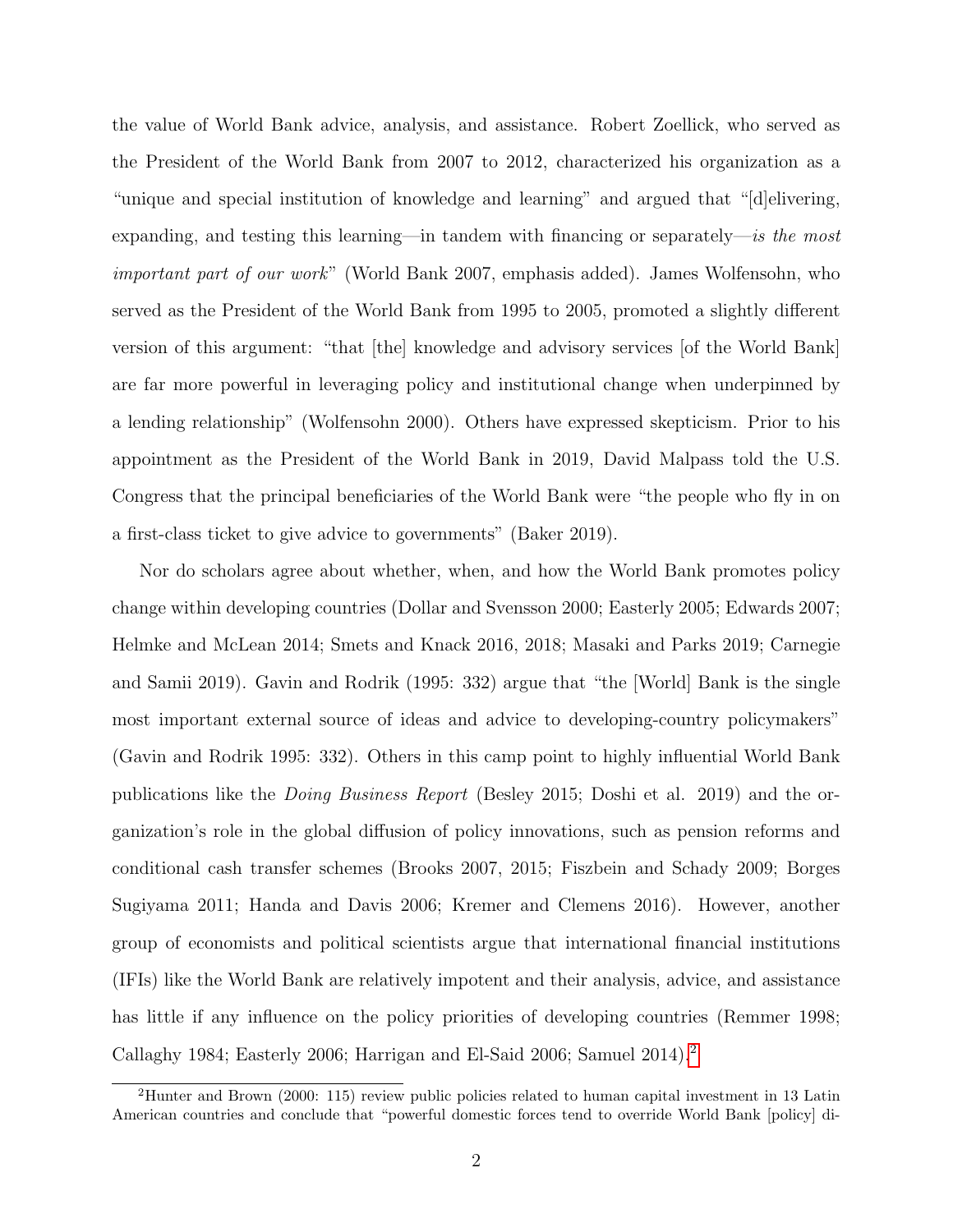To better understand whether, when, and how the World Bank effectuates development policy change, we leverage new data on the organization's lending and non-lending operations as well as a unique survey of 1,328 public officials that measures the policy influence of the World Bank in 24 issue areas and 113 developing countries. We hypothesize that the World Bank's non-lending instruments are more effective than its lending instruments at influencing the policy priorities of client countries. Our empirical results not only provide support for this hypothesis, but also demonstrate that World Bank AAA products influence the design and implementation of government policy.

### Theory and Hypotheses

#### Role of Incentives

The World Bank is a lending institution that depends on governments who are willing to borrow funds and repay their debts. These borrowers have access to two different types of loans: investment loans for stand-alone projects and development policy loans (DPLs) that do not support stand-alone projects but instead provide budget support in exchange for policy reform.<sup>[3](#page-6-0)</sup> The conventional wisdom is that if the World Bank has any influence on the nature, speed, sequencing, and extent of policy reform in developing countries, it is primarily through its DPL program (Smets and Knack 2016, 2018; Giordano and Pagano 2017). A key feature of this program is the fact that financial disbursements are linked to the adoption of specific policy conditions. The World Bank refers to these conditions as "prior actions" (PAs), and its ability to withhold disbursements—or threaten to withhold disbursements—from borrower governments is a major source of bargaining power.

rectives." Similarly, in a review of health care and pension reforms undertaken in Latin America during the 1980s and 1990s, Weyland (2006: 10) finds that "the IFIs most powerful instrument of coercion, loan conditionality, has proven to be a blunt weapon in the enactment of complex institutional reforms. Reforms of social security and health systems involve a wide range of actors. This multiplicity of veto players and the resulting need for political negotiations make it difficult for external actors that lack democratic legitimation to exert much influence."

<span id="page-6-0"></span><sup>3</sup>During the 1980s and 1990s, DPLs were known as structural adjustment loans (SALs).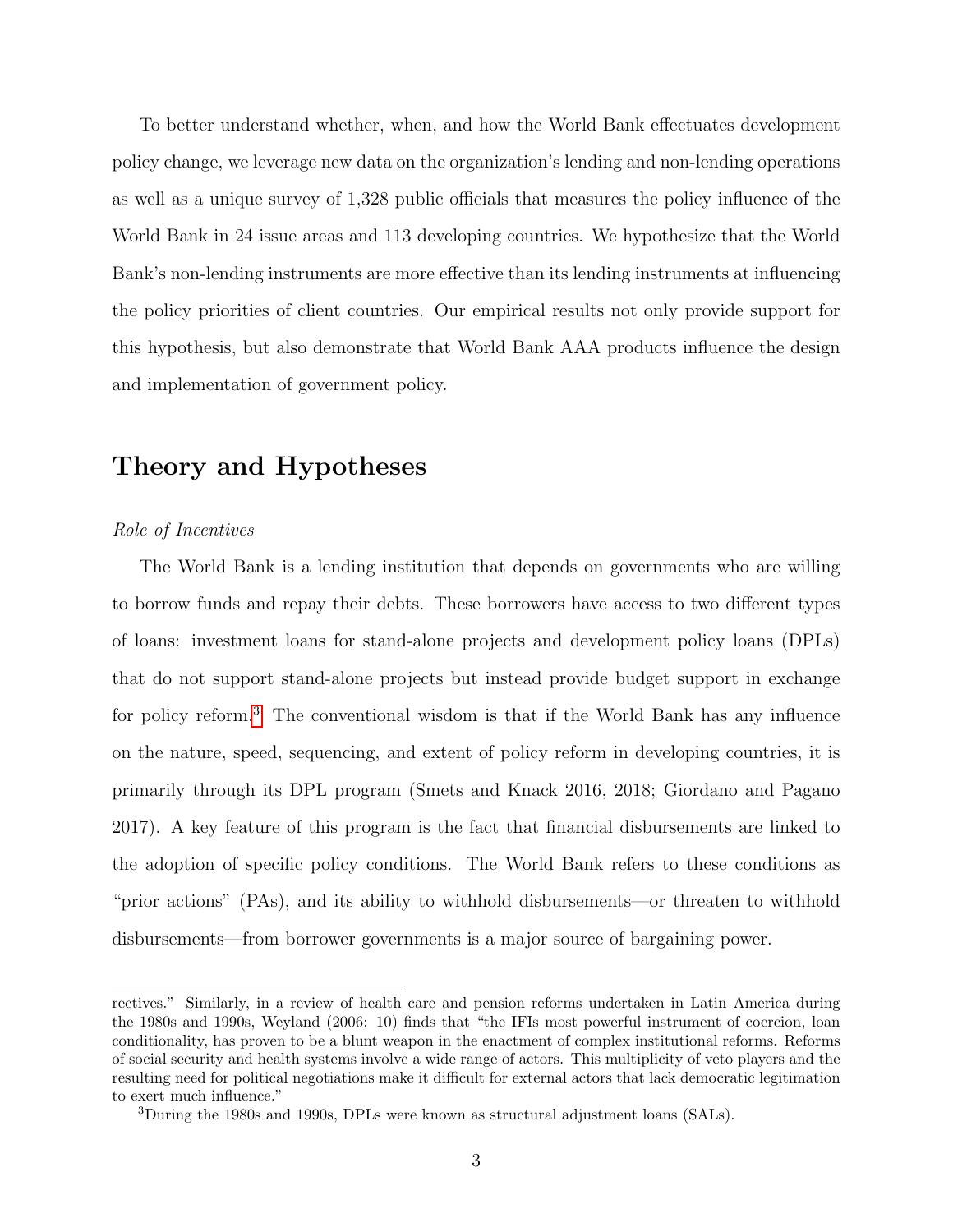At the same time, there are reasons to question the efficacy of this aid-for-policy program. The World Bank might pick policy conditions that do not reflect local needs and priorities, demand too many conditions, or set arbitrary deadlines that short-circuit the domestic political processes needed to secure the buy-in of various parties with disparate interests (Boughton and Mourmouras 2004; Koeberle et al. 2006). It might also face internal and external pressures—for example, to reward the allies or punish the enemies of powerful shareholders, or to "push money out the door" to achieve professional prestige and budget maximization goals—that undermine the credibility of its policy conditionality (Collier 1997; Dollar and Svensson 2000; Easterly 2005; Kilby 2009).

Notwithstanding these concerns, there is some evidence that DPLs may instigate changes in development policy. After accounting for self-selection bias, Smets and Knack (2016) and Moll and Smets (2018) demonstrate that the cumulative number of World Bank economic policy DPLs contracted by a borrower government is strongly and positively correlated with the quality of its economic policies.<sup>[4](#page-7-0)</sup> Similarly, Giordano and Pagano (2017) provide econometric evidence that DPLs positively correlate with the adoption of business environment reforms in World Bank borrower countries. Rather than focusing on DPLs, Smets and Knack (2018) examine the effects of the PAs that are nested within World Bank DPLs and find evidence of a concave relationship between the cumulative number of PAs and the adoption of public sector governance reforms in World Bank borrower countries: low to moderate levels of conditionality hasten the adoption of public sector governance reforms, while high levels of conditionality have the opposite effect. There are also several studies that suggest World Bank policy lending and conditionality might be more effective in conjunction with the provision of analytical and advisory services (Deininger et al. 1998; Wane 2004; World Bank 2004; IEG 2008a: 40; Fardoust and Flanagan 2011).[5](#page-7-1)

<span id="page-7-0"></span><sup>4</sup>Self-selection bias—the fact that an unobserved factor or set of factors might influence a government's propensity to pursue DPL-related policy changes—is a major impediment to causal inference. World Bank borrowers might contract DPLs to justify policy changes or insulate themselves from the consequences of policy changes that they would have pursued in the absence of the DPLs (Vreeland 2003; Chwieroth 2007; Parks and Davis 2019).

<span id="page-7-1"></span><sup>&</sup>lt;sup>5</sup>In a 1998 study entitled Assessing Aid: What Works, What Doesn't, and Why, Dollar and Pritchett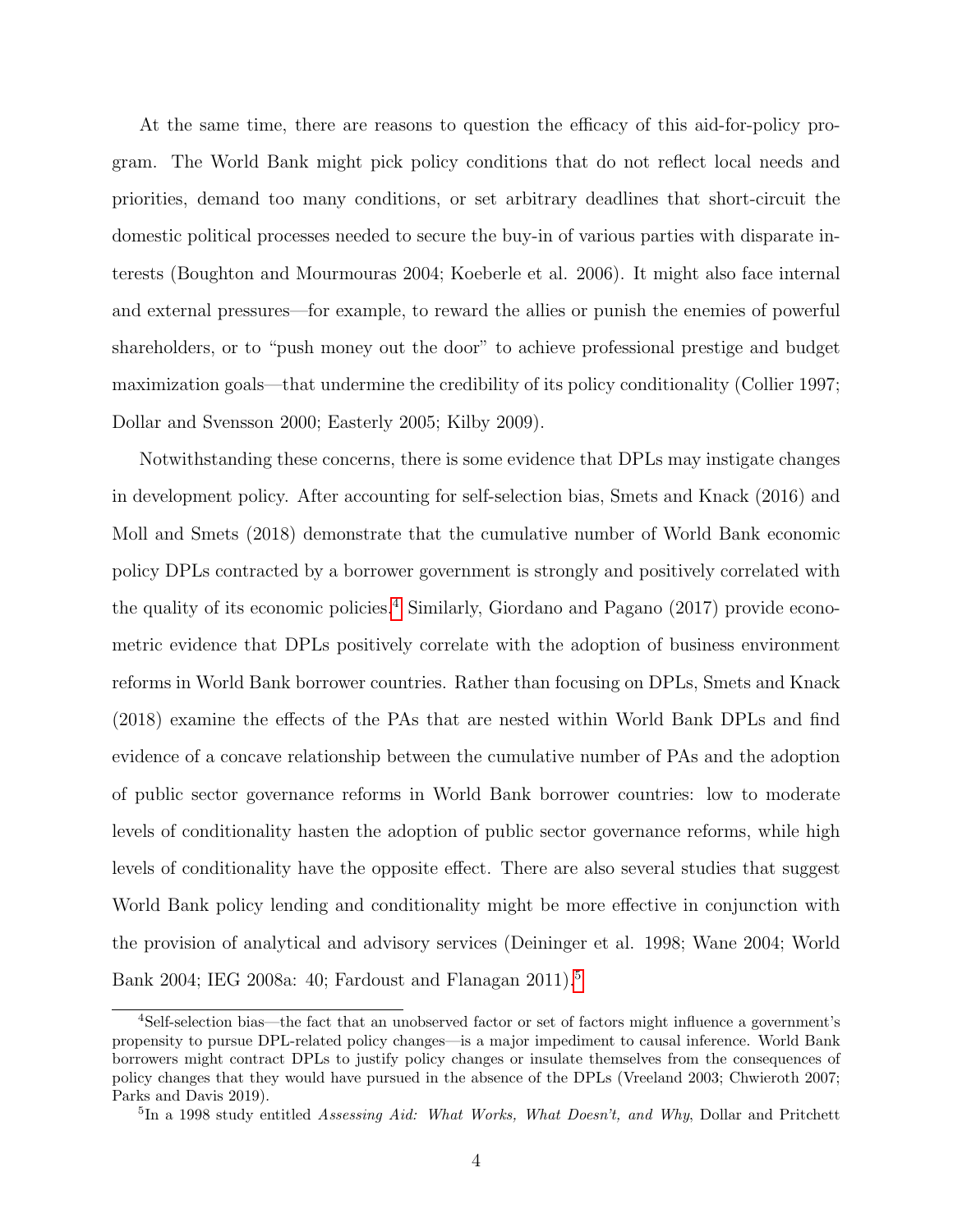Most of these studies rest on the theoretical assumption that the World Bank effectuates policy change by altering the incentives of public sector decision-makers in developing countries. The standard theoretical model is one in which there are two actors—an IFI and a borrower government—that are engaged in a bargaining process. These two actors have well-defined interests and they bargain over financial concessions and policy concessions. The IFI wants to maximize the domestic policy concessions that it can extract from the borrower at the lowest possible cost, and the borrower wants to preserve its domestic policy autonomy while maximizing the financial concessions that it can extract from the IFI (Kremer and Clemens 2016; Girod and Tobin 2016; Masaki and Parks 2019). The IFI's ability to alter the cost-benefit calculation of the borrower is a function of whether the expected benefits of reform exceed the expected costs. Given that reform often produces near-term costs that are concentrated and long-term benefits that are diffuse, those who stand to lose are typically well-prepared to organize themselves in political opposition to change and those who stand to gain face significant collective action problems and demonstrate low levels of political organization (Acemoglu and Robinson 2000; Alesina and Drazen 1991; Rajan 2004). Consequently, the amount, nature, and timing of the funding that the IFI can offer to the borrower are key determinants of whether an aid-for-policy bargain can be reached (Mosley et al. 1995; Masaki et al. 2020). When the IFI increases the level of discretionary funding that is available to the borrower for near-term use, the borrower can more easily compensate the expected losers of distributionally consequential reforms (Robinson 2007; IOB 2012). Therefore, the IFI's ability to convince the borrower that the benefits of reform will exceed the costs is a function of its willingness to provide flexible and fast-disbursing funding.

At the World Bank, DPL funding is easier to disburse and more flexible than funding from investment loans. It is thus considered to be the primary instrument through which

<sup>(1998: 5, 13)</sup> argued that "[t]he key role of development projects should be to support institutional and policy changes that improve public service delivery. [. . . ] Development assistance is more about supporting good institutions and policies than providing capital. Money is important, of course, but effective aid should bring a package of finance and ideas and one of the keys is finding the right combination of the two to address different situations and problems."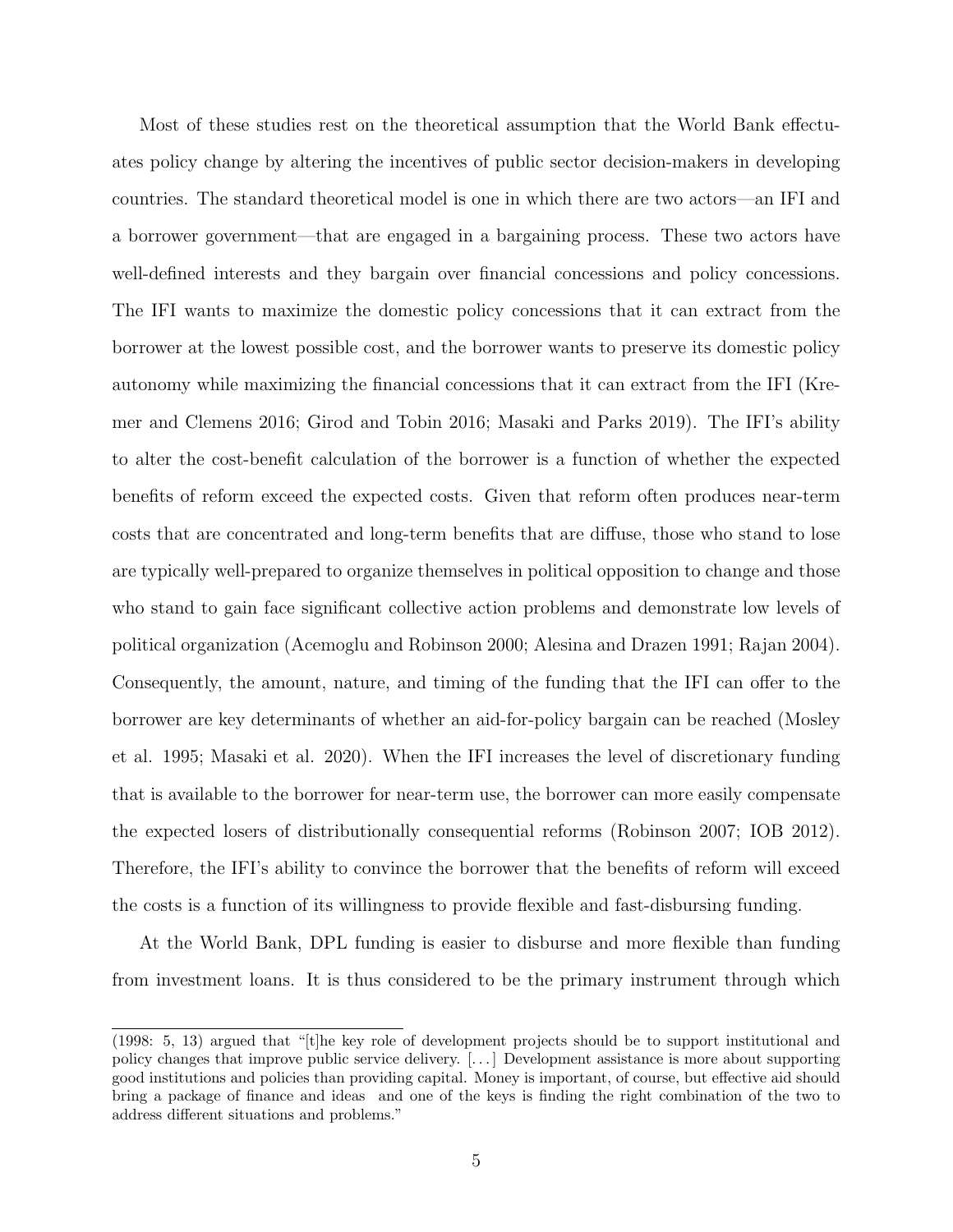the World Bank can effectuate policy change in borrower countries. By way of illustration, consider Indonesia's fuel subsidy reform in 2013 and the apparent role that a World Bank DPL played in its design and implementation. In its written request for a \$400 million DPL, the Indonesian government assured the World Bank that it had put in place a "compensation package [. . . ] [in order] to partly help shield poor households from the impact of higher fuel prices" (Basri and Rajasa 2013). World Bank staff then brought the proposed loan to the Board of Directors for consideration and made the case for approving this large and highly flexible source of funding to the Indonesian authorities on the following basis: "[the Indonesian government will pursue] an expansion of targeted social assistance measures for the poor following an increase in the price of subsidized fuel prices, from 8.5 million households to 15.5 million poor and vulnerable beneficiary households" (World Bank 2013). Therefore, World Bank staff tacitly acknowledged that, by approving the provision of highly flexible financial resources through a DPL, the Board of Directors would enable the Indonesian authorities to pay for the "adjustment costs" of pursuing a fuel subsidy reform.

#### Role of Ideas

However, the World Bank is not only a lending institution. It also produces and disseminates analysis and advice about development policy, which has led some observers to call it a "knowledge bank" (Gilbert et al 1999; Ravallion 2013).

Theories of bargaining power call attention to the financial incentives that IFIs can bring to bear to increase the likelihood that borrowers will challenge the domestic policy status quo, but they do not leave room for the World Bank's causal and principled beliefs about development policy to *directly* and *independently* influence the policy priorities of borrower countries. At best, in a setting where the World Bank has provided a financial package to a borrower that is sufficiently attractive to convince the local authorities that the benefits of reform will exceed the costs, the World Bank's ideas about development policy might improve the design of its DPL and thus increase the odds that the DPL will achieve its stated policy objectives (Malesa and Silarszky 2005; Smets et al. 2013; Saavedra et al. 2015).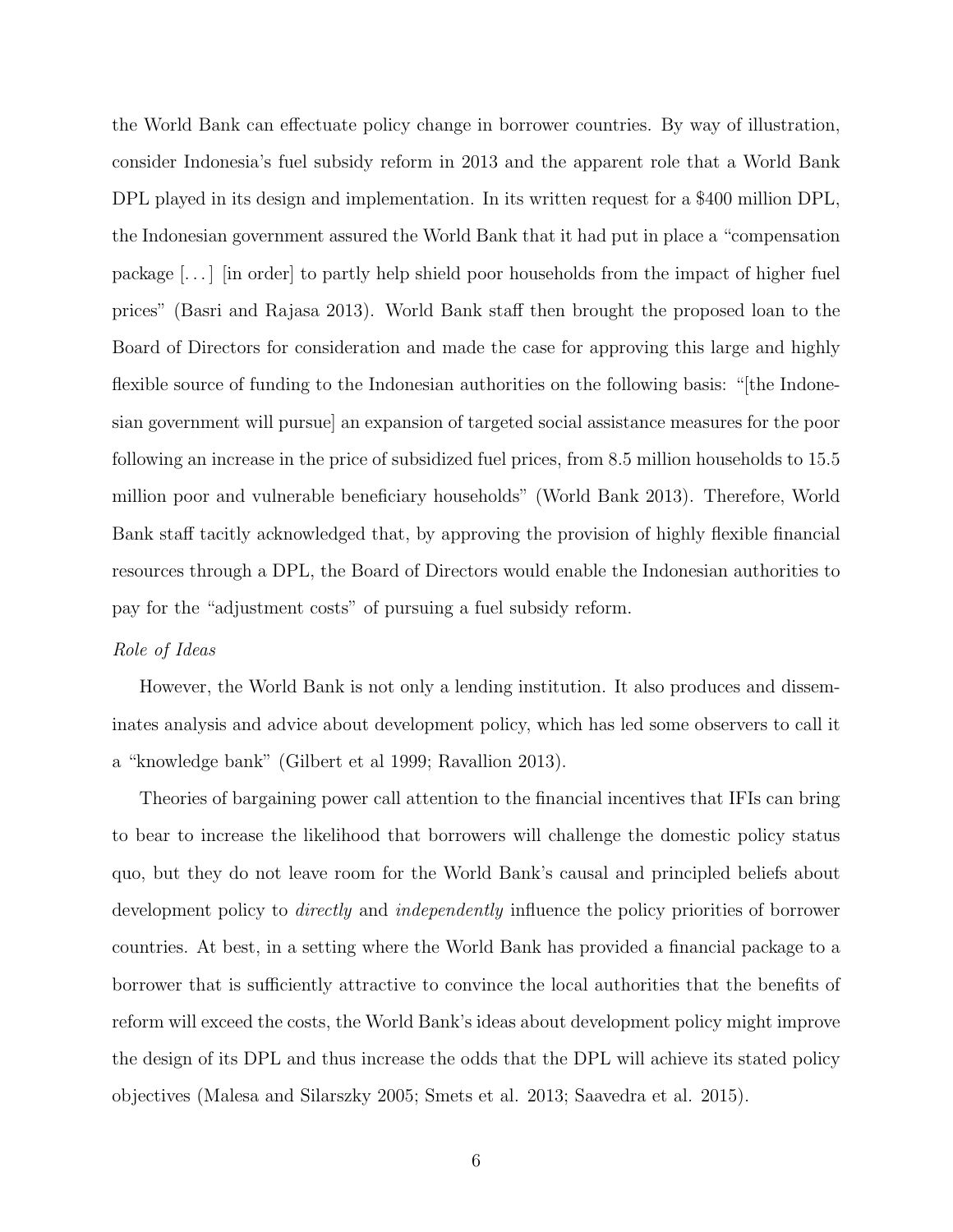This blind spot in the literature has prompted some theorization about the conditions under which—and the mechanisms through which—ideas might matter (Meseguer 2006; Macpherson 2006; Kogut and Macpherson 2011; Chwieroth 2012; Weymouth and Macpherson 2012; Smets et al. 2013; Parks and Davis 2019). Social constructivists have proposed that IFIs like the World Bank seek to ally themselves with a small number of reform champions in the executive branch with whom they share causal and principled development policy beliefs. They argue that the presence of "sympathetic interlocutors" helps to align expectations about the appropriateness and likely impact of a given policy choice, thereby facilitating cooperation between IFIs and governments in developing countries (Momani 2005; Chwieroth 2007, 2009, 2010, 2012; Kahler 1992; Corrales 2006; Nelson 2014; Bazbauers 2019).[6](#page-10-0)

This argument enjoys some empirical support. In a wide-ranging review of conditional contracts between IFIs and developing countries, Kahler (1992: 127) finds that "close alignment between a cadre of national economic technocrats and the IFIs seems to have been a prerequisite for [a reform] agreement." Similarly, Chwieroth (2009: 2) provides econometric evidence that the prospects for policy change in developing countries correlate positively with the ability of IFI staff to "find and work with sympathetic domestic interlocutors who embrace their policy goals."

However, existing theory focuses on the recipients of policy ideas: those government officials in borrower countries who are willing to promote policy priorities that are consistent with the preferences of the IFIs. It does not shed light on the *mechanisms* that the IFIs use to introduce and promote status-quo-altering ideas about development policy.

<span id="page-10-0"></span><sup>6</sup>By way of illustration, consider Salam Fayyad, who served as Prime Minister of the Palestinian National Authority (PNA) from 2007 to 2013. His appointment in 2007 signaled a turning point in the PNA's relations with the international community (Thrall 2010). Fayyad earned his Ph.D. in Economics from the University of Texas at Austin, worked for the World Bank between 1987 and 1995, and became the IMF Resident Representative in the West Bank and Gaza Strip from 1996 to 2001. According to a former Israeli Ambassador to the U.S., Fayyad "[was] the Palestinian figure with the most prestige in the West; they consider[ed] him to be someone who can speak their language" (Ravid 2007). The World Bank also found a kindred spirit and enthusiastic collaborator in Fayyad, which substantially increased the organization's influence over PNA's public sector reform priorities between 2007 and 2013 (World Bank 2012: 20).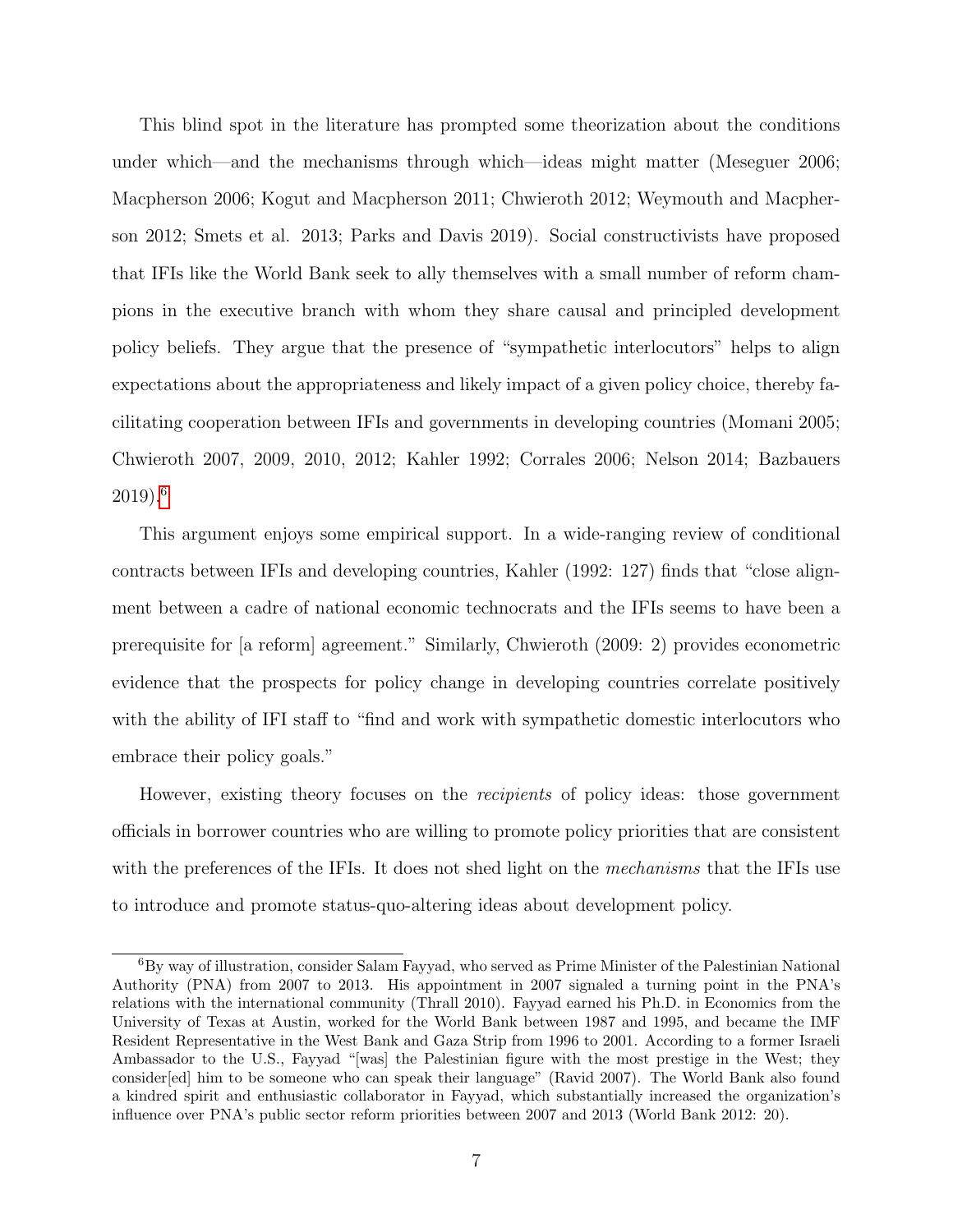Herein lies the principal contribution of our study. The IFIs have codified a specific set of tools to facilitate the transmission of policy ideas to developing countries over time (Arezki et al. 2012; Parks et al. 2015; Fayad et al. 2020; other citations). The World Bank has a particularly wide-ranging set of so-called analytical and advisory (AAA) services. These non-lending services include economic and social work (ESW) and technical assistance (TA). ESW is geared towards informing and influencing the direction and design of policy in client countries, while TA is focused on the implementation of policy (Edwards 1997; Gilbert et al. 1999; World Bank 2004, 2006; IEG 2008b).[7](#page-11-0)

We are principally interested in understanding the first-order question of whether, when and how the World Bank influences the direction and design of development policy in its client countries, so we focus here on ESW. The World Bank has five "core [ESW] diagnostic products" that it routinely generates to inform and influence its policy dialogue with borrower countries: Country Economic Memoranda (CEMs) or Development Policy Reviews (DPRs); Country Financial Accountability Assessments (CFAs); Country Procurement Assessment Reviews (CPARs); Poverty Assessments (PAs); and Public Expenditure Reviews (PERs) (IEG 200[8](#page-11-1)b: 14).<sup>8</sup>

There are several reasons why these analytical and advisory products (or other types of

<span id="page-11-0"></span><sup>7</sup>The World Bank defines TA as those activities that are "(a) aimed at enabling an external client to implement reforms or strengthen its institutions; (b) free-standing, not an essential part of another activity such as lending or ESW; and (c) linked to a Bank unit with clear accountability for the service provided" (World Bank 2006).

<span id="page-11-1"></span><sup>8</sup>According to World Bank (2004: 86), "[t]he CEM and DPR analyze key aspects of a country's economic development, such as growth, fiscal reform, public administration, foreign trade, financial sector development, and labor markets. They are flexible analytic instruments whose structure and content are largely dependent on country circumstances. Their aim is to provide an integrated view of a country's development priorities and a framework for designing development strategies. [...] The CFA evaluates the overall quality of a country's public financial management system, covering budgeting, accounting, reporting and auditing, and external scrutiny of public finances [. . . ] [and one of its objectives is to] improve a country's public financial management by developing and following up action plans agreed with the government.  $[...]$  The CPAR diagnoses the health of the country's procurement system and practices and [aims] to generate a dialogue with governments on needed reforms. [...] The PA provides information on the causes and consequences of poverty in a country and examines how public policies, expenditures, and institutions affect poor people. [. . . ] The PER examines government resource allocations within and among sectors and assesses the equity, efficiency, and effectiveness of those allocations in the context of the macroeconomic framework and sector priorities. In addition, it identifies the reforms needed in budget processes and administration to improve the efficiency of public spending."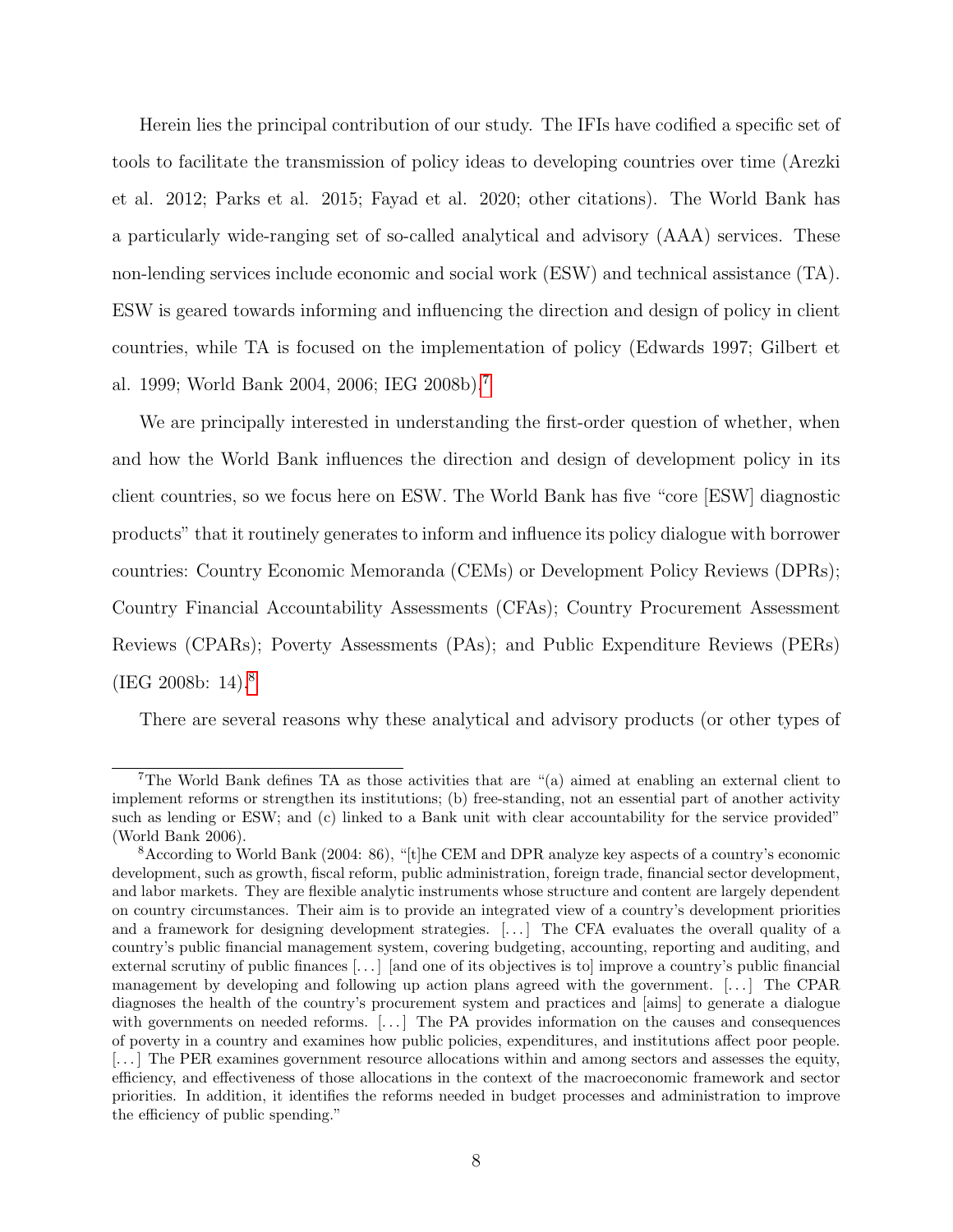ESW) could influence the policy priorities of borrower countries, irrespective of any lending relationships that may exist with the World Bank. In the absence of financial leverage, the World Bank "has to begin by [. . . ] persuading existing [political] leaders that specific reforms should be undertaken" (Woods 2006: 72). These leaders are usually motivated by a desire to stay in power, so uncertainty about the distribution of winners and losers that might result from a reform can reduce their willingness to challenge the status quo (Fernandez and Rodrik 1991). The World Bank can therefore use its analytical and advisory products to provide information about the likely distribution of gains and losses and thereby reduce the uncertainty that political leaders face about the likely consequences of reform (Smets 2020).

Another important feature of the World Bank's analytical and advisory products is that they are often undertaken in collaboration with government officials in the host country. Involving the governing authorities in the process of diagnosing policy problems and formulating policy recommendations may be consequential if it makes political leaders less likely to question the quality and reliability of the analysis and advice that they receive (Masaki and Parks 2019). Indeed, IFIs like the World Bank often lack contextual knowledge about the countries that they are responsible for analyzing and advising and fail to adequately consult with the governing authorities who possess significant informational advantages (Andrews 2013). Therefore, sourcing contextual information from public officials in the country that is being analyzed and advised may reduce perceptions that the diagnostic and advisory content of the World Bank's ESW is biased or otherwise unreliable (Lombardi and Woods 2008). It may also increase the resonance of the findings and recommendations that the World Bank produces for public sector decision-makers in client countries.

To the extent that World Bank ESW gives policymakers in the client country a greater sense of ownership in the policy changes that are being implicitly or explicitly advocated, it may also give them a useful tool for (a) building broader domestic coalitions of support for reform, or (b) neutralizing actors who might oppose reform (Besley and Persson 2011;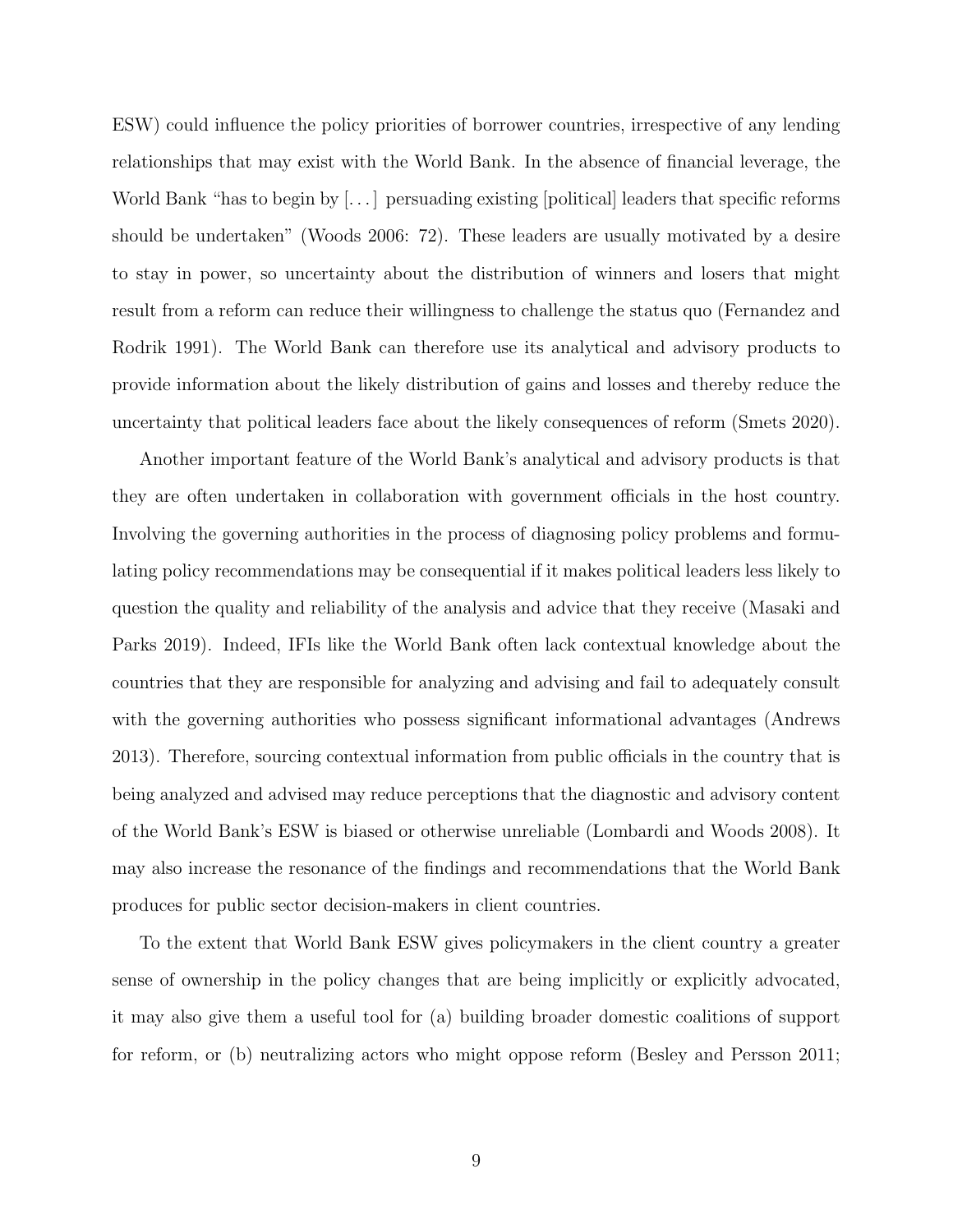Kelley and Simmons 201[9](#page-13-0); Parks and Davis 2019).<sup>9</sup> Previous research suggests that reform is more likely when it becomes "the business of a wider range of insiders" (Jacoby 2006: 638) and when the general public places pressure on the authorities to follow through on their initial commitments (Abiad and Mody 2005). Therefore, the World Bank's sympathetic interlocutors in client countries might try to make the diagnostic and advisory content in World Bank ESW a "focal point" that can stabilize expectations and lower bargaining costs among the domestic political actors that make and shape government policy (Schelling 1960; Tama 2013).[10](#page-13-1)

Based upon these considerations, we will test the following hypothesis:

H1: The provision of ESW increases the World Bank's ability to influence the policy priorities of its client countries.

### Data and Methods

Among social scientists, there is a growing recognition that if a central part of the World Bank's raison d'être is to improve the quality of policy in developing countries, those who wish to evaluate the organization's effectiveness need to use outcome measures that can capture changes in government policy—rather than traditional development outcome measures like economic growth and infant mortality (Smets and Knack 2016; Masaki et al. 2020).

<span id="page-13-0"></span><sup>&</sup>lt;sup>9</sup>Indeed, sympathetic interlocutors can serve as policy brokers who not only introduce and promote foreign ideas that challenge the status quo, but also ensure that these ideas are politically acceptable and feasible by building coalitions with domestic political allies and neutralizing domestic political opponents. Amalia Anaya is a case in point (Grindle 2004). She served as the head of Bolivia's Technical Support Team for Education Reform (ETARE) from 1992 to 1994 and played a crucial role in redefining the country's policy priorities and co-opting those who could potentially derail the new set of policy priorities. Despite inauspicious conditions for change, Anaya succeeded in redefining the Bolivian government's educational quality reform agenda during the 1990s, and she did so in part by leveraging analysis and advice from the World Bank and the Inter-American Development Bank. She also pre-empted would-be opponents of the government's new policy priorities by hiring "politically prominent individuals [to staff her reform team] who could establish a bridge to political parties in the country" (Grindle 2004: 97).

<span id="page-13-1"></span><sup>10</sup>Tama (2013: 153) defines a focal point as "a proposal or idea around which public debate revolves in a given policy area" and explains that "[o]ne common problem is that negotiations in situations of multiple equilibria sometimes only succeed if someone is able to create a focal point by publicizing an option that becomes the most salient choice."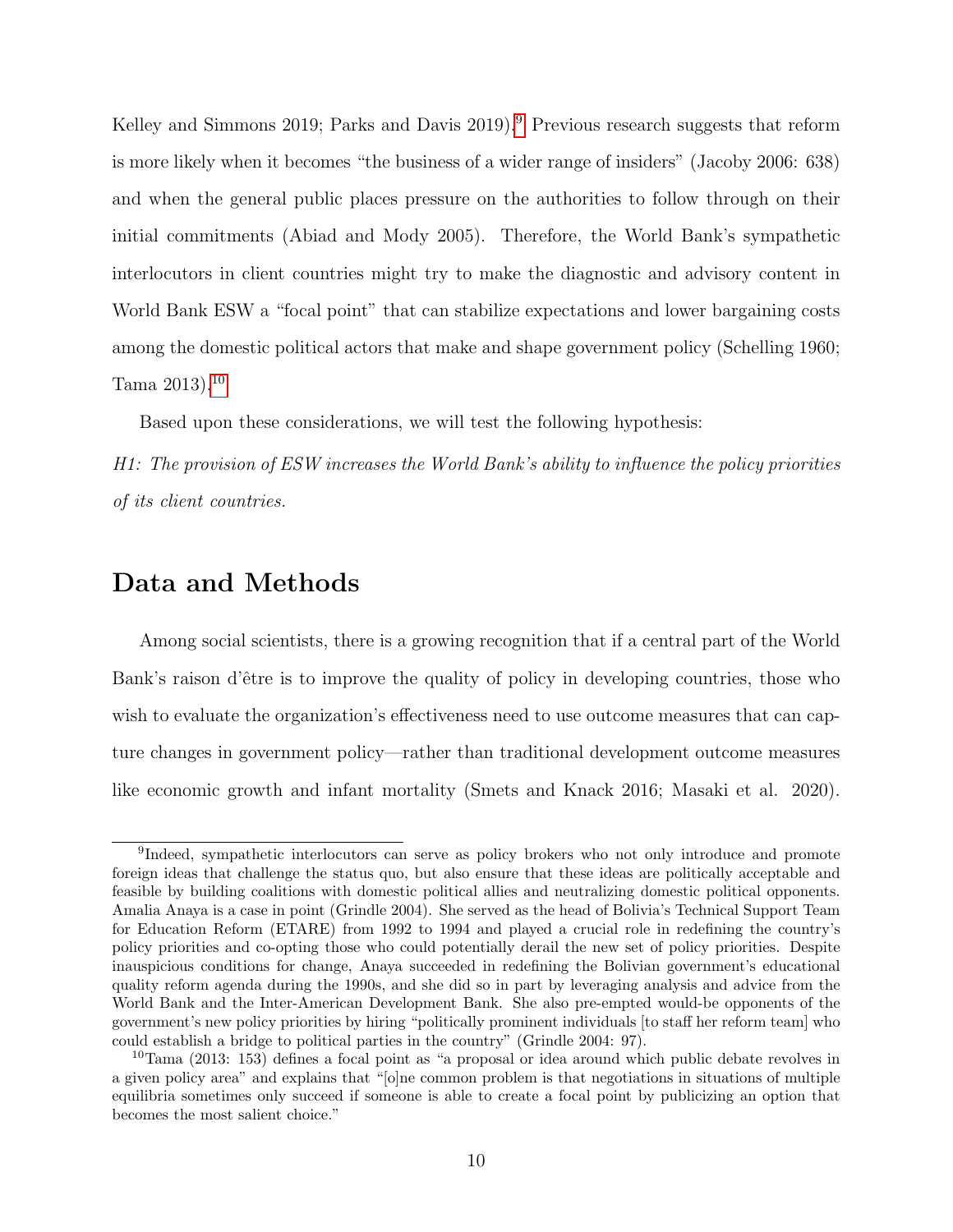Elaborating on this point, Kremer and Clemens (2016: 71) note "[i]f one believes that the primary impact of the [World] Bank comes from its specific investments, then one might reasonably evaluate the Bank by assessing what proportion of its investments yield, for example, a 7 percent annual rate of return. If one believes, as we and many other observers do, that the biggest effects of the World Bank arise through its role in influencing developing country policy, then one's assessment of the overall impact of the [World] Bank will hinge primarily on one's beliefs about the effects of these types of policies. A regular bank hopes to obtain a positive return on the vast majority of its investments. In contrast, the [World] Bank could potentially achieve a high social rate of return through a few big wins  $\dots$ . Clearly, if one believes that the [World] Bank has reduced poverty primarily by using its financial resources as part of a bargaining process to promote a few important policy reforms, measuring the Bank's impact becomes difficult. Running a regression with country-level outcomes as the dependent variable and World Bank lending as a key explanatory variable will miss the point if a substantial share of the Bank's impact came from the spread of conditional cash transfers, or reforms inspired by the Doing Business reports, or the impact of former Bank officials on Indian economic reforms in the 1990s."

To help close this evidence gap, we designed and implemented the 2014 Reform Efforts Survey in the summer of 2014 in partnership with the National Opinion Research Center (NORC) at the University of Chicago. It provides a unique source of micro-level survey data on the policy influence of nearly 150 other aid agencies and development banks, as observed and experienced by the local counterparts of these institutions in 126 low-income and middle-income countries.<sup>[11](#page-14-0)</sup>

Unlike traditional elite surveys that are based on convenience sampling (where a population of interest is not identified and sample representativeness cannot be evaluated), we first identified our populations of interest in 126 low-income and middle-income countries and carefully constructed sampling frames for each of these countries in a consistent and

<span id="page-14-0"></span><sup>&</sup>lt;sup>11</sup>The questionnaire is available in the online appendix of Parks et al.  $(2015)$ .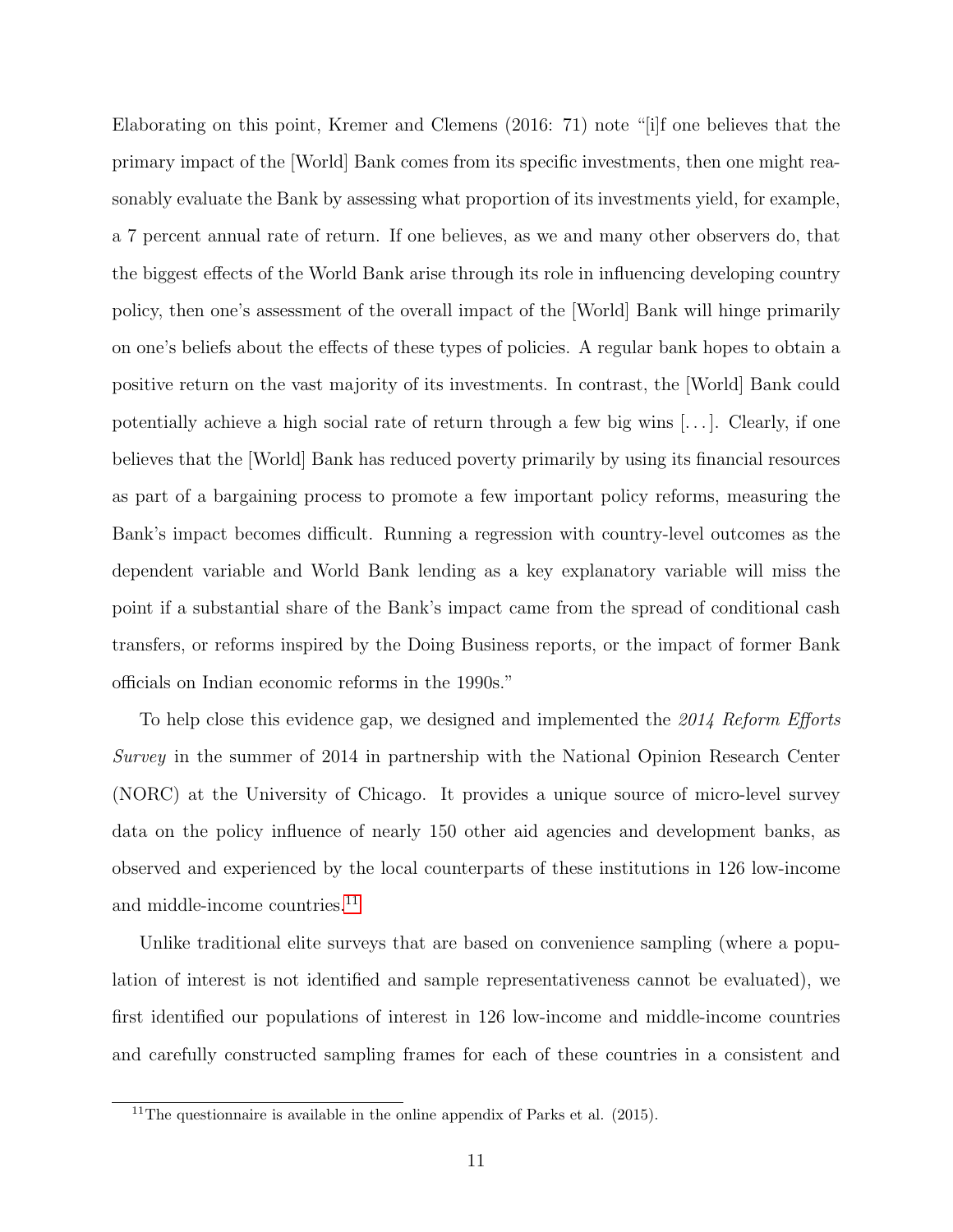comparable manner, which allows us to evaluate the representativeness of our sample and employ inverse probability weights to adjust for sample selection (i.e., non-response) bias.<sup>[12](#page-15-0)</sup> The process by which we constructed the country-specific sampling frames that were used to facilitate the survey is described in Section B of the Appendix. The master sampling frame consists of 54,990 host government officials, development partner staff, civil society leaders, private sector representatives, and independent experts from 126 low- and lower-middle income countries and semi-autonomous territories.[13](#page-15-1)

Altogether, 6,731 individuals participated in the survey. However, for the purposes of this study, we are interested in a specific subsample of respondents: the 1,244 host government officials from 121 low- and middle-income countries who (a) participated in the survey, (b) reported having direct interactions with the World Bank, and (c) subsequently evaluated the agenda-setting influence of the World Bank. Each of these respondents was asked to evaluate the level of influence that the World Bank exerted on the host government's decision to pursue specific reforms over a specific time frame (during the respondent's tenure in a self-identified public sector position and institution) and in a specific policy area (the respondent's self-identified area of policy expertise).<sup>[14](#page-15-2)</sup> These respondents evaluated the influence of the World Bank on a scale of 0 (no agenda-setting influence) to 5 (maximum agenda-setting influence). Given that our sample may not be representative of the population of interest (i.e., the sampling frame), we employ inverse-probability weights to account for unit non-response.

The data from the 2014 Reform Efforts Survey are valuable in that they capture the experiences and observations of public sector officials from the governments that the World

<span id="page-15-0"></span> $12$  For each low- and lower-middle income country, we defined our population of interest as those individuals with direct knowledge of how government policies and programs were prioritized, designed, and implemented between 2004 and 2013. See Section 2 of the Appendix for more details.

<span id="page-15-1"></span><sup>&</sup>lt;sup>13</sup>The specific inclusion criteria and procedures employed to develop the sampling frame are described in detail in Parks et al. (2015).

<span id="page-15-2"></span><sup>&</sup>lt;sup>14</sup>These specific reforms were identified by respondents themselves in a prior survey question that asked them to identify up to three specific problems that government reforms (in the respondent's area of policy expertise) sought to address. In an earlier set of survey questions, each respondent was asked to select his or her primary policy area of focus (from a fixed list 23 different policy areas) and anchor on a specific public sector job and institution (with a defined start year and end year) in a given country between 2004 and 2013. Respondents were then asked to evaluate the influence of specific donors from the vantage point of his or her policy area of focus and country in that particular position and time period.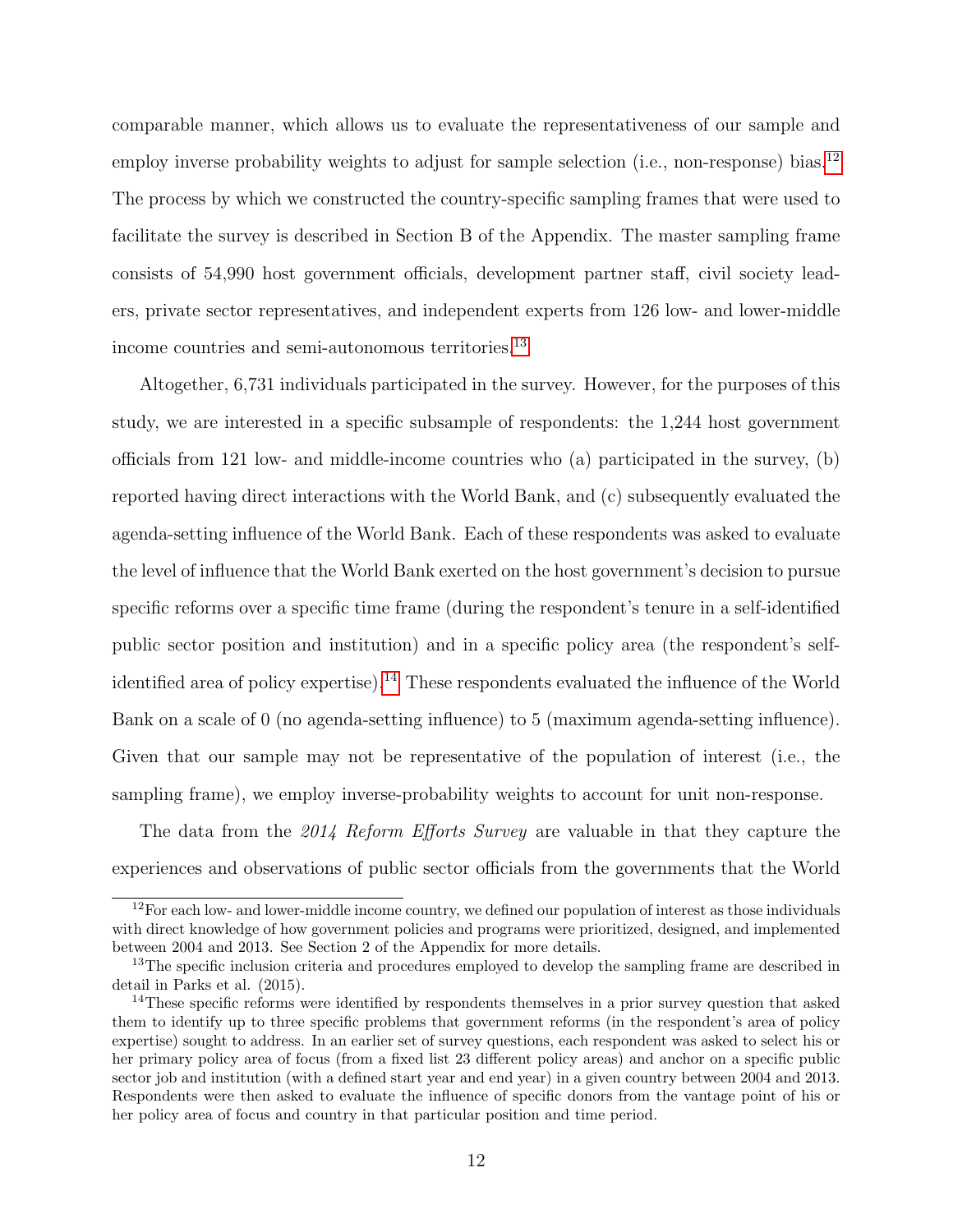Bank sought to influence during our period of study (2004-2013). We cannot be certain that all survey respondents provided answers on the basis of policy decisions that they themselves made or directly witnessed, but the types of respondents who participated in the survey are substantially more proximate to the empirical phenomena of interest—World Bank influence on the policy priorities of its client countries—than any other population.<sup>[15](#page-16-0)</sup> A public opinion survey or a survey of experts would have been far less useful, as these populations generally know little about the inner-workings of government (Hoffmann-Lange 2007; Tansey 2007; Parks and Masaki 2019).

Another attractive feature of the 2014 Reform Efforts Survey is that it provides rich data on the individual characteristics of policymakers. The survey asked each government official a battery of questions about his or her position (rank), primary area of policy expertise, job responsibilities, educational background, length of government service, reform orientation, personal communications and interactions with donor agencies and international organizations, etc. We can therefore control for characteristics of policymakers that may affect the ways in which they perceive or report the influence of the World Bank. The fact that the survey asked respondents to evaluate the influence of the World Bank in a specific country, policy domain, and time period also enables us to model with fixed effects at the level of country-policy cluster pairs.<sup>[16](#page-16-1)</sup> We are thus able to expunge the potentially confounding

<span id="page-16-0"></span> $15A$  key strength of the survey is the fact that it includes *attributional* responses from policymakers with firsthand knowledge of the domestic and external factors that influenced the policy priorities and reform efforts of their governments. However, given that individual respondents evaluated the influence of the World Bank based on their own personal observations and experiences, a natural question that arises is whether these evaluations correlate with independently-generated measures of development policy change. Masaki and Parks (2019) provide evidence that suggests the construct validity of our dependent variable is strong. With data from the 2014 Reform Efforts Survey, they demonstrate that our measure of the World Bank's agenda-setting influence is a strong predictor of improvements on the World Bank's distance to frontier (DTF) measure of the ease of doing business. The DTF measure varies on a scale of 0 to 100, with higher scores indicating greater ease of doing business. Masaki and Parks (2019) find that a one unit increase in respondent ratings of the World Bank's policy influence—within the business environment policy domain—is associated with a 1 percent increase in DTF values over time.

<span id="page-16-1"></span><sup>&</sup>lt;sup>16</sup>To ensure that we have sufficient variation within pairs, we cross-walked the 24 different policy domains in the 2014 Reform Efforts Survey to five broad policy clusters that the World Bank uses to categorize its own activities: macroeconomic and structural policy (MSP), human development (HD), sustainable development (SD), governance (GOV), and other. See Table [A1](#page-22-0) in the appendix for a description of how we map survey respondents' 24 different policy domains to these five different policy clusters.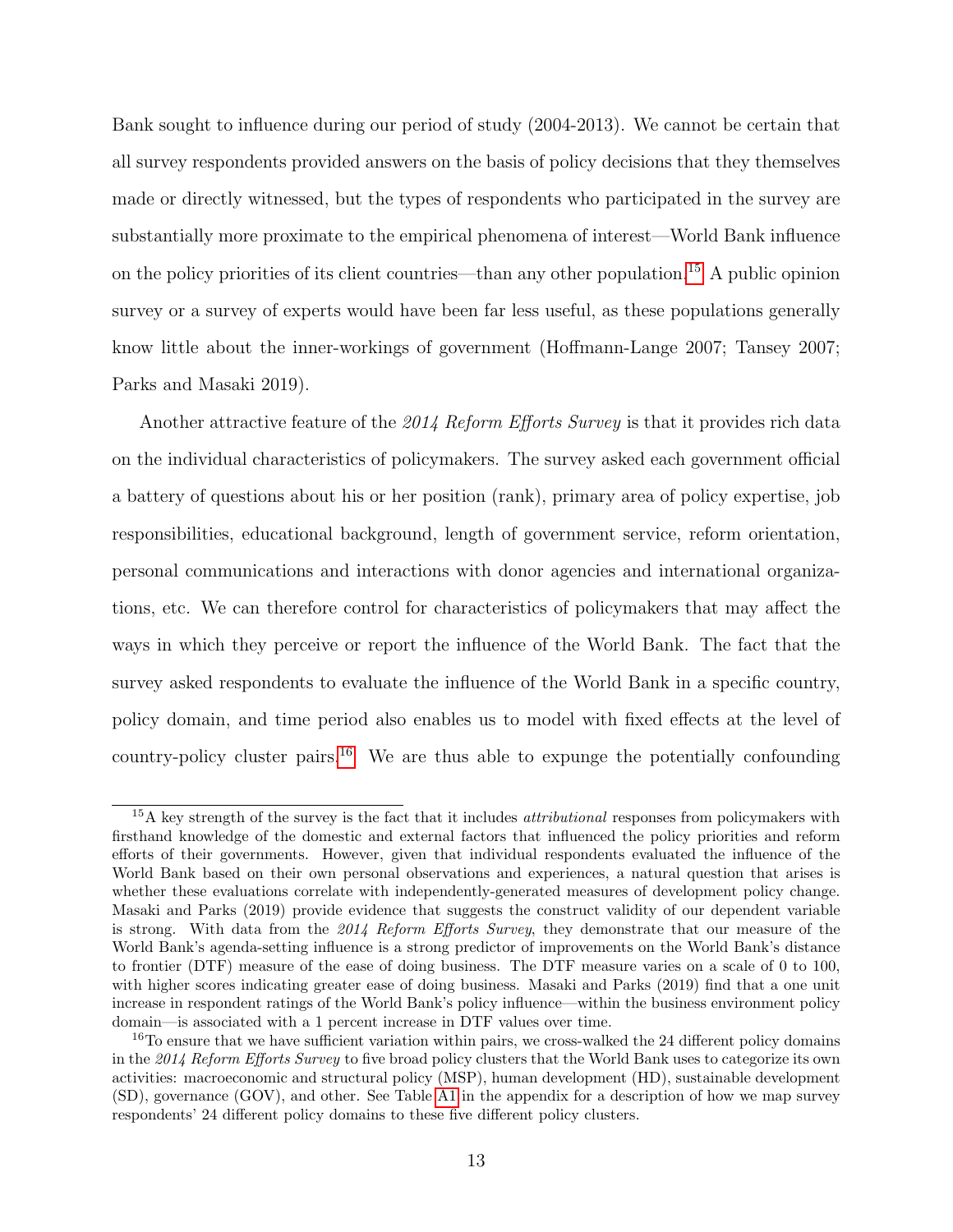effects of observable and unobservable characteristics at the level of country-policy cluster pairs and isolate the within-pair variation that is explained by the receipt of World Bank lending and non-lending services.<sup>[17](#page-17-0)</sup>

#### Model

Our baseline statistical model is an ordered probit model summarized in Equation [\(1\)](#page-17-1).

<span id="page-17-1"></span>Influence Rating<sub>i</sub> = 
$$
\beta_0 + \beta_1
$$
Assistance<sub>i</sub> +  $\alpha_1^\top \mathbf{X}_{1i} + \alpha_2^\top \mathbf{X}_{2i} + \sum_{n=1}^{N \times k} \delta_n r_n + \epsilon_i$  (1)

In Equation  $(1)$ , i denotes a survey respondent. Our primary outcome variable—Influence Rating, which represents an individual respondent's assessment of the World Bank's influence on his or her government's decision to pursue reforms in a specific policy domain and time period (the respondent's self-identified area of policy expertise during his or her period of service in a self-identified public sector position and institution)—is drawn from the  $2014$ Reform Efforts Survey. This variable takes integer values from 0 to  $5^{18}$  $5^{18}$  $5^{18}$   $\beta_0$  is the intercept.  $\beta_1$  is the coefficient for a given form of Assistance.  $\alpha_1$  is a vector of partial effects for a matrix of respondent-country-year-level control variables denoted by  $X_{1i}$ . While these control variables do not vary within respondents (since there is only one observation per respondent who evaluated the World Bank), they do vary within countries based on the time periods in which respondents held their public sector positions. These measures also vary within country-policy-cluster pairs (i.e., specific policy areas within countries) whenever there

<span id="page-17-0"></span><sup>&</sup>lt;sup>17</sup>By way of illustration, assume that there are two respondents in a given country-policy cluster pair (e.g. Madagascar-Human Development) and the first respondent reports that the World Bank had a high level of influence on the host government's policy priorities and the second respondent reports that the World Bank had a low level of influence on the host government's policy priorities. If the first respondent worked during a period of time (say, 2004-2007) when the World Bank provided a higher level of assistance, analysis or advice to the human development sector and the second respondent worked during a period of time (say, 2008-2011) when the World Bank provided a lower level of assistance, analysis, or advice to the human development sector, a model that uses country-policy cluster pair fixed effects would make it possible to isolate this source of variation. Therefore, our approach allows to isolate variation in the timing of treatment and variation in the timing of when respondents evaluated the policy influence of the World Bank within country-policy cluster pairs.

<span id="page-17-2"></span><sup>18</sup>0 denotes no influence. 5 denotes maximum influence.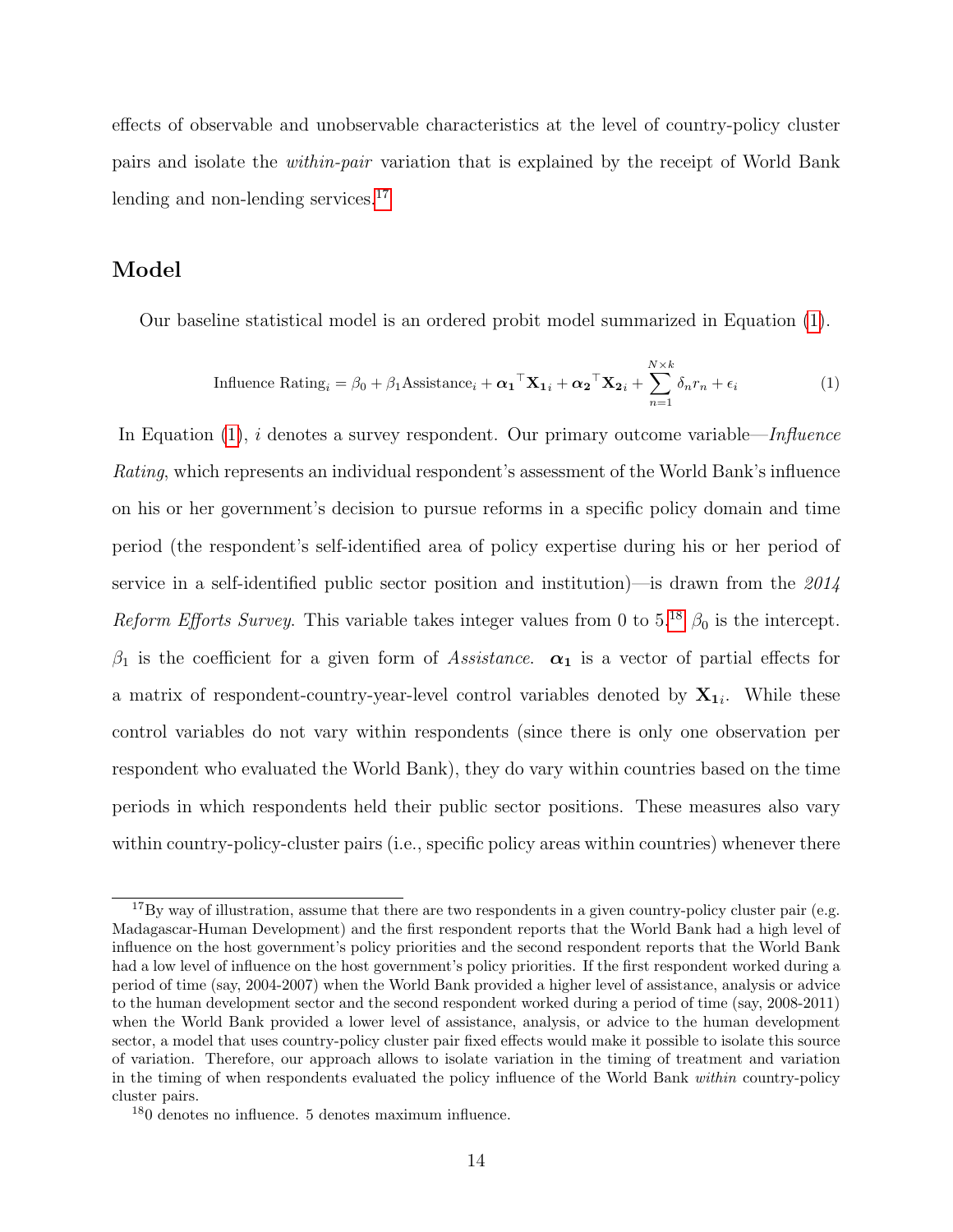is more than one respondent in a given country-policy-cluster pair and these respondents did not hold their respective public sector positions during the same period of time.<sup>[19](#page-18-0)</sup>  $\alpha_2$  is a vector of coefficients for our respondent-level controls contained in  $\mathbf{X_{2i}}$ . Here  $\delta_n$  denotes unmeasured time-invariant determinants of the World Bank's policy influence in countrypolicy-cluster n and  $r_n$  is a country-policy-cluster indicator dummy, with N representing the total number of countries and  $k$  representing the total number of policy-clusters in the sample. The term  $\epsilon_i$  is an error term that denotes all unmeasured idiosyncratic factors that affect the World Bank's reported level of policy influence at the individual respondent level.

In order to measure exposure to the World Bank's lending and non-lending services, we extract information on the timing, policy focus, and cross-country distribution of ESW products, DPLs, PAs, and investment loans from the organization's Business Intelligence Database and Development Policy Actions Database. The number of World Bank ESW products received by a country in a given policy cluster and year is our primary variable of interest  $(n \text{.} esw \text{.} m \text{.} 1p)$  and test of H1. The World Bank assigns each of its ESW products to one of four policy clusters: Macroeconomic and Structural Policy (MSP), Human Development (HD), Sustainable Development (SD), and Governance (GOV). Therefore, we cross-walk these policy cluster-categorized ESW data to the 24 policy domains to which 2014 Reform Efforts Survey respondents anchored their evaluations of the World Bank (see Table A1 in the Appendix). This approach allows to define exposure to the World Bank ESW "treatment" at the country-policy-cluster-year level, so if a respondent worked in a specific country and policy cluster that received ESW from the World Bank during a year in which he or she evaluated the policy influence of the World Bank, we identify the respondent as having experienced exposure to the World Bank ESW "treatment."

Given that the World Bank provides a bundle of lending and non-lending services to its client countries and virtually all of these services have policy objectives, we also construct four additional variables that measure the World Bank's lending services. In order to capture

<span id="page-18-0"></span><sup>&</sup>lt;sup>19</sup>In general, they could vary for any pair that meets these criteria.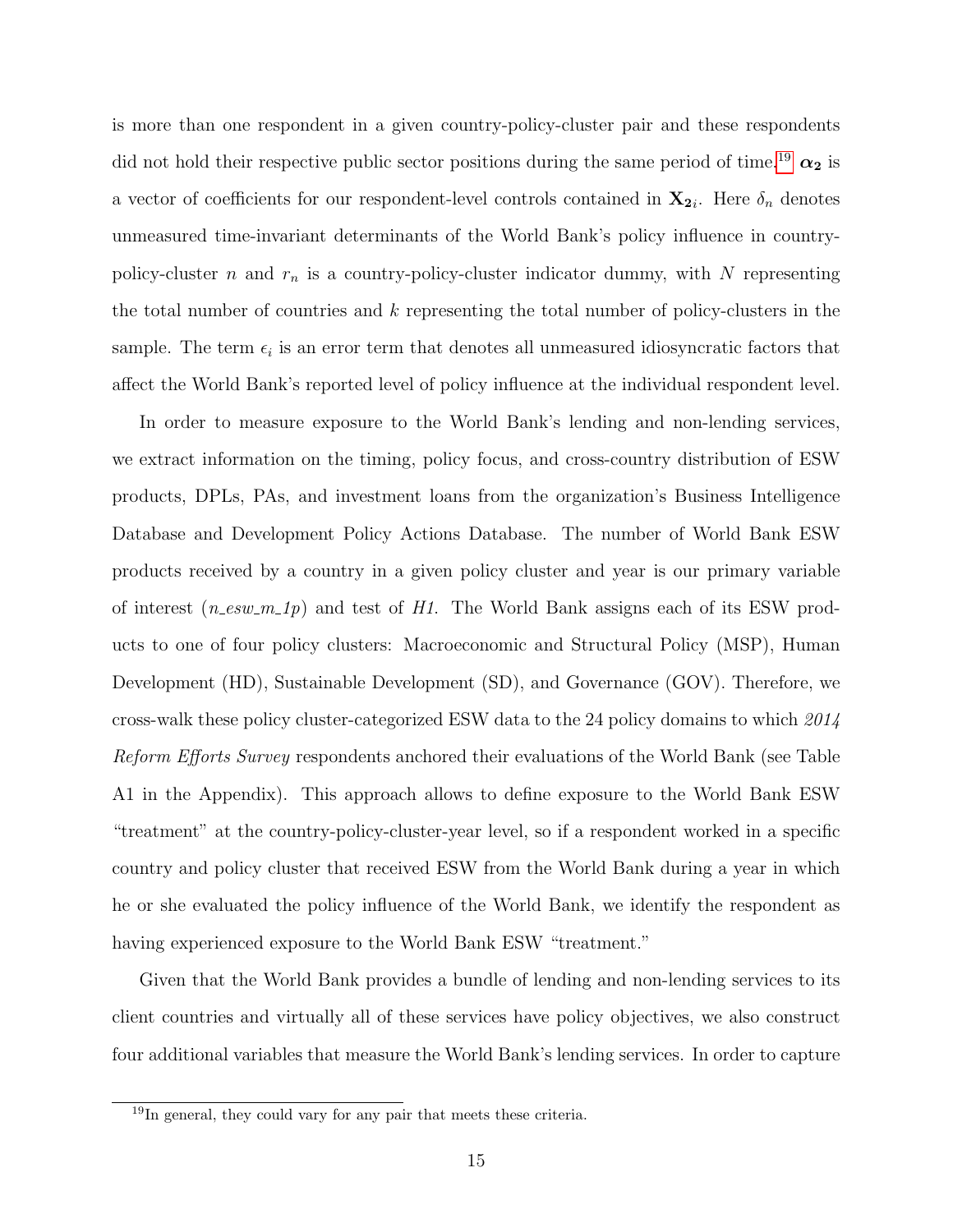exposure to development policy lending, we use two measures—the number of development policy loans and the number of prior actions issued by the organization—that are categorized by the World Bank "policy cluster." We then follow the same cross-walk procedure (see Table A1 in the Appendix) that we used to construct  $n$ -esw- $m$ -1p to measure these variables at the country-policy-cluster-year level. These variables— $dpl\_proj_n_m_1$  and  $pa_m_1$  m-measure whether a respondent worked in a specific country and policy cluster that received one or more DPLs or PAs, respectively, from the World Bank during a year in which he or she evaluated the policy influence of the World Bank.

We also rely on measures of annual per capita disbursements through development policy loans (*lnaid\_dpl\_disb\_pc\_0\_m\_1p*) and annual per capita disbursements through investment loans (*lnaid\_inv\_disb\_pc\_0\_m\_1p*). However, the World Bank does not categorize its financial disbursement data by policy cluster, so these variables are measured at the country-year level. Also, given that  $\text{lnaid\_dpl\_disb\_pc\_0\_m\_1p}$ ,  $\text{dpl\_proj\_n\_m\_1p}$ , and  $\text{pa\_m\_1p}$  are strongly correlated, we never introduce these variables simultaneously to minimize the risk of multicollinearity.

For ease of exposition, we refer to these five measures of exposure to World Bank assistance as "treatment" variables (see Table [A2\)](#page-25-0). We set all of these variables to the mean values that they assumed between a respondent's start year and the prior year since the receipt of World Bank assistance in the year prior to a respondent's start year could affect the World Bank's reported level of policy influence in the very next year.[20](#page-19-0)

Additionally, in our baseline model, we include six country-level control variables to account for political and economic attributes of countries that may correlate with the extent to which the World Bank influences the policy priorities of its client countries. First, to account for the possibility that a government's propensity to recalibrate its policy priorities is a function of its bargaining power vis- $\grave{a}$ -vis donors and creditors (Girod and Tobin 2016; Parks and Masaki 2019), we control for net official development assistance as a percentage

<span id="page-19-0"></span> $^{20}$ Due to their highly skewed distributions, we log the two treatment variables with monetary values and replace their missing values with minimum positive values.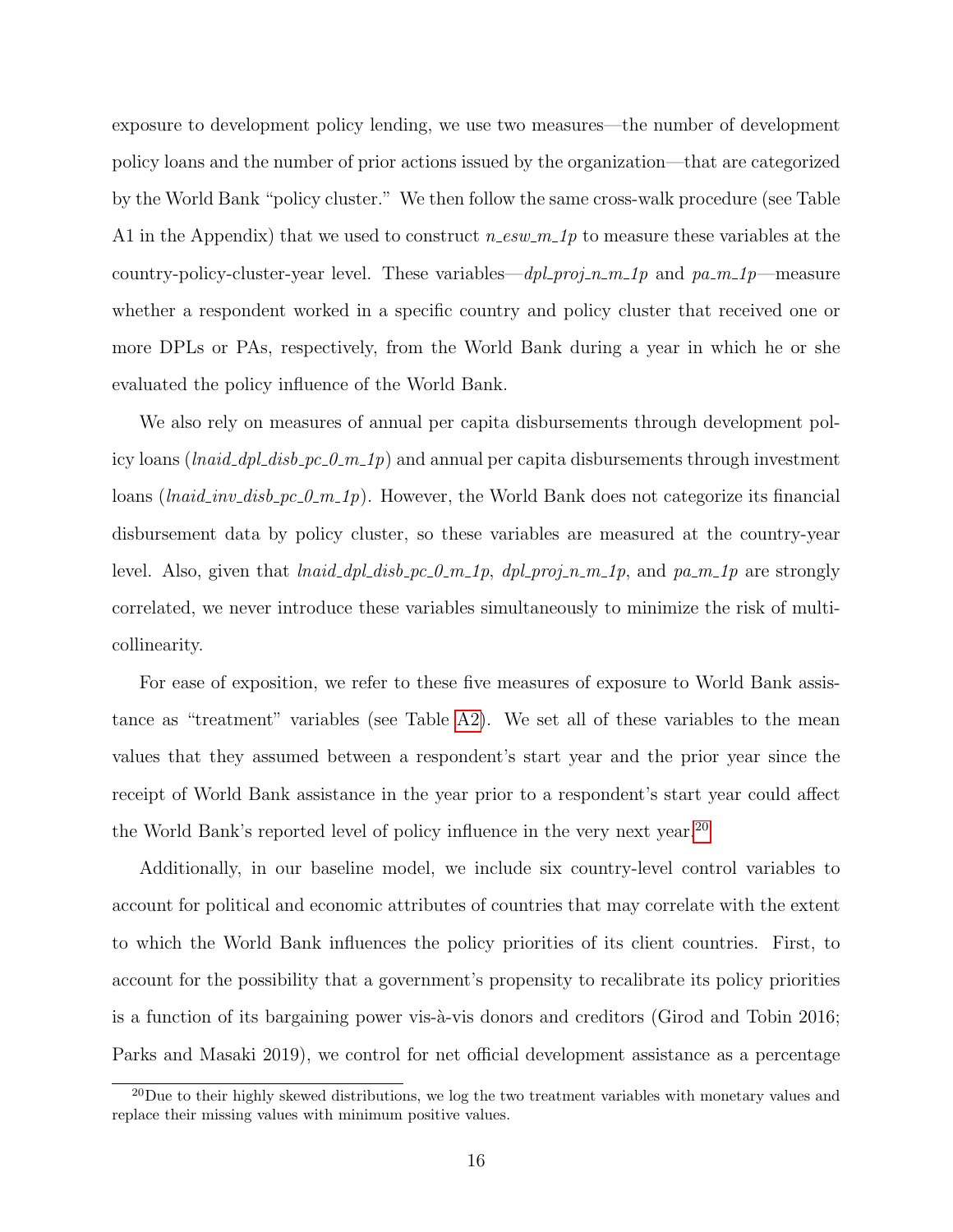of gross national income  $(\text{aid\_gni\_1st})$ . Second, in recognition of the fact that lower levels of demand for reform in lower income countries may condition the policy influence that the World Bank can exert (Andrews 2011; Loayza et al. 2012), we include a measure of gross domestic product per capita  $(ingdp$ - $pc$ -1st). Third, to account for the possibility that the relationship between income and demand for reform is non-linear, we introduce the squared term of gross domestic product per capita  $(ln qdp_{p}c_{p}1st_{p}^{2})$ .<sup>[21](#page-20-0)</sup> Fourth, to address the possibility that small states lack bargaining power and may need to compensate for their own limited internal administrative and technical capabilities by relying on analysis, advice, and assistance from the World Bank (Vreeland 2003; Pop-Eleches 2009), we control for the size of a country's population  $(lnpop_1st).^{22}$  $(lnpop_1st).^{22}$  $(lnpop_1st).^{22}$  Fifth, since democratically-elected governments are generally more motivated to "lock-in" reform commitments and more responsive to external pressures for reform (Kapstein and Converse 2008), we control for regime type, as captured by the POLITY rating (*polity2\_1st*). Finally, to account for the possibility that a government's political orientation influences the level of effort made by World Bank staff to convince the authorities of the merits of policy reform (Smets et al. 2013), we introduce a dummy variable that takes a value of 1 in country-years when the government in power has a left-wing orientation (*left\_1st*). To measure these control variables in a way that minimizes the risk of endogeneity, we take the value of each measure during the first year in which a respondent held his or her public sector position.<sup>[23](#page-20-2)</sup>

<span id="page-20-0"></span><sup>21</sup>Previous research suggests that middle-income countries have more "outside options" than low-income countries with respect to analytical and advisory service (IEG 2007: 5). Indeed, they often purchase analysis and advice from private sector entities. IEG (2008b: xvi) points to "economic monitoring ESW in [middleincome countries] that had access to such analysis from the private sector or international investors" as a particularly ineffective form of World Bank AAA, noting that "[t]he Bank's economic monitoring ESW had very little value added in such circumstances."

<span id="page-20-1"></span><sup>&</sup>lt;sup>22</sup>The *lnpop\_1st*, *lngdp\_pc\_1st*, and *lngdp\_pc\_1st\_2* variables are logarithmically transformed to correct for their highly skewed distributions.

<span id="page-20-2"></span> $^{23}$ As robustness checks, we calculate two alternative versions of our country-level controls by (a) using the mean of the observed values for the years in which a respondent held his or her public sector position, and (b) setting the values of these variables to those in the year prior to a respondents start year. The rationale for this approach (a) is to account for potential confounds over the full period of treatment. Imagine, for example, that GDP per capita increases sharply between a respondent's start year and end year. If GDP per capita positively correlates with World Bank policy influence, and our control variable does not capture the fact that GDP per capita increased between the respondent's start year and end year, we have omitted an important confound. The rationale for approach (b) is to minimize the risk of endogeneity by using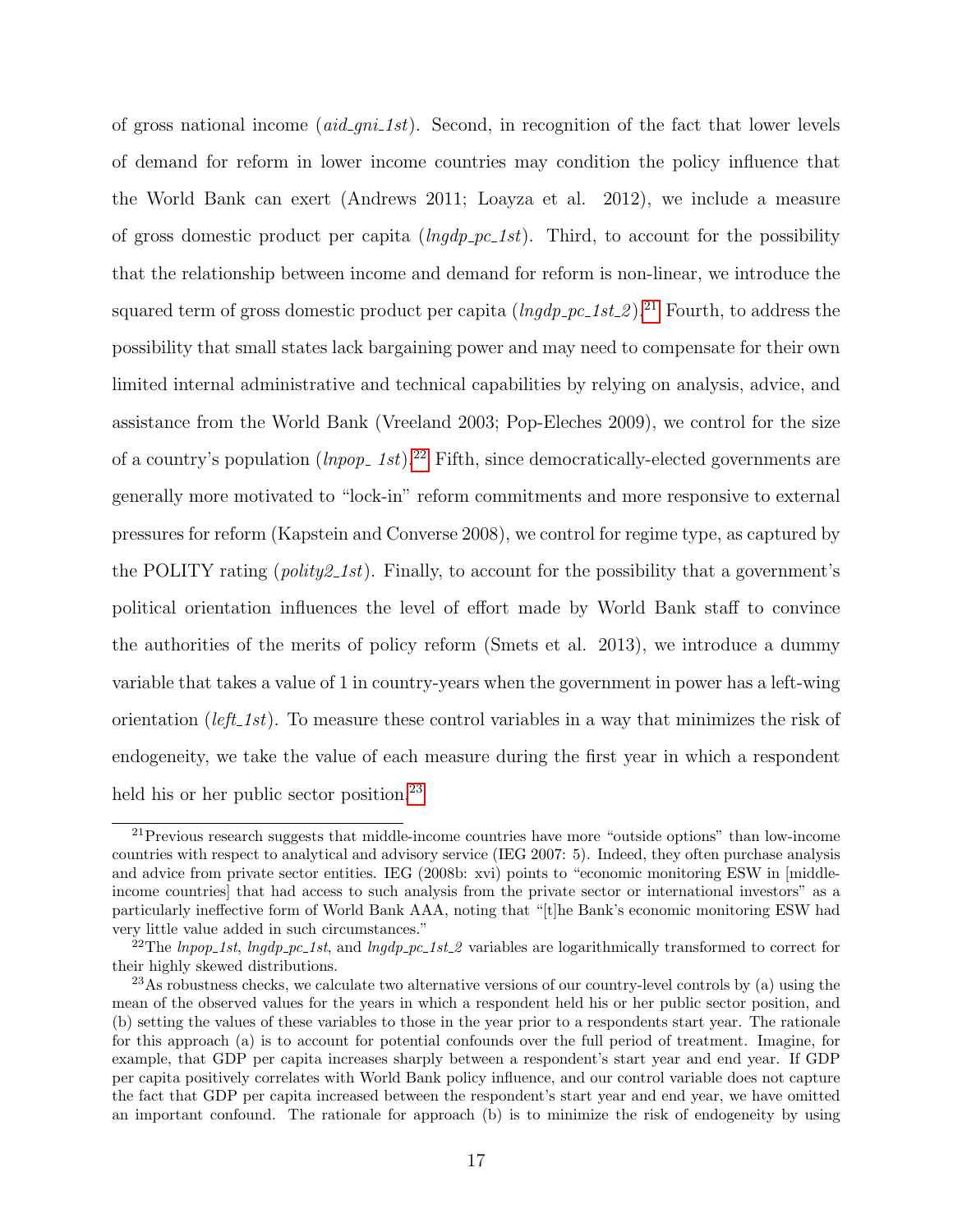We also include a set of variables to account for the potentially confounding effects of respondent characteristics and biases. Consistent with the approach taken by Masaki and Parks (2019), we control for sex (sex), level of education (*master* and *phd*), public sector institutional affiliation (orgtype), the length of time for which a given respondent worked for the government of the client country  $(Q1)$ , and his or her area of policy expertise.<sup>[24](#page-21-0)</sup> Additionally, to account for the possibility that a respondent's beliefs about the level of domestic support for reform (in his or her area of policy expertise) colored his or her assessment of the level of influence that the World Bank exerted on host government policy priorities, we control for the reported level of domestic support for reforms among five groups: the executive (head\_support), the legislature (legis\_support), the judiciary (judi\_support), the military  $(mil\_support)$ , and civil society  $(civil\_support)$ .

### Results

Our baseline results are reported in Table [1.](#page-22-0) In columns (1)-(5), we enter each treatment variable into the equation on its own but with a standardized set of control variables. These models, which include country-policy-cluster-fixed effects, account for the confounding effects of observable and unobservable characteristics at the level of country-policy cluster pairs and thereby isolate the within-pair variation in the outcome variable that is explained by the receipt of World Bank lending and non-lending services. Consistent with  $H1$ , we find that our primary treatment variable of interest—the number of analytical and advisory products  $(n_{\text{e}}\text{sw}_{\text{e}}-n_{\text{e}}\text{w}_{\text{e}})$  issued by the World Bank—registers a positive and statistically significant effect on the organization's level of influence over the policy priorities of its client countries.

We find that levels of exposure to development policy lending  $(lnaid\_dpl\_disb\_pc\_0\_m\_1p)$ and investment lending  $( \text{haid}_\text{inv}_\text{d} \text{is} b_\text{p} c_\text{u} \text{on}_\text{u} \text{p})$ —in columns (1) and (2)—are negatively associated with the World Bank's level of agenda-setting influence, but only the former is

pre-treatment controls. These results are reported in Section 4.

<span id="page-21-0"></span><sup>&</sup>lt;sup>24</sup>We control for a respondent's area of policy expertise in two ways. In some model specifications, we include policy cluster fixed effects. In other model specifications, we use country-policy cluster fixed effects.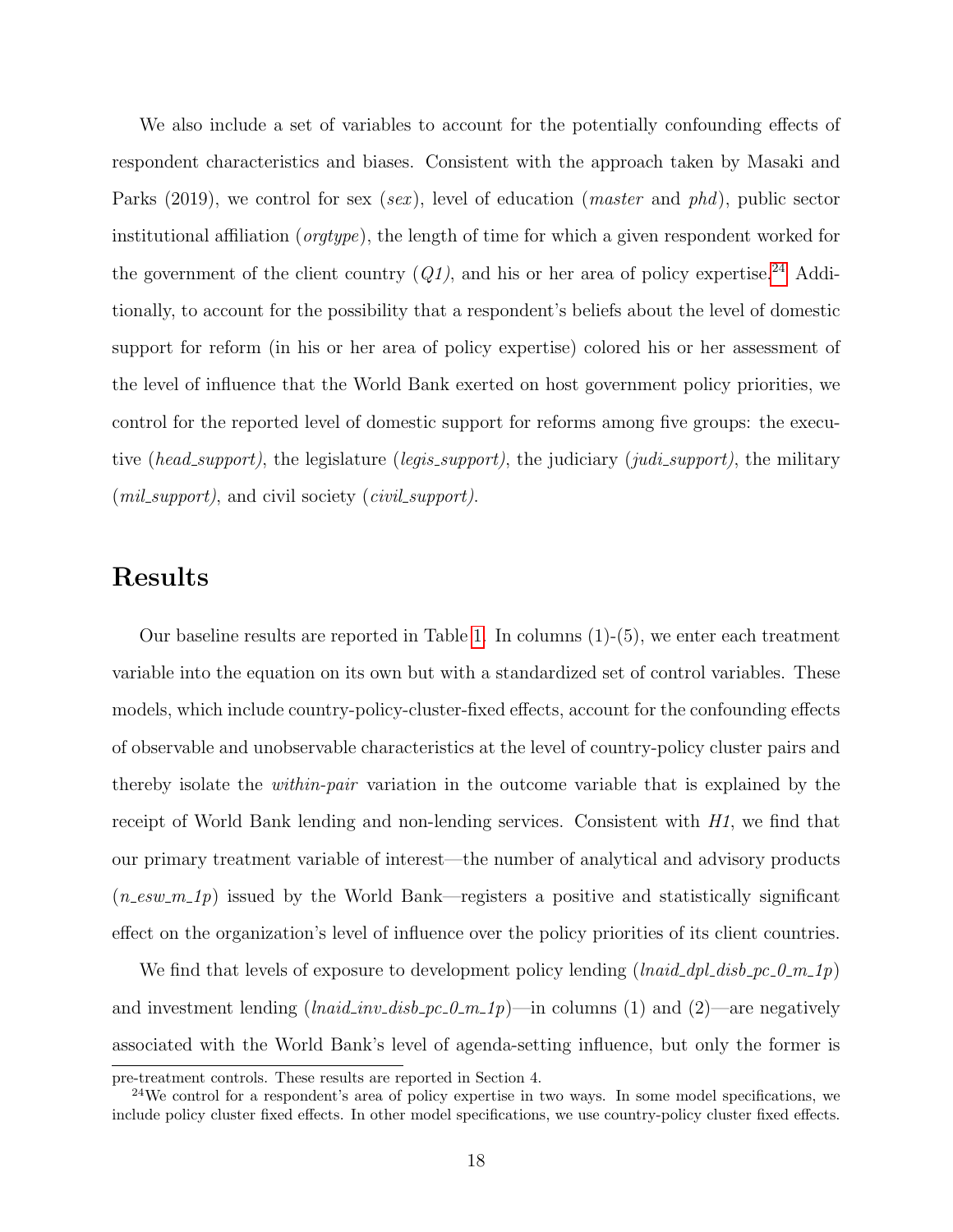|                                 | (1)                                    | (2)      | (3)                        | (4)      | (5)              | (6)                                                      | (7)        | (8)                        | (9)      | (10)      |
|---------------------------------|----------------------------------------|----------|----------------------------|----------|------------------|----------------------------------------------------------|------------|----------------------------|----------|-----------|
| $lnaid_dpl_disb_pc_0_m_1p$      | $-0.06**$                              |          |                            |          |                  | $-0.01$                                                  | $-0.03$    | $-0.06**$                  |          |           |
|                                 | (0.03)                                 |          |                            |          |                  | (0.02)                                                   | (0.02)     | (0.03)                     |          |           |
| $lnaid_inv-disb_pc_0_m_1p$      |                                        | $-0.01$  |                            |          |                  | 0.02                                                     | $-0.11***$ | $-0.07$                    | $-0.03$  | $-0.02$   |
|                                 |                                        | (0.04)   |                            |          |                  | (0.01)                                                   | (0.04)     | (0.04)                     | (0.04)   | (0.04)    |
| $n$ _esw_m_1 $p$                |                                        |          | $0.21**$                   |          |                  | $0.08*$                                                  | 0.06       | $0.21**$                   | $0.21**$ | $0.23***$ |
|                                 |                                        |          | (0.08)                     |          |                  | (0.05)                                                   | (0.05)     | (0.09)                     | (0.08)   | (0.08)    |
| $dpl$ -proj-n-m-1p              |                                        |          |                            | $0.32*$  |                  |                                                          |            |                            | $0.33*$  |           |
|                                 |                                        |          |                            | (0.18)   |                  |                                                          |            |                            | (0.18)   |           |
| $pa_m1p$                        |                                        |          |                            |          | 0.01             |                                                          |            |                            |          | 0.03      |
|                                 |                                        |          |                            |          | (0.03)           |                                                          |            |                            |          | (0.03)    |
| $Ingdp_pc_1st$                  | $-14.18**-10.80*-10.68*-10.27*-10.40*$ |          |                            |          |                  | 0.65                                                     | $-0.28$    | $-16.27***-11.56*-11.92**$ |          |           |
|                                 | (5.87)                                 |          | $(5.79)$ $(5.60)$ $(5.67)$ |          | (5.58)           | (0.79)                                                   | (4.05)     | (5.96)                     | (5.93)   | (5.88)    |
| $Ingdp_pc_1st_2$                | $1.06***$                              | $0.83**$ | $0.85**0.82**$             |          | $0.83**$         | $-0.06$                                                  | 0.08       | $1.18***$                  | $0.89**$ | $0.91**$  |
|                                 | (0.38)                                 | (0.37)   | (0.36)                     | (0.37)   | (0.36)           | (0.05)                                                   | (0.27)     | (0.39)                     | (0.39)   | (0.38)    |
| $lnpop_1$ st                    | 0.21                                   | $-0.30$  | $-0.27$                    | $-0.89$  | $-0.62$          | $-0.15***$                                               | $-0.86$    | 1.25                       | $-0.01$  | 0.31      |
|                                 | (1.62)                                 | (1.70)   | (1.61)                     | (1.60)   | (1.58)           | (0.04)                                                   | (1.03)     | (1.77)                     | (1.76)   | (1.75)    |
| aid_gni_1st                     | $-0.01$                                | $-0.01$  | $-0.01$                    | $-0.01$  | $-0.01$          | $-0.00$                                                  | $-0.00$    | $-0.01$                    | $-0.00$  | $-0.00$   |
|                                 | (0.01)                                 | (0.01)   | (0.01)                     | (0.01)   | (0.01)           | (0.00)                                                   | (0.00)     | (0.01)                     | (0.01)   | (0.01)    |
| polity2 <sub>-1st</sub>         | $-0.01$                                | $-0.00$  | $-0.01$                    | 0.00     | 0.00             | 0.01                                                     | $-0.02$    | $-0.02$                    | $-0.02$  | $-0.02$   |
|                                 | (0.04)                                 | (0.04)   | (0.04)                     | (0.04)   | (0.04)           | (0.01)                                                   | (0.03)     | (0.04)                     | (0.04)   | (0.04)    |
| $left\_1st$                     | $-0.58*$                               | $-0.52$  | $-0.66**$                  |          | $-0.54* -0.63**$ | $-0.16$                                                  | $-0.14$    | $-0.56$                    | $-0.41$  | $-0.46$   |
|                                 | (0.33)                                 | (0.33)   | (0.32)                     | (0.31)   | (0.32)           | (0.10)                                                   | (0.22)     | (0.35)                     | (0.34)   | (0.34)    |
| Respondent-level controls       | Yes                                    | Yes      | Yes                        | Yes      | Yes              | Yes                                                      | Yes        | Yes                        | Yes      | Yes       |
| Country-Policy Cluster Pair FEs | Yes                                    | Yes      | Yes                        | Yes      | Yes              | No                                                       | $\rm No$   | Yes                        | Yes      | Yes       |
| Country FEs                     | $\rm No$                               | $\rm No$ | $\rm No$                   | $\rm No$ | No               | No                                                       | Yes        | No                         | No       | $\rm No$  |
| Policy Cluster FEs              | No                                     | $\rm No$ | No                         | No       | No               | Yes                                                      | $\rm No$   | No                         | No       | No        |
| Observations                    | 686                                    | 692      | 719                        | 719      | 719              | 672                                                      | 787        | 672                        | 692      | 692       |
| BIC                             | 3500                                   | 3480     | 3610                       | 3621     | 3625             | 2636                                                     | 3400       | 3322                       | 3465     | 3495      |
| AIC                             | 2290                                   | 2327     | 2401                       | 2408     | 2412             | 2366                                                     | 2755       | 2208                       | 2312     | 2324      |
| $Mof \sim All nonconogeneous$   |                                        |          |                            |          |                  | probability woights to account for variation in unit non |            | nononons on the            |          |           |

### <span id="page-22-0"></span>Table 1: Determinants of the World Bank's Influence at the Agenda-Setting Stage of the Policymaking Process

 $\equiv$ 

Notes: All regressions use inverse-probability weights to account for variation in unit non-response rate.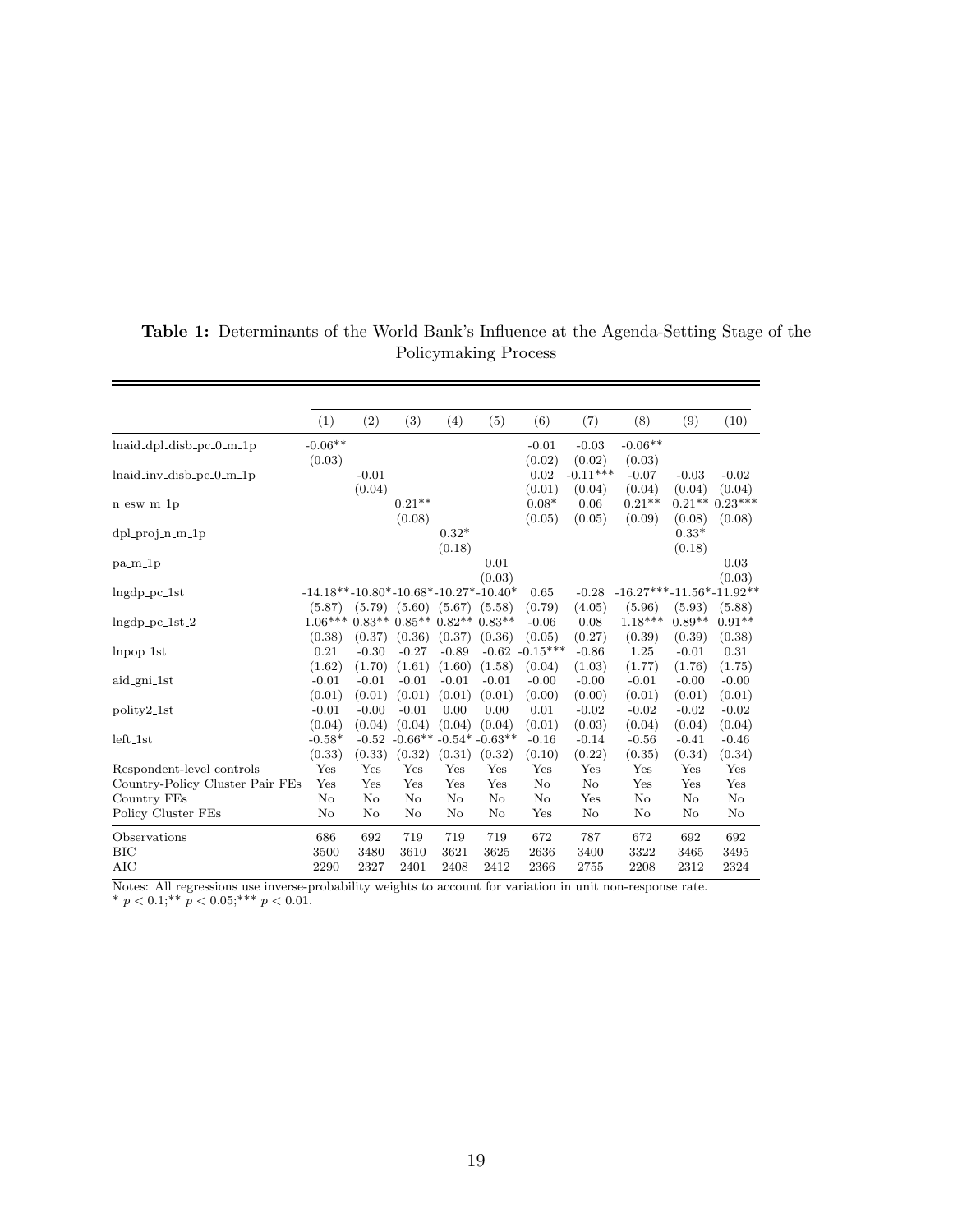statistically significant at the 95% confidence level. When we use an alternative measure of exposure to development policy lending in column (4)—the number of DPLs issued by the organization  $(dpl\_proj_n_m\_1p)$ —the direction of the estimate switches to positive and reaches a conventional level of statistical significance. However, exposure to policy conditionality as measured by  $pa_{m-1}p$ —is not a statistically significant predictor of the World Bank's agenda-setting influence.

In models (6)-(10), we simultaneously introduce multiple treatment variables to assess their effects independently of one another. We also vary the fixed-effects structure of the models across these columns. In models (6) and (7), which respectively control for policycluster-fixed effects and country-fixed effects, we find few statistically significant relationships. However, the  $n$ -esw  $m$ -1p variable remains positive in sign and statistically significant at the 90% confidence level. It is statistically insignificant in Model 7 but still positive in sign.

Columns (8)-(10) are our most rigorous model specifications. They simultaneously introduce multiple treatment variables, while also accounting for unobserved factors that are common to policy clusters within countries. The result that is most consistent across all of these specifications is that the number of ESW products  $(n_{\text{new}}-m_{\text{1}}p)$  issued by the World Bank is a positive and statistically significant predictor of the level of influence that the World Bank has on the policy priorities of its client countries. The results in Table A10 in the Appendix report the same models from Table 1 using odds ratios. They demonstrate that, holding everything else constant, the provision of each additional ESW product makes the average respondent about 1.24 times as likely to report that the World Bank ranks in the next highest agenda-setting influence category.[25](#page-23-0) This effect size is modest, but it is not negligible in light of the limited variability in the outcome variable itself.<sup>[26](#page-23-1)</sup> Also, given that the cost of achieving this higher level of influence is quite low (\$34,376, on average),

<span id="page-23-0"></span> $^{25}$ Recall that respondents were asked to evaluate the World Bank with integer values between 0 (no agenda-setting influence) and 5 (maximum agenda-setting influence).

<span id="page-23-1"></span><sup>&</sup>lt;sup>26</sup>The standard deviation of the *influence* measure is 1.33. See Table [A2](#page-25-0) in the Appendix.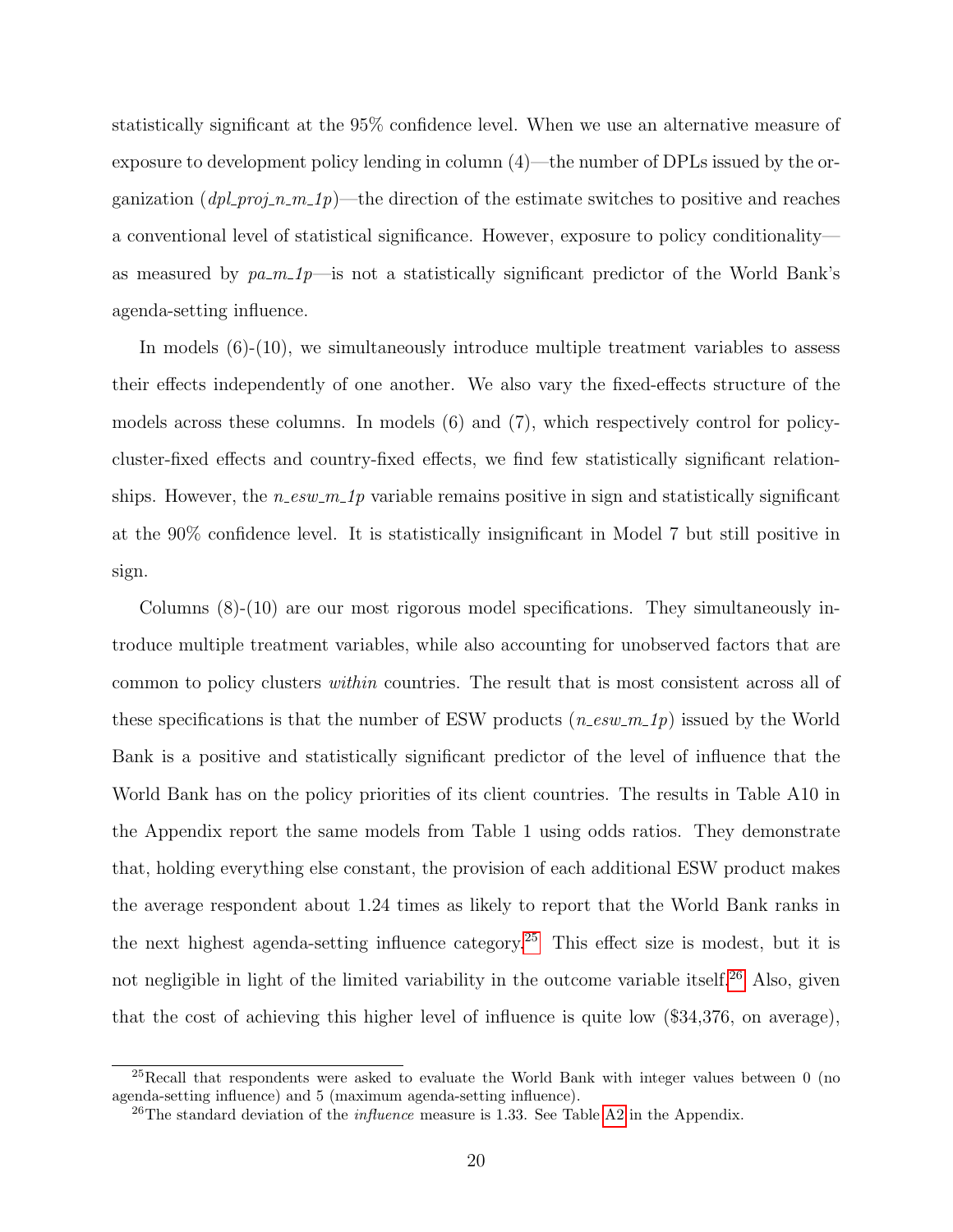our results imply that ESW is a particularly cost-effective way that the World Bank can influence the policy priorities of its client countries. $27$ 

A less consistent pattern emerges when we consider the treatment variables that measure exposure to development policy lending and investment lending. One's level of exposure to development policy lending  $( \text{haid\_dpl\_disb\_pc\_0\_m\_1p})$  is negatively and significantly associated with the agenda-setting influence of the World Bank, but the direction and significance of this estimate changes when we use  $dpl\_proj_n_m_l_p$  an alternative measure of DPL treatment in column (9). Exposure to policy conditionality  $(pa_m_1_p)$  is positive but statistically insignificant.[28](#page-24-1)

In Table [2,](#page-25-0) rather than using an outcome measure that captures the World Bank's influence on the direction of policy (i.e., agenda-setting influence), we use a measure from the 2014 Reform Efforts Survey that asked respondents how much influence the World Bank had over the design of policy. We do so because the stated purpose of World Bank ESW is to influence both the direction and the design of government policy in client countries (World Bank 2004, 2006). The fixed-effects structure of the models in Table 2 is the same as in Table 1. The results demonstrate that the  $n$ -esw  $m$ -1p variable still registers a positive and statistically significant effect.

In Table [3,](#page-26-0) we replicate the same models but with another outcome measure from the 2014 Reform Efforts Survey: respondent evaluations of the World Bank's helpfulness during

<span id="page-24-0"></span><sup>27</sup>ESW products are relatively inexpensive. In 2012, the World Bank delivered 874 ESW products to its client countries at total cost of \$34,266,769. In 2013, it delivered the 772 ESW products to its client countries at a total cost of \$24,503,120. In 2014, it delivered 1,199 ESW products to its client countries at a total cost of \$38,588,088. The average unit cost of an ESW product during this time period (2012-2014) was \$34,376. These summary statistics are drawn from the World Bank's Business Intelligence Database.

<span id="page-24-1"></span><sup>28</sup>With some exceptions, the results for the control variables are mostly consistent across the columns in Table 1. Our measure of per capita income  $(nqdp$ -pc-1st) and its squared term  $(nqdp$ -pc-1st-2) together suggest that increases in per capita income are negatively associated with the World Bank's level of agendasetting influence, but that this effect dampens at higher levels of per capita income. The population size variable  $(lnpop_1st)$  is negatively signed in all but one model, but only statistically significant in model (6). The aid dependence variable (*aid qni* 1st) is negative in all model specifications but never statistically significant (and close to zero). We also find no statistically significant relationship between the strength of democratic institutions (*polity2\_1st*) and the World Bank's level of agenda-setting influence, and the sign of the coefficient changes depending on the model specification. We find some evidence that the World Bank enjoys less policy influence in countries with left-wing governments  $(left_11st)$ , but this estimate fails to achieve statistical significance in most models.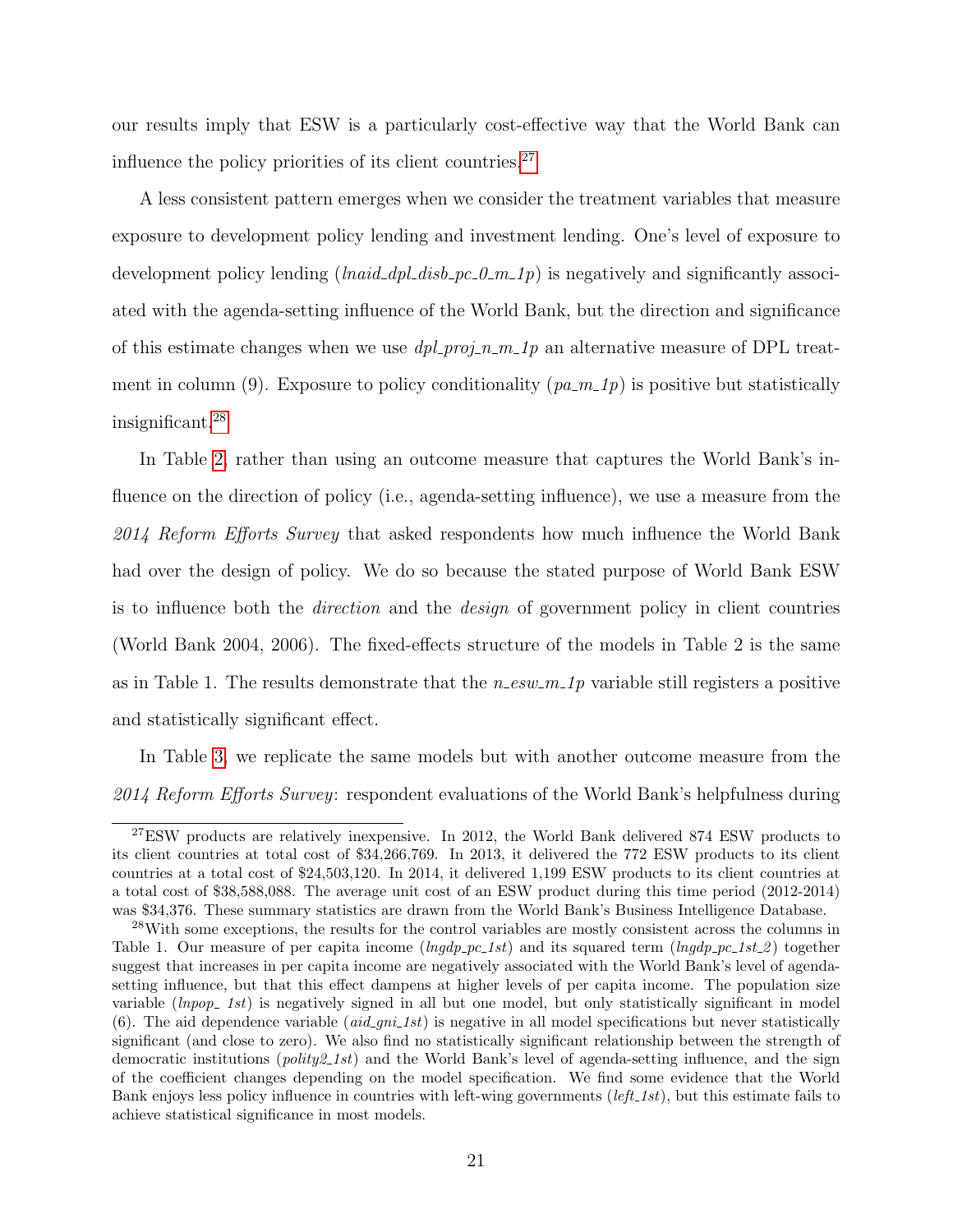|                                                                                                          | (1)       | (2)                                                         | (3)       | (4)       | (5)       | (6)        | (7)      | (8)                     | (9)       | (10)        |
|----------------------------------------------------------------------------------------------------------|-----------|-------------------------------------------------------------|-----------|-----------|-----------|------------|----------|-------------------------|-----------|-------------|
| lnaid_dpl_disb_pc_0_m_1p                                                                                 | $-0.02$   |                                                             |           |           |           | 0.01       | $-0.03$  | $-0.04$                 |           |             |
|                                                                                                          | (0.03)    |                                                             |           |           |           | (0.02)     | (0.02)   | (0.03)                  |           |             |
| $lnaid_inv_disb_pc_0_m_1p$                                                                               |           | $-0.01$                                                     |           |           |           | 0.01       | $-0.05$  | 0.04                    | $-0.03$   | $-0.02$     |
|                                                                                                          |           | (0.04)                                                      |           |           |           | (0.01)     | (0.04)   | (0.05)                  | (0.04)    | (0.04)      |
| $n$ _esw_m_1 $p$                                                                                         |           |                                                             | $0.17*$   |           |           | $0.09**$   | $0.12**$ | $0.18**$                | $0.18**$  | $0.20**$    |
|                                                                                                          |           |                                                             | (0.09)    |           |           | (0.05)     | (0.05)   | (0.09)                  | (0.09)    | (0.09)      |
| $dpl$ -proj-n-m- $1p$                                                                                    |           |                                                             |           | $0.37*$   |           |            |          |                         | $0.39**$  |             |
|                                                                                                          |           |                                                             |           | (0.19)    |           |            |          |                         | (0.19)    |             |
| $pa.m-lp$                                                                                                |           |                                                             |           |           | 0.03      |            |          |                         |           | 0.04        |
|                                                                                                          |           |                                                             |           |           | (0.03)    |            |          |                         |           | (0.03)      |
| $Ingdp_pc_1st$                                                                                           |           | $-22.79***$ $-22.63***$ $-19.09***$ $-19.27***$ $-19.58***$ |           |           |           | 1.16       | $-5.79$  | $-28.17***$ $-22.77***$ |           | $-22.98***$ |
|                                                                                                          | (7.34)    | (7.53)                                                      | (6.98)    | (7.08)    | (7.02)    | (0.84)     | (4.66)   | (7.83)                  | (7.61)    | (7.56)      |
| $Ingdp_pc_1st_2$                                                                                         | $1.52***$ | $1.48***$                                                   | $1.27***$ | $1.28***$ | $1.30***$ | $-0.10*$   | 0.35     | $1.87***$               | $1.50***$ | $1.51***$   |
|                                                                                                          | (0.48)    | (0.49)                                                      | (0.46)    | (0.46)    | (0.46)    | (0.06)     | (0.31)   | (0.51)                  | (0.50)    | (0.49)      |
| $lnpop_1$ st                                                                                             | $-0.06$   | 0.13                                                        | $-0.31$   | $-0.86$   | $-0.54$   | $-0.16***$ | $-0.76$  | 1.18                    | 0.22      | 0.59        |
|                                                                                                          | (1.92)    | (2.03)                                                      | (1.91)    | (1.90)    | (1.88)    | (0.04)     | (1.11)   | (2.07)                  | (2.09)    | (2.08)      |
| aid_gni_1st                                                                                              | $-0.00$   | $-0.00$                                                     | $-0.00$   | $-0.00$   | $-0.00$   | $-0.00$    | $-0.00$  | $-0.00$                 | $-0.00$   | $-0.00$     |
|                                                                                                          | (0.01)    | (0.01)                                                      | (0.01)    | (0.01)    | (0.01)    | (0.00)     | (0.00)   | (0.01)                  | (0.01)    | (0.01)      |
| polity2_1st                                                                                              | $-0.07*$  | $-0.06$                                                     | $-0.07*$  | $-0.07*$  | $-0.06$   | $-0.00$    | $-0.04$  | $-0.08**$               | $-0.08*$  | $-0.08*$    |
|                                                                                                          | (0.04)    | (0.04)                                                      | (0.04)    | (0.04)    | (0.04)    | (0.01)     | (0.03)   | (0.04)                  | (0.04)    | (0.04)      |
| $left\_1st$                                                                                              | $-0.09$   | $-0.06$                                                     | $-0.17$   | $-0.03$   | $-0.10$   | $-0.02$    | $-0.07$  | $-0.11$                 | 0.08      | 0.04        |
|                                                                                                          | (0.35)    | (0.37)                                                      | (0.35)    | (0.34)    | (0.35)    | (0.10)     | (0.22)   | (0.38)                  | (0.37)    | (0.38)      |
| Respondent-level controls                                                                                | Yes       | Yes                                                         | Yes       | Yes       | Yes       | Yes        | Yes      | Yes                     | Yes       | Yes         |
| Country-Policy Cluster Pair FEs                                                                          | Yes       | Yes                                                         | Yes       | Yes       | Yes       | No         | No       | Yes                     | Yes       | Yes         |
| Country FEs                                                                                              | No        | $\rm No$                                                    | $\rm No$  | No        | $\rm No$  | No         | Yes      | $\rm No$                | $\rm No$  | No          |
| Policy Cluster FEs                                                                                       | No        | No                                                          | No        | No        | No        | Yes        | No       | No                      | No        | No          |
| Observations                                                                                             | 670       | 675                                                         | 702       | 702       | 702       | 656        | 769      | 656                     | 675       | 675         |
| <b>BIC</b>                                                                                               | 3322      | 3365                                                        | 3500      | 3507      | 3485      | 2617       | 3341     | 3249                    | 3345      | 3336        |
| <b>AIC</b>                                                                                               | 2209      | 2245                                                        | 2334      | 2337      | 2333      | 2352       | 2690     | 2155                    | 2230      | 2230        |
| Notes, All regressions use inverse probability weights to essent for veristion in unit non regnonse rate |           |                                                             |           |           |           |            |          |                         |           |             |

#### <span id="page-25-0"></span>Table 2: Determinants of the World Bank's Influence at the Design Stage of the Policymaking Process

Notes: All regressions use inverse-probability weights to account for variation in unit non-response rate.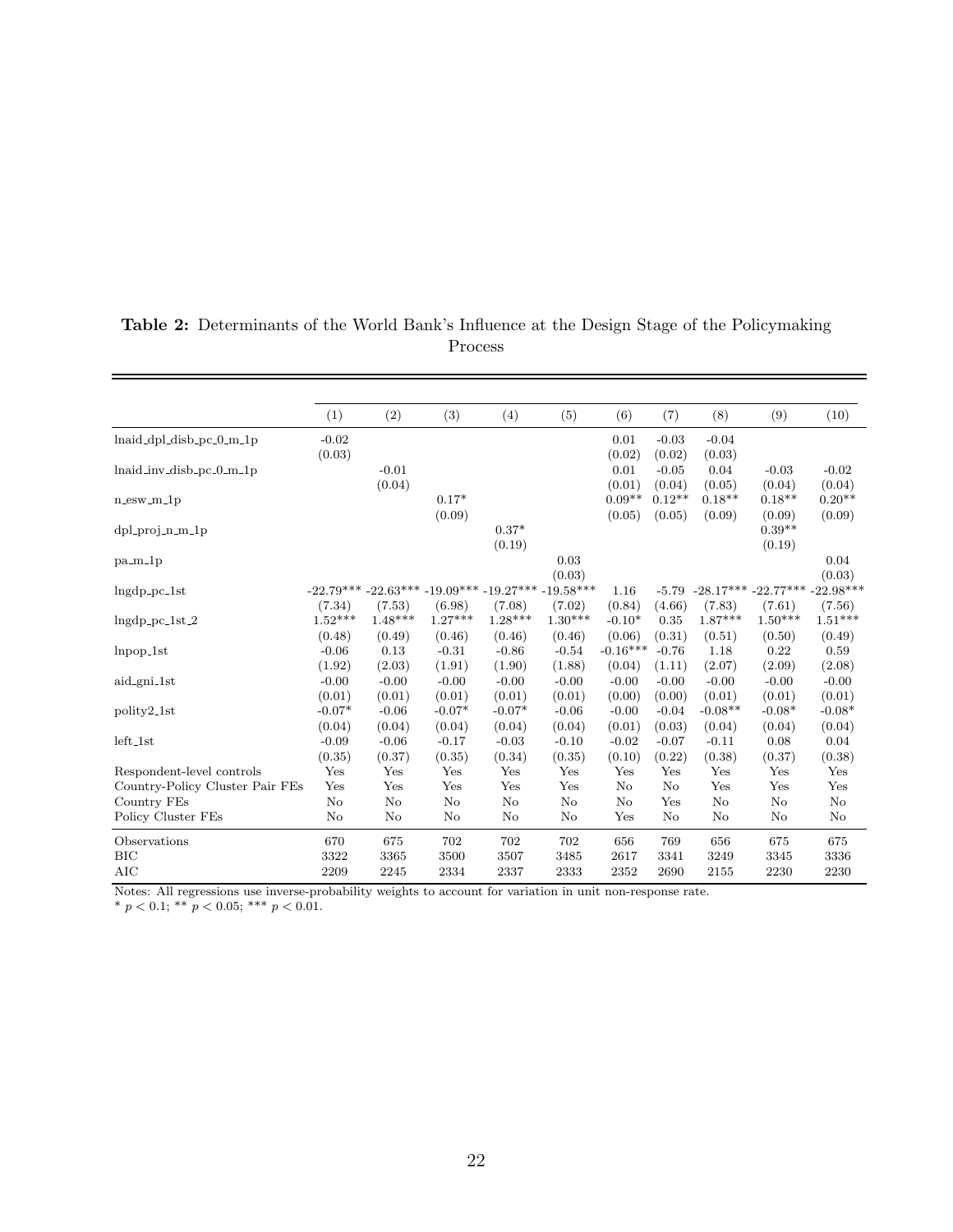|                                 | (1)       | (2)              | (3)      | (4)      | (5)                 | (6)      | (7)               | (8)                        | (9)      | (10)     |
|---------------------------------|-----------|------------------|----------|----------|---------------------|----------|-------------------|----------------------------|----------|----------|
| $lnaid_dpl_disb_pc_0_m_1p$      | $-0.01$   |                  |          |          |                     |          | $-0.00 - 0.06***$ | $-0.04$                    |          |          |
|                                 | (0.04)    |                  |          |          |                     | (0.02)   | (0.02)            | (0.04)                     |          |          |
| lnaid_inv_disb_pc_0_m_1p        |           | $-0.01$          |          |          |                     | 0.02     | 0.01              | $-0.01$                    | $-0.01$  | $-0.01$  |
|                                 |           | (0.03)           |          |          |                     | (0.01)   | (0.04)            | (0.04)                     | (0.03)   | (0.03)   |
| $n$ _esw_m_1 $p$                |           |                  | $0.24**$ |          |                     | 0.02     | 0.02              | $0.21**$                   | $0.22**$ | $0.22**$ |
|                                 |           |                  | (0.10)   |          |                     | (0.04)   | (0.05)            | (0.09)                     | (0.10)   | (0.10)   |
| $dpl_proj_n_m_l$                |           |                  |          | 0.10     |                     |          |                   |                            | 0.04     |          |
|                                 |           |                  |          | (0.19)   |                     |          |                   |                            | (0.19)   |          |
| $pa_m1p$                        |           |                  |          |          | 0.01                |          |                   |                            |          | 0.01     |
|                                 |           |                  |          |          | (0.03)              |          |                   |                            |          | (0.04)   |
| $ln\{qp_pc_1st}$                |           | $-9.01 - 10.44*$ | $-9.31$  | $-8.32$  | $-8.61$             | $-0.07$  | $-8.09**$         | $-12.76** -11.36* -11.55*$ |          |          |
|                                 | (5.75)    | (6.08)           | (5.75)   | (5.71)   | (5.66)              | (0.76)   | (3.77)            | (6.26)                     | (6.25)   | (6.21)   |
| $ln\{dp_pc_1st_2\}$             | 0.58      | $0.70*$          | 0.59     | 0.53     | 0.55                | $-0.01$  | $0.61**$          | $0.84**$                   | $0.76*$  | $0.77*$  |
|                                 | (0.37)    | (0.40)           | (0.37)   | (0.37)   | (0.37)              | (0.05)   | (0.25)            | (0.41)                     | (0.40)   | (0.40)   |
| $lnpop_1$ st                    | $3.55***$ | 2.81             | $4.43**$ |          | $3.50*3.61**-0.08*$ |          | $-1.28$           | $3.79**$                   | $3.64*$  | $3.70*$  |
|                                 | (1.80)    | (1.87)           | (1.89)   | (1.87)   | (1.84)              | (0.04)   | (1.08)            | (1.89)                     | (1.96)   | (1.92)   |
| aid_gni_1st                     | 0.01      | 0.00             | 0.01     | 0.01     | 0.01                | $-0.00$  | $-0.00$           | 0.00                       | 0.01     | 0.01     |
|                                 | (0.01)    | (0.01)           | (0.01)   | (0.01)   | (0.01)              | (0.00)   | (0.00)            | (0.01)                     | (0.01)   | (0.01)   |
| polity2_1st                     | 0.06      | 0.07             | 0.05     | 0.07     | 0.07                | $-0.00$  | 0.04              | 0.05                       | 0.06     | 0.05     |
|                                 | (0.05)    | (0.06)           | (0.05)   | (0.05)   | (0.05)              | (0.01)   | (0.03)            | (0.06)                     | (0.06)   | (0.06)   |
| $left\_1st$                     | $-0.57$   | $-0.58$          | $-0.63*$ | $-0.54$  | $-0.54$             | $-0.03$  | $-0.25$           | $-0.65*$                   | $-0.63$  | $-0.61$  |
|                                 | (0.37)    | (0.37)           | (0.36)   | (0.36)   | (0.36)              | (0.12)   | (0.21)            | (0.38)                     | (0.39)   | (0.39)   |
| Respondent-level controls       | Yes       | Yes              | Yes      | Yes      | Yes                 | Yes      | Yes               | Yes                        | Yes      | Yes      |
| Country-Policy Cluster Pair FEs | Yes       | Yes              | Yes      | Yes      | Yes                 | $\rm No$ | $\rm No$          | Yes                        | Yes      | Yes      |
| Country FEs                     | No        | No               | No       | $\rm No$ | $\rm No$            | $\rm No$ | Yes               | No                         | No       | No       |
| Policy Cluster FEs              | No        | No               | No       | $\rm No$ | $\rm No$            | Yes      | $\rm No$          | No                         | No       | No       |
| Observations                    | 634       | 635              | 657      | 657      | 657                 | 621      | 732               | 621                        | 635      | 635      |
| <b>BIC</b>                      | 2944      | 2901             | 3011     | 3078     | 3046                | 2319     | 3036              | 2833                       | 2900     | 2913     |
| AIC                             | 1916      | 1886             | 1957     | 1983     | 1973                | 2057     | 2406              | 1840                       | 1881     | 1884     |

<span id="page-26-0"></span>Table 3: Determinants of the World Bank's Helpfulness at the Implementation Stage of the Policymaking Process

policy *implementation*. Here again, the  $n$ -esw  $m_1$  results mirror those reported in Tables [1](#page-22-0) and [2,](#page-25-0) which suggests that ESW products are not only influential at upstream stages of the policymaking process, but also helpful during downstream policy implementation.

### Robustness Checks

In this section, we undertake a battery of robustness checks and summarize the results reported in the Appendix. First, in Tables A2-A4, we alter the measurement of our treatment and (country-level) control variables by taking their mean values over the duration of a

Notes: All regressions use inverse-probability weights to account for variation in unit non-response rate. \*  $p < 0.1$ ; \*\*  $p < 0.05$ ; \*\*\*  $p < 0.01$ .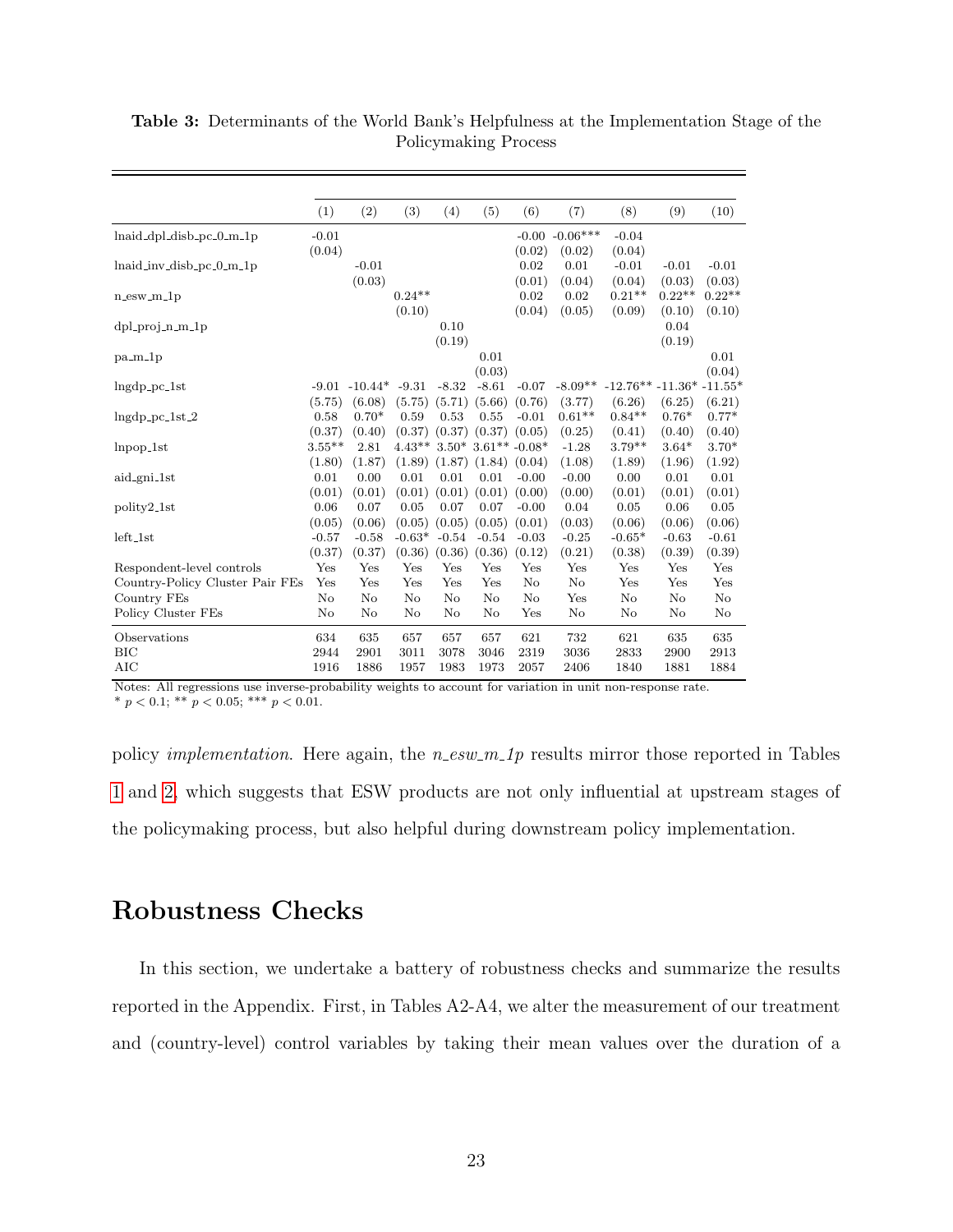respondent's tenure in his or her public sector position.<sup>[29](#page-27-0)</sup> We do so to account for the possibility of "late" (and "early") treatment. That is to say, if the receipt of World Bank assistance occurred towards the end of the period of time in which a respondent evaluated the World Bank's level of policy influence (i.e., one of the last years when his/her job required interacting with the World Bank), then one would need to measure treatment exposure over the entire course of the treatment period.<sup>[30](#page-27-1)</sup> When we replicate our baseline models with these alternative treatment and control variables, we obtain similar results. Although some of the estimates are no longer statistically significant, the  $n$ -esw mean remains positive in sign and statistically significant in the most rigorous model specification reported in Table [A3.](#page-26-0)

Second, we test whether our results are sensitive to the inclusion of controls that measure a potentially significant confound: client country demand for reform assistance. If the World Bank finds and works with "sympathetic interlocutors" in client countries who share their policy preferences, then it is possible that these government officials would have implemented the World Bank's policy ideas in the absence of ESW. To address this potential threat to inference, we exploit two unique features of the 2014 Reform Efforts Survey: a question that asked each respondent to report how frequently he or she interacted with the World Bank officials via phone, email, video, or face-to-face communications during his or her period of public service,<sup>[31](#page-27-2)</sup> and a question that asked each respondent to reveal the intensity of his or her preferences for status-quo challenging reform.<sup>[32](#page-27-3)</sup> We use the first variable (*freq.comm*)

<span id="page-27-0"></span> $29$ We calculate these mean values by using all observations between and including the respondent's start year and end year.

<span id="page-27-1"></span><sup>30</sup>We also set our (country-level) control values to their mean values of the duration of a respondent's tenure in his or her public sector position to account for potential confounds over the full period of treatment. By way of illustration, consider the possibility that GDP per capita increased sharply between a respondent's start year and end year. We know that GDP per capita negatively correlates with World Bank policy influence, so if our control variable does not capture the fact that GDP per capita increased between the respondent's start year and end year, we will have omitted a potentially important confound. The two principal disadvantages of this approach are endogeneity and measurement error (if respondent assessments of the World Bank's policy influence are based on actions taken by the World Bank early in their tenure while the measurements of the treatments and controls take into account data from later years).

<span id="page-27-2"></span><sup>31</sup>Respondents were allowed to select from one of six response options: once a year or less, 2 or 3 times a year, about once a month, 2 or 3 times a month, about once a week, or daily.

<span id="page-27-3"></span> $32$ Respondents were asked to indicate if they thought that their governments pursued "too much reform,"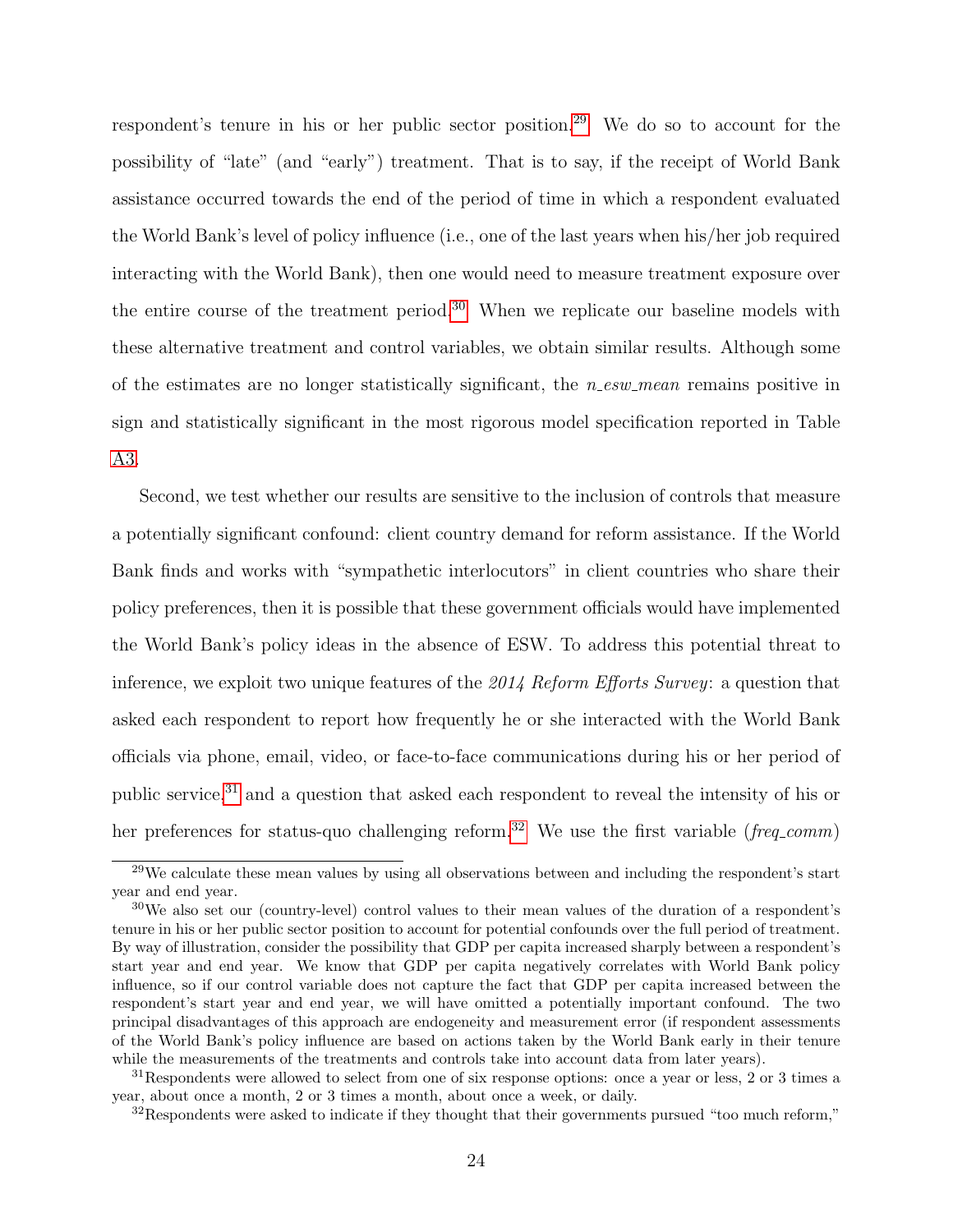as a proxy for the willingness of respondents to engage in policy dialogue with the World Bank. We also use the product of (*freq\_comm*) and (*demand\_reform\_advice*) as a more direct measure of the respondent's demand for reform advice from the World Bank. Tables [A6](#page-47-0) and [A7](#page-48-0) demonstrate that our core finding related to the effect of World Bank ESW is robust to the inclusion of these additional control variables.

Third, we consider the possibility that our results are biased by a selection effect. Participants in the 2014 Reform Efforts Survey first identified the bilateral and multilateral development institutions with whom they directly engaged during their period of public service, and then evaluated the policy influence of only these institutions. We therefore only observe responses about the level of the World Bank's policy influence from those survey participants who worked directly with the World Bank, which implies that our results could be driven by self-selection bias (if respondents who are more inclined to work with the World Bank are also more inclined to assess its policy influence favorably). The Heckman model accounts for self-selection bias—i.e., the presence of potential confounders that may have affected the propensity of participants to interact with the World Bank (Heckman 1979). In the first (selection) stage of the analysis, we estimate a Probit model (using the full sample) to explain the probability of respondent participation in the outcome stage. Then, in the second (outcome) stage of the analysis, we estimate a standard linear OLS model to predict the World Bank's level of agenda-setting influence. To employ the Heckman model, a variable should be identified that only affects respondents' propensity to interact with the World Bank (included in the selection stage) and does not affect their evaluation of the influence of the World Bank (excluded from the outcome stage) (Sartori 2003). For this purpose, we use a variable that measures the number of bilateral and multilateral development institutions with whom a participant interacted during his or her period of public service (*number\_org*). This variable captures the general propensity of survey respondents to interact with aid agencies and development banks, including the World Bank, but we do not have any strong

<sup>&</sup>quot;too little reform," or "about the right amount" within their respective areas of policy expertise and between their start dates and end dates in specific public sector positions.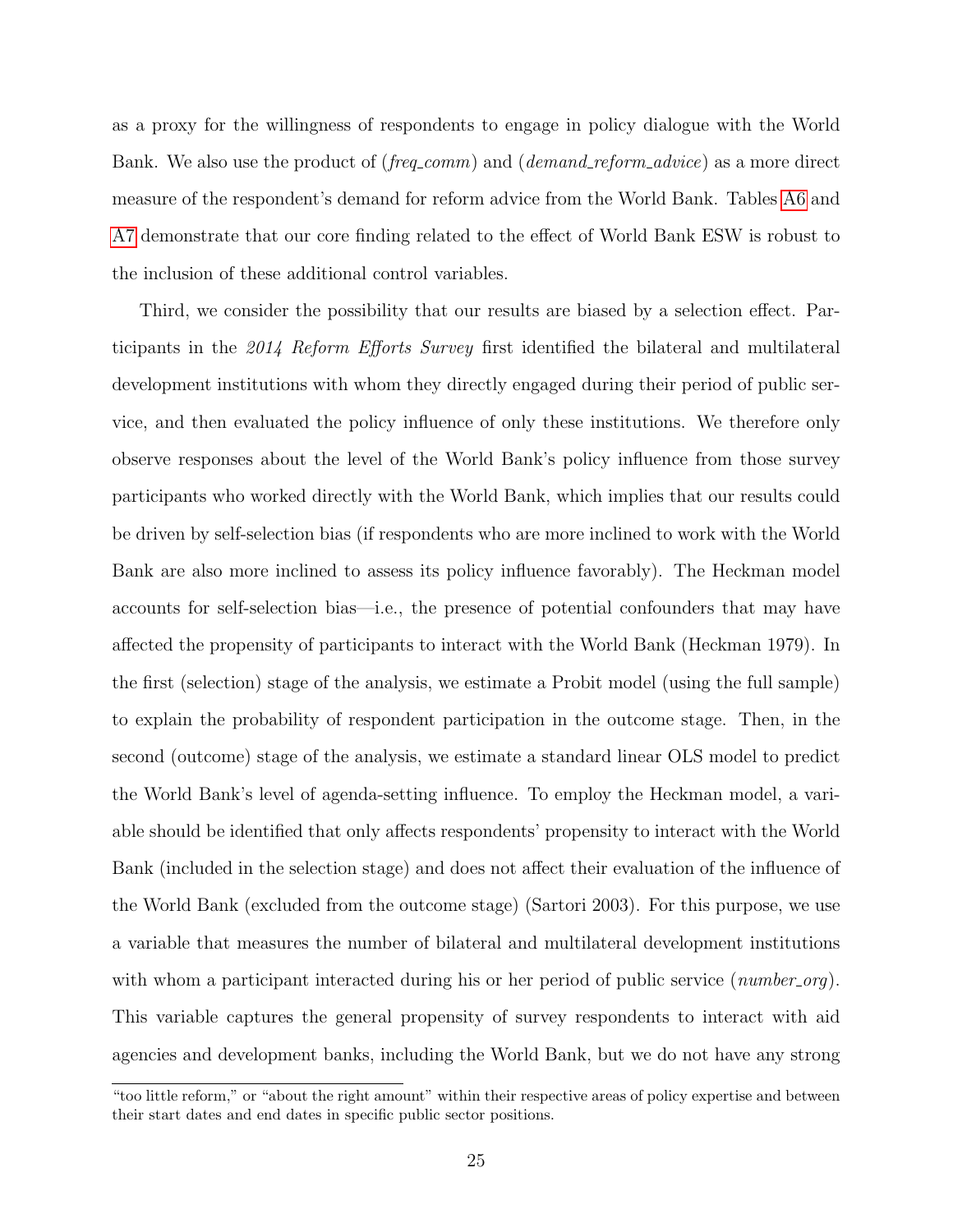theoretical reasons to believe that it will independently affect how participants evaluate the World Bank. Indeed, as the selection stage in Table [A8](#page-49-0) demonstrates, *number\_org* is highly significant and positively correlated with the selection variable. The results of the outcome stage also show that our key finding—the positive relationship between the provision of ESW and the World Bank's level of agenda-setting influence—is robust to this correction for self-selection bias.

Fourth, we conduct a placebo test using the average agenda-setting influence evaluations of three other donors—the European Union, the United Nations Development Program, and United States Agency for International Development—for respondents who evaluated those donors and the World Bank. We find no relationship between the World Bank's provision of ESW and the reported policy influence of these donors (see Table [A9\)](#page-50-0).

Fifth, we take advantage of another unique feature of the 2014 Reform Efforts Survey: the fact that those respondents who indicated familiarity with one or more of the World Bank's core ESW products were asked to independently evaluate the agenda-setting influence of those particular analytical and advisory products (as opposed to the World Bank's policy influence on the whole).[33](#page-29-0) Table [A10](#page-51-0) demonstrates that our main findings are insensitive to the use of this alternative dependent variable.

<span id="page-29-0"></span><sup>33</sup>The World Bank's core ESW products include Country Economic Memoranda (CEMs), Development Policy Reviews (DPRs), Country Financial Accountability Assessments (CFAs), Country Procurement Assessment Reviews (CPARs), Poverty Assessments (PAs), and Public Expenditure Reviews (PERs). Participants in the 2014 Reform Efforts Survey evaluated four of these ESW products (CEMs, DPRs, CFAs, and PA), so we use only these data. Since this outcome variable is measured at the respondent level, we average across the set of core ESW diagnostic products that a respondent evaluated.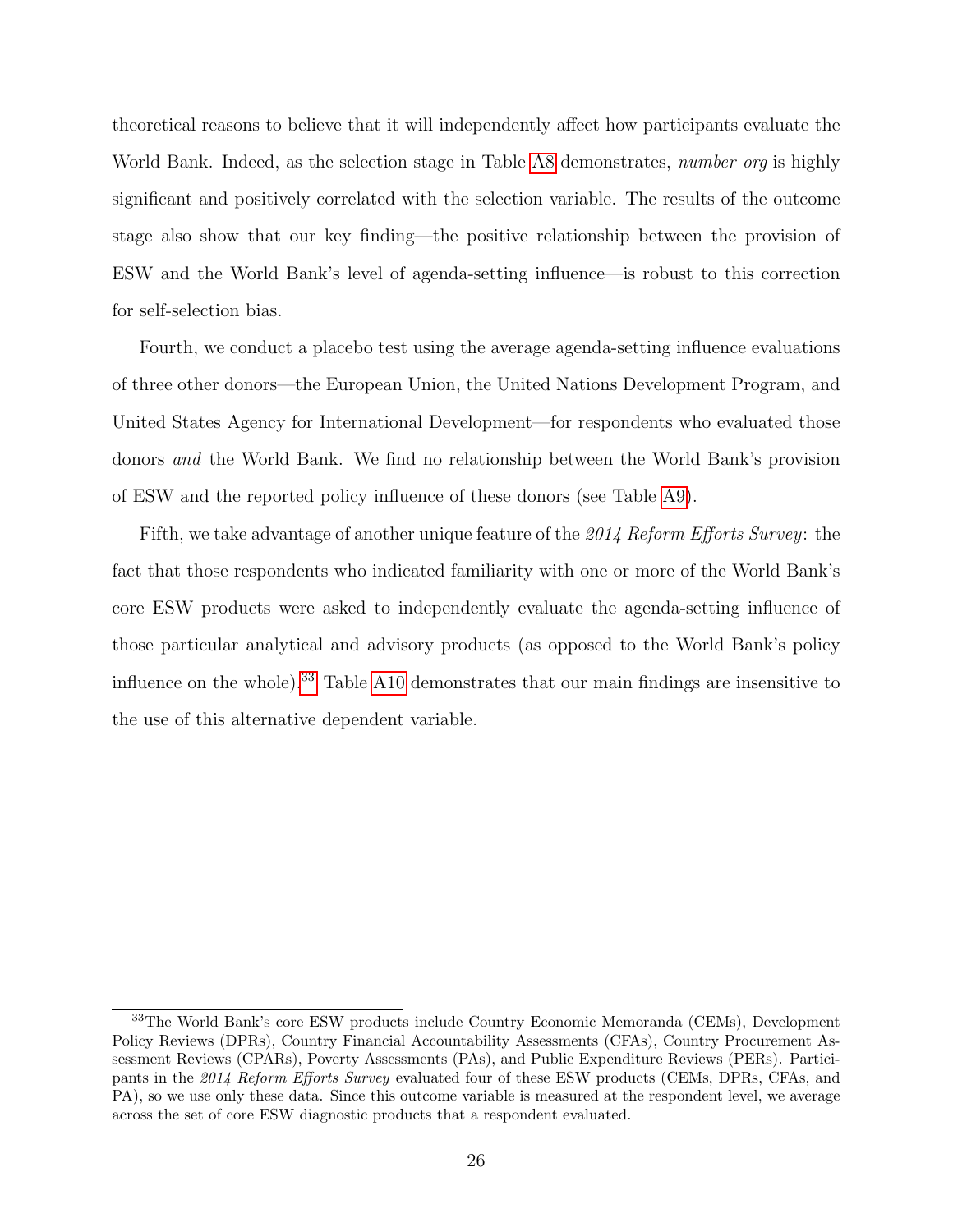### Concluding Remarks

This study provides evidence that the analytical and advisory products of the World Bank are effective at influencing the design, direction, and implementation of government policy. By contrast, we do no find robust evidence that the World Bank's development policy lending or investment lending services consistently influence government policy in low-income and middle-income countries. These results have significant policy implications. For every dollar that that the World Bank spends on non-lending services (or analytical and advisory products), it spends approximately \$150 dollars on lending services.<sup>[34](#page-30-0)</sup> Therefore, if a central goal of the World Bank is to influence government policy in its client countries, our results imply that it can achieve better value-for-money through its provision of ESW products.

Our study also highlights the value of collecting granular data on (a) the nature, timing, and distribution of analysis and advice from aid agencies and development banks, and (b) the direction, design, and implementation of policies in low-income and middle-income countries. In the absence of treatment and outcome variables with significant variation across countries, policy areas, and time, it would not have been possible to benchmark the policy influence effects of the World Bank's lending and non-lending services. Our study therefore calls attention to a broader lesson: relatively inexpensive investments in the collection of data can help international development organizations that aspire to influence government policy measure the effectiveness of the instruments that they create for this express purpose.<sup>[35](#page-30-1)</sup>

<span id="page-30-0"></span><sup>&</sup>lt;sup>34</sup>This is a lower-bound estimate based on the conservative assumption that the World Bank allocates \$30 billion a year to lending services and \$200 million a year to non-lending services.

<span id="page-30-1"></span> $35$ It cost approximately \$500,000 to design and implement the 2014 Reform Efforts Survey. The Development Research Group of the World Bank contributed \$113,000 to this effort.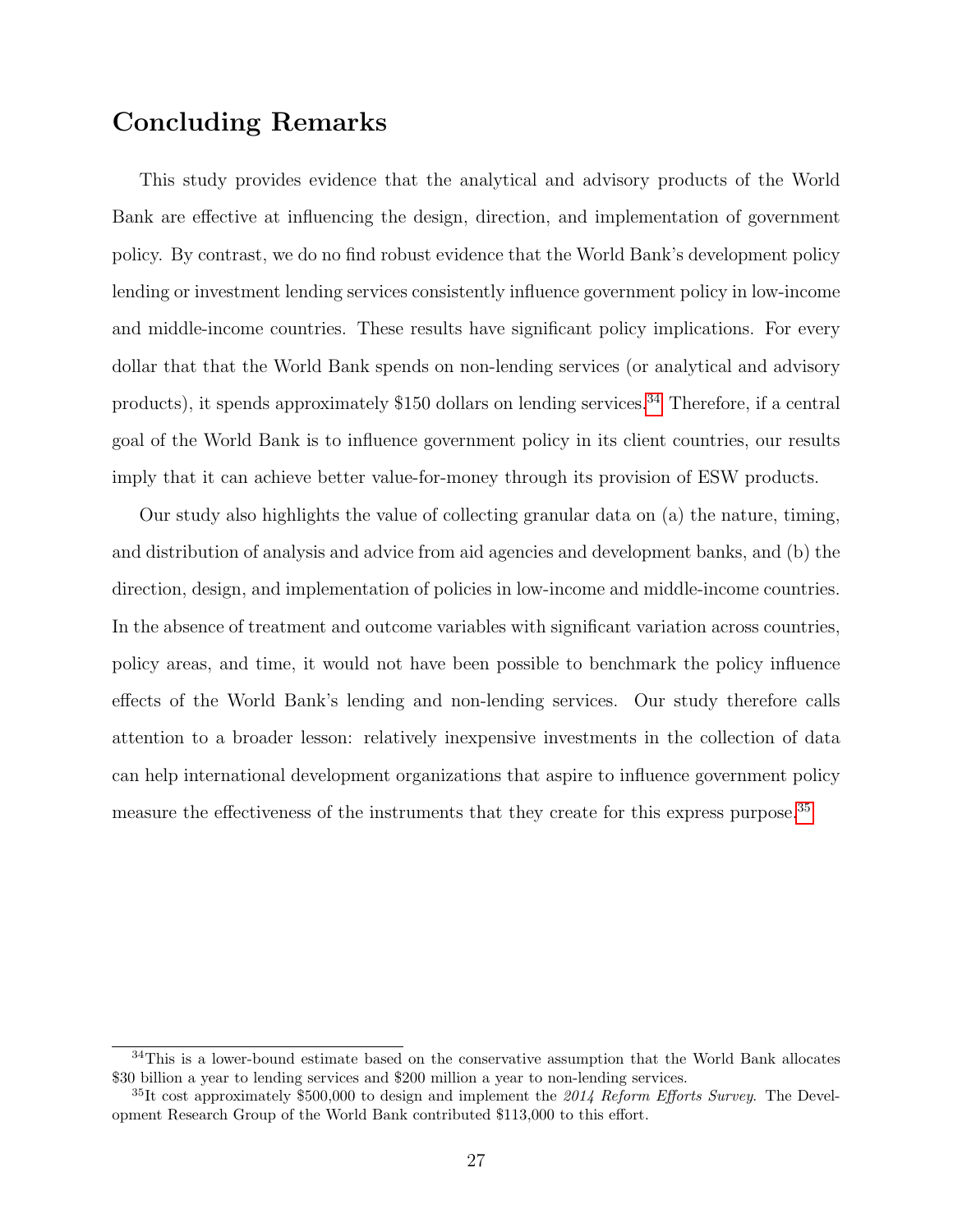### References

Abiad, A., and A. Mody. 2005. Financial reform: What shakes it? What shapes it? American Economic Review 95(1): 6688.

Acemoglu, D., and J.A. Robinson. 2000. Political losers as a barrier to economic development. American Economic Review 90: 126130.

Alesina, A., and A. Drazen. 1991. Why are stabilizations delayed? American Economic Review 81(5): 11701188.

Andrews, Matthew. 2013. The limits of institutional reform in development: changing rules for realistic solutions. Cambridge: Cambridge University Press.

Arezki, Rabah, Marc Quintyn, and Frederik Toscani. 2012. Structural Reforms, IMF Programs, and Capacity Building: An Empirical Investigation. IMF Working Paper 12/232. Washington DC: International Monetary Fund.

Baker, Peter. 2019. Trump to Nominate David Malpass to Lead the World Bank. 4 February 2019. New York Times.

Bazbauers, Adrian Robert. 2019. World Bank technical assistance: Locating and cultivating sympathetic interlocutors. Development Policy Review 37 (5): 638-656.

Basri, Muhamad Chatib and Hatta Rajasa. 2013. Letter of Development Policy to Mr. Jim Yong Kim. 30 September 2013.

Besley, T., and T. Persson. 2011. Pillars of Prosperity. Princeton: Princeton University Press

Besley, Timothy. 2015. Law, regulation, and the business climate: The nature and influence of the World Bank doing business project. Journal of Economic Perspectives 29(3): 99120. Borges Sugiyama, Natasha. 2011. The Diffusion of Conditional Cash Transfer Programs in

the Americas. Global Social Policy 11(23): 25078.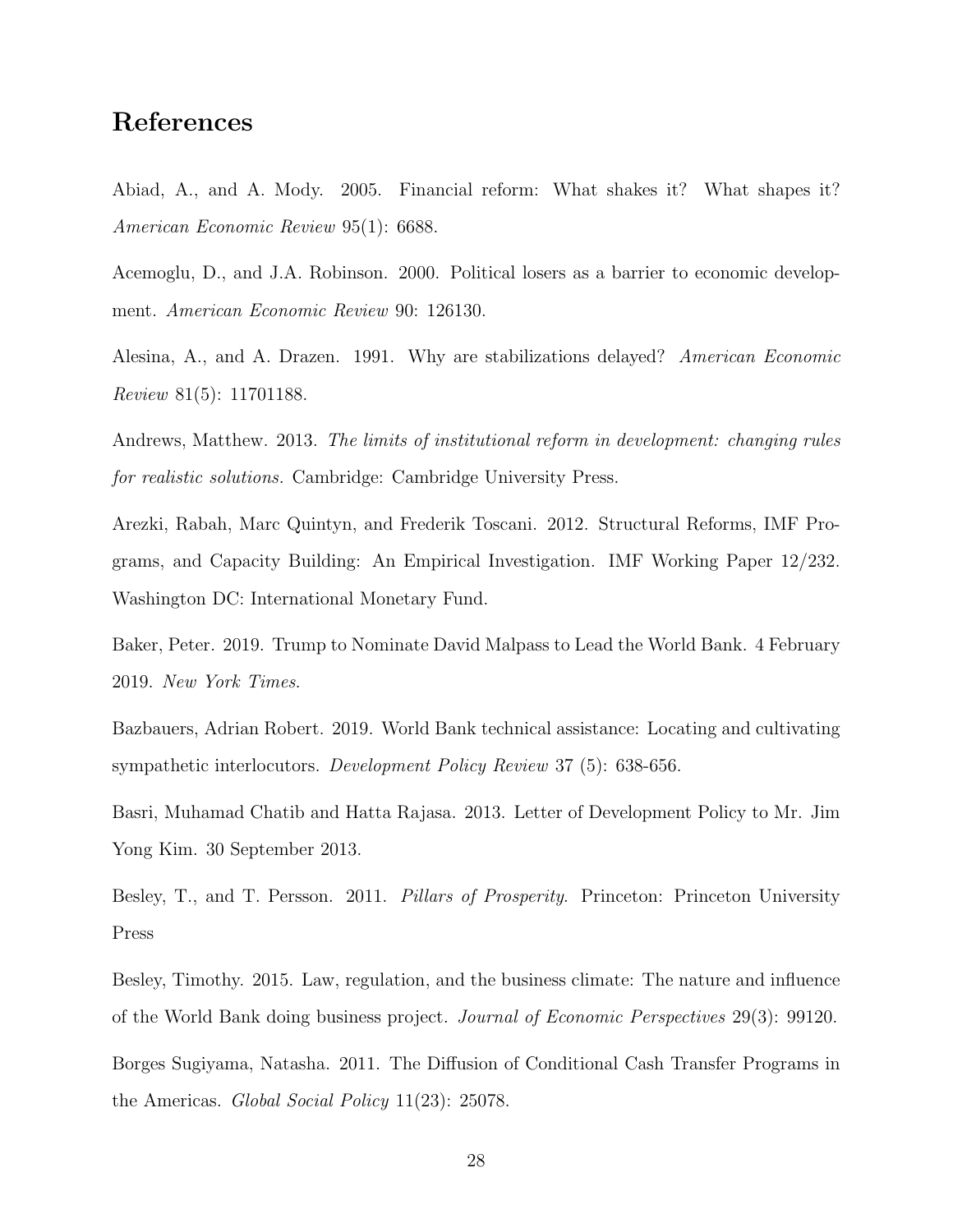Boughton, James M. and Alex Mourmouras. 2004. "Whose Programme Is It? Policy Ownership and Conditional Lending" in The IMF and Its Critics: Reform of Global Financial Architecture, edited by D. Vines & C. L. Gilbert. New York: Cambridge University Press.

Brooks, Sarah M. 2007. When Does Diffusion Matter? Explaining the Spread of Structural Pension Reforms Across Nations. The Journal of Politics 69 (3): 701-715.

Brooks, Sarah M. 2015. Social Protection for the Poorest: The Adoption of Conditional Cash Transfers in the Global South. Politics  $\mathcal C$  Society 43 (3) 551-582.

Buntaine, Mark T., Bradley C. Parks and Benjamin P. Buch. 2017. Aiming at the wrong targets: the domestic consequences of international efforts to build institutions. International Studies Quarterly 61(2): 471488.

Callaghy, Tom. 1984. Africa's Debt Crisis. Journal of International Affairs 38(1): 6373.

Carnegie, Allison and Cyrus Samii. 2019. International Institutions and Political Liberalization: Evidence from the World Bank Loans Program. *British Journal of Political Science* 49 (4): 1357- 1379.

Corrales, Javier. 2006. "Political Obstacles to Expanding and Improving Schooling in Developing Countries." In Global Educational Expansion: Historical Legacies and Political Obstacles, edited by Aaron Benavot, Julia Resnik and Javier Corrales. Cambridge, MA: Academy of Arts and Sciences. Pp. 91-148.

Chwieroth, Jeffrey M. 2007. Neoliberal Economists and Capital Account Liberalization in Emerging Markets. International Organization 61 (2): 443-463.

Chwieroth, Jeffrey M. 2009. Capital Ideas: The IMF and the Rise of Financial Liberalization. Princeton: Princeton University Press.

Chwieroth, Jeff. 2010. "Shrinking the State: Neoliberal Economists and Social Spending in Latin America," in *Constructing the International Economy*. Rawi. Abdelal, Mark Blyth, and Craig Parsons (Eds) Ithaca, NY: Cornell University Press. pp. 23-46.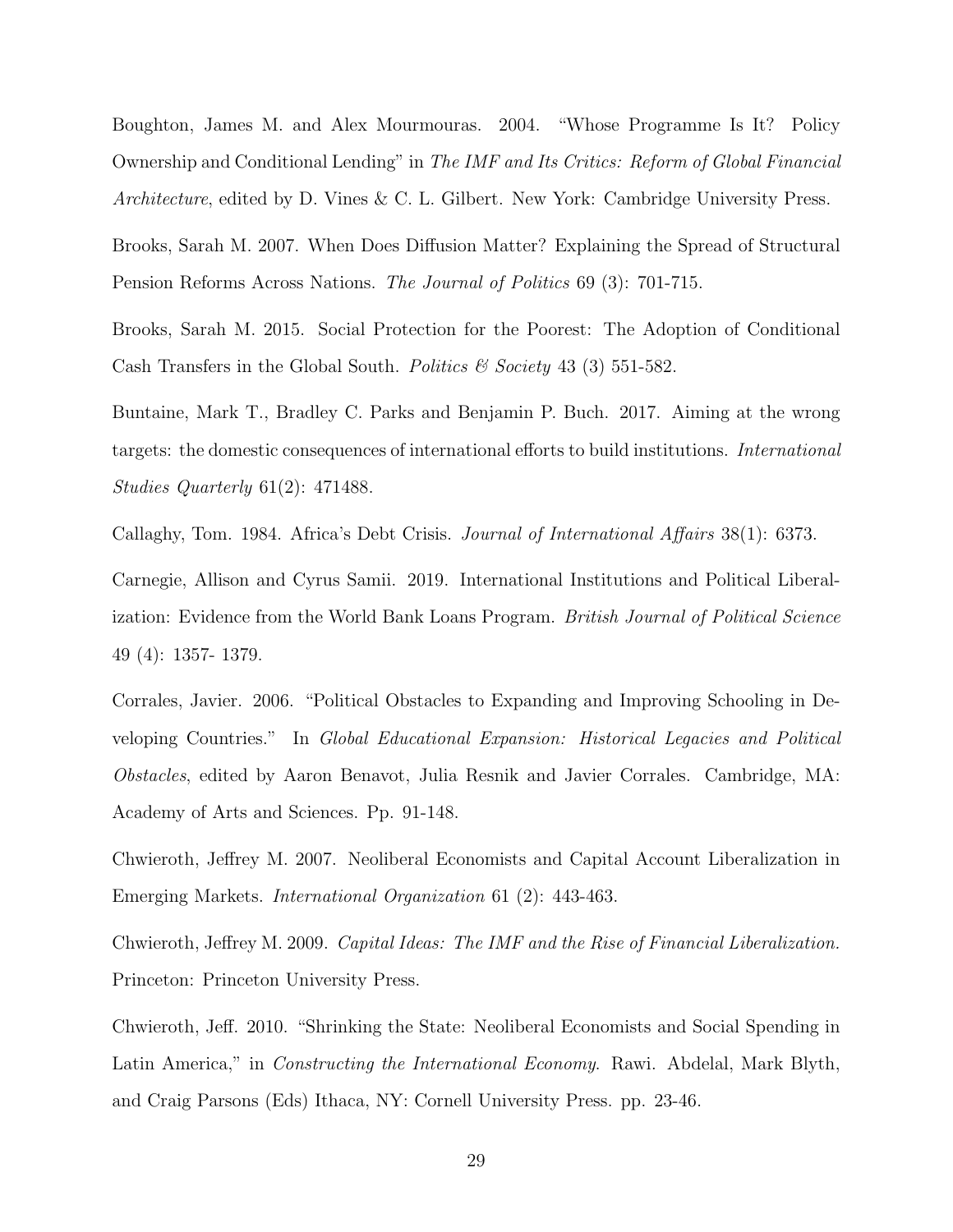Chwieroth, Jeffrey. 2012. "The silent revolution": how the staff exercise informal governance over IMF lending. Review of International Organizations 8 (2): 265-290.

Collier, Paul. 1997. "The Failure of Conditionality. In *Perspectives on Aid and Development*. Edited by C. Gwin and J. Nelson. Washington, DC: Overseas Development Council.

Custer, Samantha, Zachary Rice, Takaaki Masaki, Rebecca Latourell, and Bradley Parks. 2015. Listening to Leaders: Which Development Partners Do They Prefer and Why? Williamsburg, VA: AidData.

Deininger, Klaus, Lyn Squire, and Swati Basu. 1998. Does Economic Analysis Improve the Quality of Foreign Assistance? World Bank Economic Review 12(3): 385-418.

Dollar, David and Lant Pritchett. 1998. Assessing Aid: What Works, What Doesnt and Why. Oxford: Oxford University Press.

Dollar, David and Jakob Svensson. 2000. What Explains the Success or Failure of Structural Adjustment Programmes? The Economic Journal 110 (466): 894-917.

Doshi, Rush, Judith G. Kelley and Beth A. Simmons. 2019. The Power of Ranking: The Ease of Doing Business Indicator and Global Regulatory Behavior. International Organization 73 (3): 611-643.

Edwards, Sebastian. 1997. Trade Liberalization Reforms and the World Bank. American Economic Association Papers and Proceedings 43-48.

Glennie, Jonathan, and Andy Sumner. 2014. The \$138.5 Billion Question: When Does Foreign Aid Work (and When Doesnt It)? Center for Global Development Policy Paper 049.

Easterly, William. 2005. What Did Structural Adjustment Adjust? The Association of Policies and Growth with Repeated IMF and World Bank Adjustment Loans. *Journal of* Development Economics 76: 1-22.

Easterly, William. 2006. The White Mans Burden: Why the Wests Efforts to Aid the Rest Have done So Much Ill and So Little Good. New York: Penguin Press.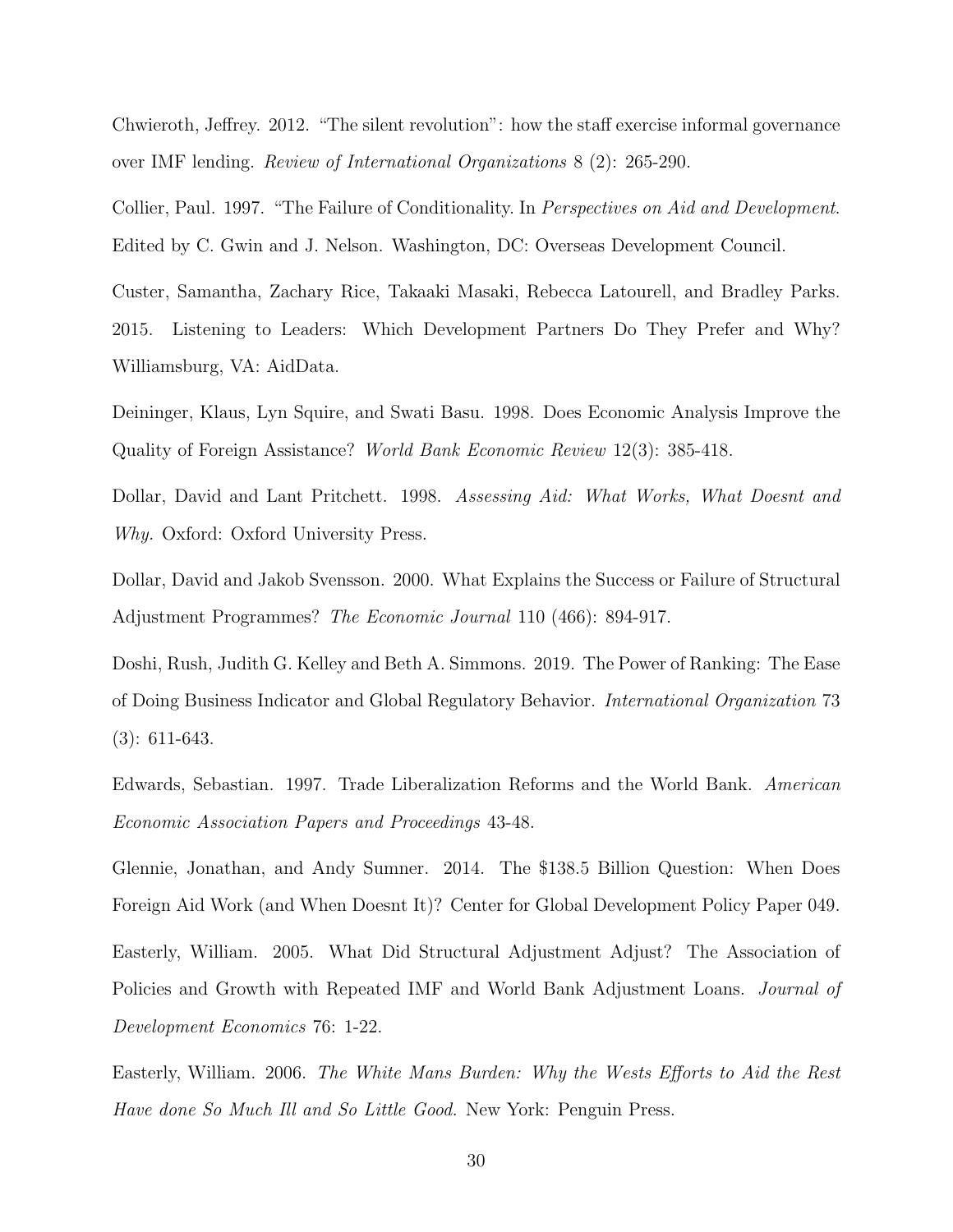Fardoust, S. and A. E. Flanagan. 2011. Quality of Knowledge and Quality Financial Assistance: A Quantitative Assessment in the Case of the World Bank. Washington, DC: Development Economics. Mimeo. Washington DC: World Bank.

Fernandez, Raquel and Dani Rodrik. 1991. Resistance to Reform: Status Quo Bias in the Presence of Individual-Specific Uncertainty. American Economic Review 81(5): 1146-1155.

Fiszbein, Ariel, and Norbert Schady. 2009. Conditional Cash Transfers: Reducing Present and Future Poverty. A World Bank Policy Research Report. With Francisco H. G. Ferreira, et al. Washington, DC: World Bank.

Gavin, Michael, and Dani Rodrik. 1995. The World Bank in Historical Perspective. American Economic Review 85(2): 32934.

Gilbert, Christopher, Andrew Powell, and David Vines. 1999. Positioning the World Bank. Economic Journal 109(459): 598633.

Giordano, R., and P. Pagano. 2017. Does the World Bank Foster Business? World Bank Policy Research Working Paper No. 8047. Washington DC: World Bank.

Girod, D. M. and Tobin, J. 2016. Take the money and run: The determinants of compliance with aid agreements. *International Organization* 70(1): 209239.

Grindle, Merilee. 2004. Despite the Odds: The Contentious Politics of Education Reform. Princeton, NJ: Princeton University Press.

Handa, Sudhanshu, and Benjamin Davis. 2006. The Experience of Conditional Cash Transfers in Latin America and the Caribbean. Development Policy Review 24(5): 51336

Harrigan, Jane and Hamed El-Said. 2006. The IMF and the World Bank in Jordan: A Case of Over-Optimism. The Review of International Organizations 1 (3): 263-292.

Heckman, James J. 1979. Sample selection bias as a specification error. Econometrica 47(1): 153-61.

Helmke, Gretchen and Elena V. McLean. 2014. Inducing Independence: A strategic model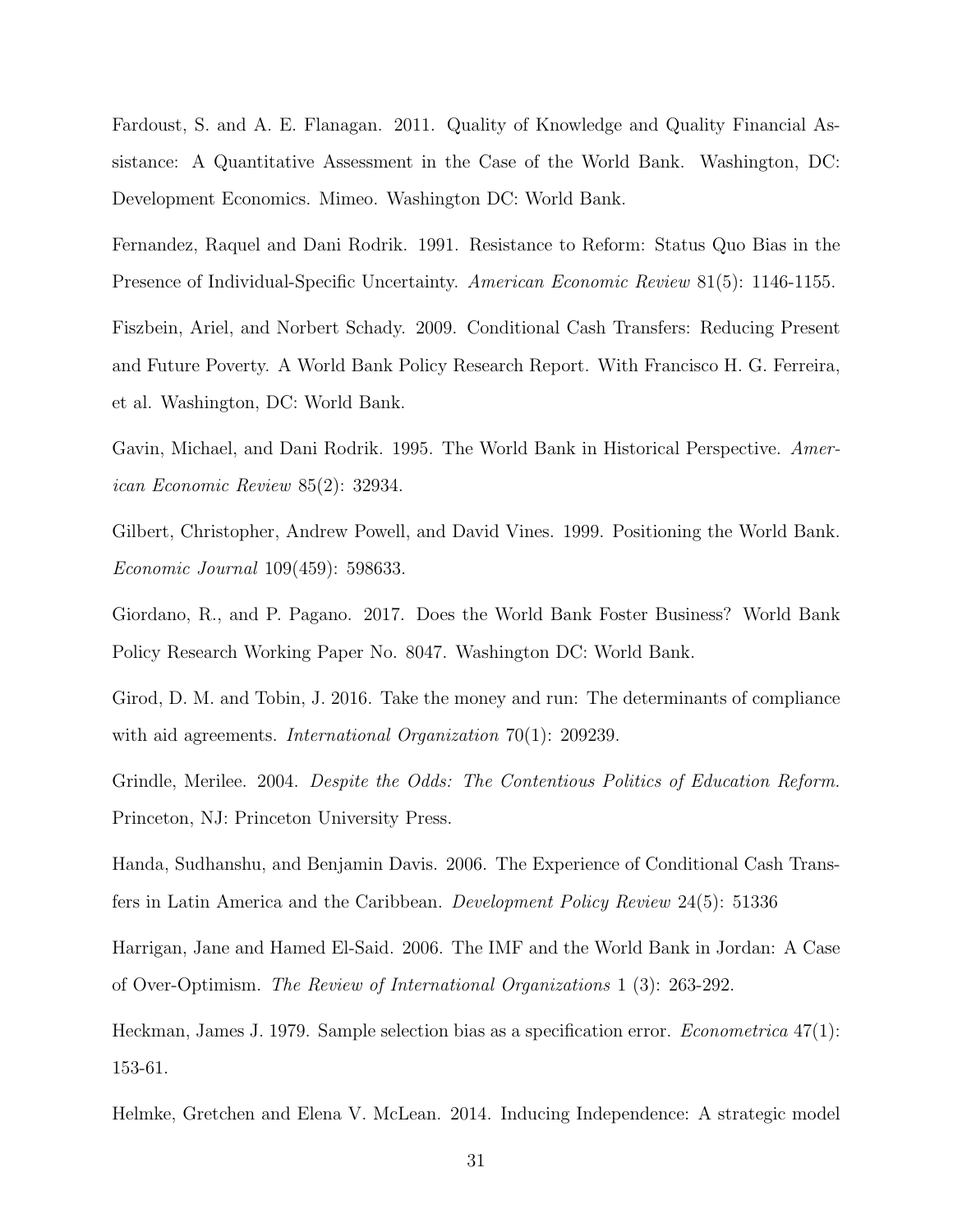of World Bank assistance and legal reform. Conflict Management and Peace Science 31(4): 383-405.

Hoffmann-Lange, U. 2007. Methods of elite research. In Oxford Handbook of Political Behavior, edited by R. J. Dalton and H.-D. Klingemann. Oxford: Oxford University Press. pp. 910927

Hunter, W. and D. S. Brown. 2000. World Bank directives, domestic interests, and the politics of human capital investment in Latin America. Comparative Political Studies 33 (1): 113-143.

Independent Evaluation Group (IEG). 2007. Development Results in Middle-Income Countries: An Evaluation of the World Banks Support. Washington DC: World Bank.

Independent Evaluation Group (IEG). 2008a. Public Sector Reform: What Works and Why? An IEG Evaluation of World Bank Support. Washington, DC: World Bank.

Independent Evaluation Group (IEG). 2008b. Using Knowledge to Improve Development Effectiveness: An Evaluation of World Bank Economic and Sector Work and Technical Assistance, 20002006. Washington, DC: World Bank.

IOB. 2012. Budget Support: Conditional Results. Review of an Instrument (2000-2011). IOB Evaluation No. 369. Policy and Operations Evaluation Department (IOB). Netherlands: Ministry of Foreign Affairs.

Fayad, Ghada Chengyu Huang, Yoko Shibuya, and Peng Zhao. 2020. How Do Member Countries' Receive IMF Policy Advice: Results from a State-of- the-art Sentiment Index. IMF Working Paper WP/20/7. Washington DC: IMF.

Jacoby, Wade. 2006. Inspiration, coalition, and substitution: External influences on postcommunist transformations. World Politics 58(4): 623651.

Kahler, Miles. 1992. "External Influence, Conditionality, and the Politics of Adjustment. in The Politics of Economic Adjustment, edited by Stephan Haggard and Robert R. Kaufman. Princeton, NJ: Princeton University Press. Pp. 89-133.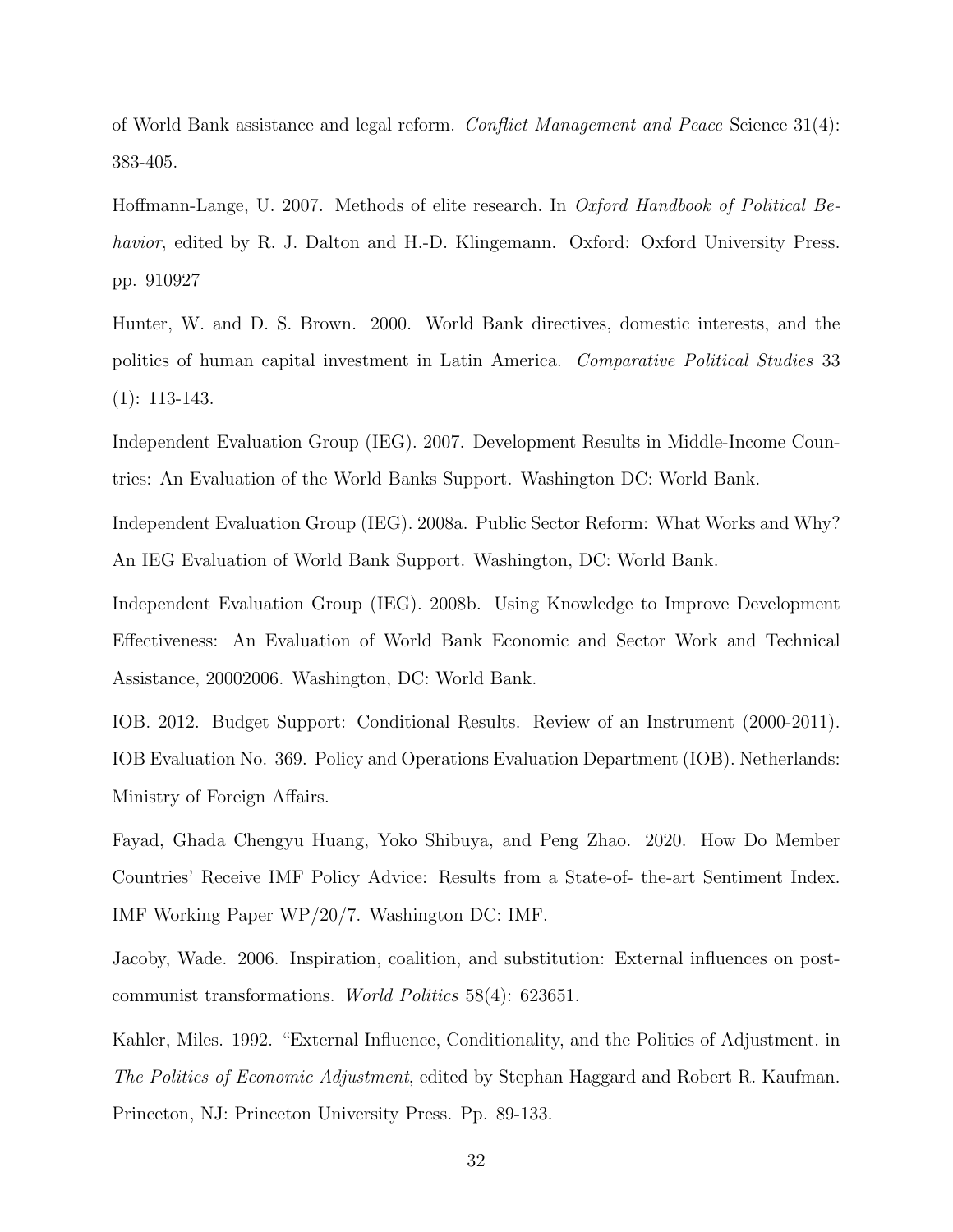Kapstein, Ethan B. and Nathan Converse. 2008. The Fate of Young Democracies. Cambridge, UK: Cambridge University Press.

Kelley, Judith G. and Beth A. Simmons. 2019. Introduction: The Power of Global Performance Indicators. *International Organization* 73 (3): 491-510.

Kilby, Christopher. 2009. The Political Economy of Conditionality: An Empirical Analysis of World Bank Loan Disbursements. Journal of Development Economics 89 (1): 51-61.

Koeberle, S, Stavreski, Z, and Walliser, J., eds. 2006. Budget Support as More Effective Aid? Recent Experiences and Emerging Lessons. Washington, DC: The World Bank.

Kogut, B., and J. M. Macpherson. 2011. The Mobility of Economists and the Diffusion of Policy Ideas: The Influence of Economics on National Policies. Research Policy 40: 13071320.

Kremer, Michael and Michael Clemens. 2016. The New Role for the World Bank. Journal of Economic Perspectives 30 (1): 5376.

Loayza, N., J. Rigolini, and G. Llorente, G. 2012. Do middle classes bring institutional reforms? World Bank Policy Research Working Paper 6015. Washington DC: World Bank.

Lombardi, D., and N. Woods. 2008. The politics of influence: An analysis of IMF surveillance. Review of International Political Economy 15(5): 709737.

Malesa, Thaddeus and Peter Silarszky. 2005. "Does World Bank Effort Matter for Success of Adjustment Operations? In Conditionality Revisited: Concepts, Experiences, and Lessons, edited by Stefan Koeberle, Harold Bedoya, Peter Silarsky, and Gero Verheyen. Washington, DC: The World Bank.

Masaki, Takaaki and Bradley Parks. 2019. When Do Performance Assessments Influence Policy Behavior? Micro-Evidence from the 2014 Reform Efforts Survey. The Review of International Organizations [forthcoming]

Masaki, Takaaki, Bradley Parks, Jörg Faust, Stefan Leiderer, and Matthew DiLorenzo. 2020.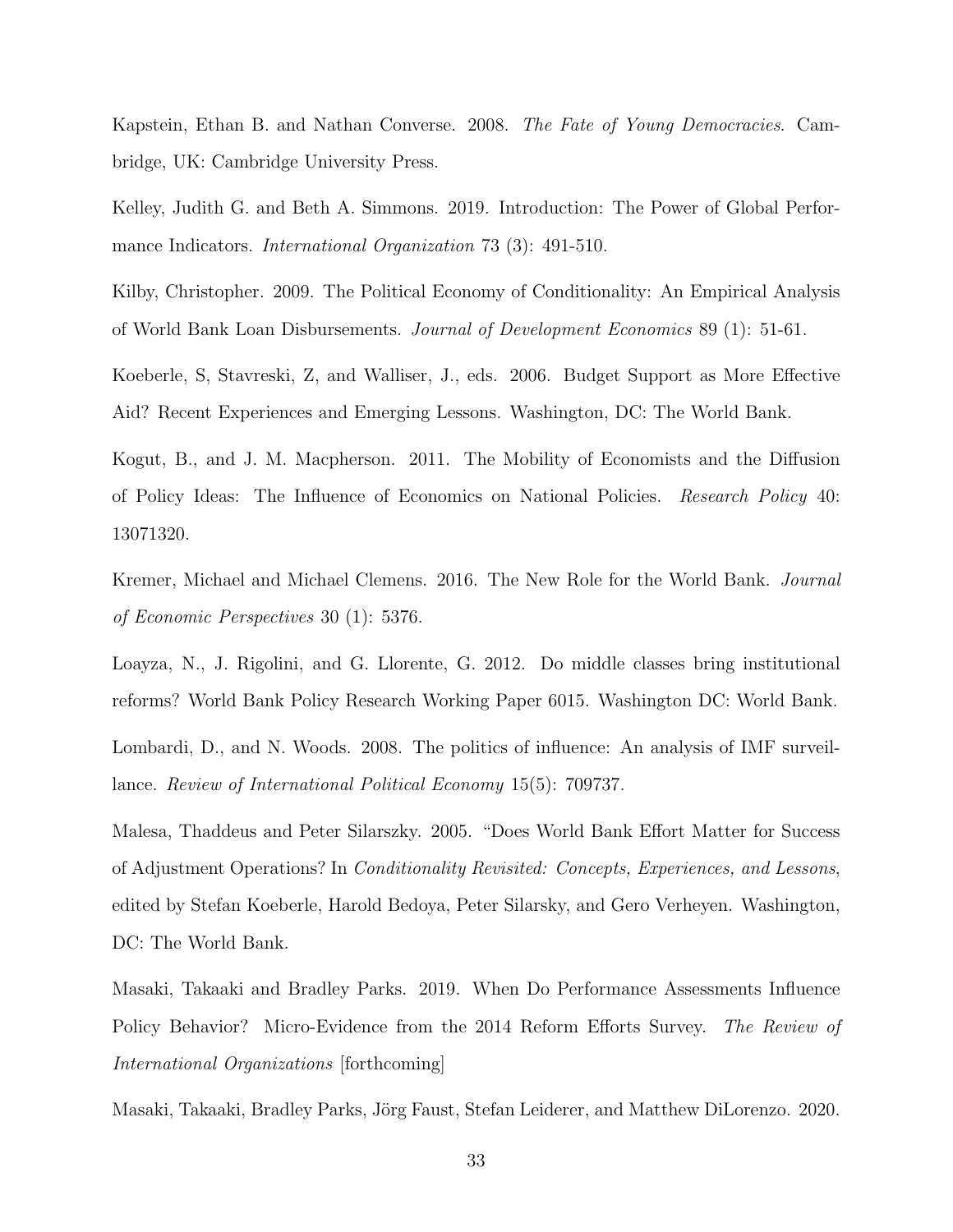Aid Management, Trust, and Development Policy Influence: New Evidence from a Survey of Public Sector Officials in Low-Income and Middle-Income Countries. Mimeo.

Meseguer, Covadonga. 2006. Learning and economic policy choices. European Journal of Political Economy 22 (1): 156-178.

Moll, P., and L. Smets. 2018. Is It the Journey That Matters? A Fresh Look at the Impact of World Bank Policy Lending. World Bank Policy Research Working Paper No. 8645. Washington, DC: World Bank.

Momani, Bessma. 2005. Recruiting and Diversifying IMF Technocrats. Global Society 19(2): 167-187.

Mosley, Paul, Jane Harrigan, and John Toye. 1995. Aid and Power: the World Bank and Policy Based Lending, Vol. 1. New York: Routledge.

Nelson, Stephen. 2014. Playing Favorites: How Shared Beliefs Shape the IMFs Lending Decisions. International Organization 68 (2): 297-328.

Parks, Bradley C., Zachary Rice, and Samantha Custer. 2015. The Marketplace of Ideas for Policy Change: Who do developing world leaders listen to and why? Williamsburg, VA: AidData at William Mary.

Parks, Bradley and Caroline Davis. 2019. When do governments trade domestic reforms for external rewards? Explaining policy responses to the Millennium Challenge Corporation's eligibility standards. Governance 32 (2): 349-367.

Pop-Eleches, Grigore. 2009. From Economic Crisis to Reform: IMF Programs in Latin American and Eastern Europe. Princeton, NJ; Princeton University Press.

Rajan, R. 2004. Why are structural reforms so difficult? Finance and Development 41(2): 5657

Ravallion, Martin. 2013. Knowledgeable bankers? The demand for research in World Bank operations. Journal of Development Effectiveness 5 (1): 1-29.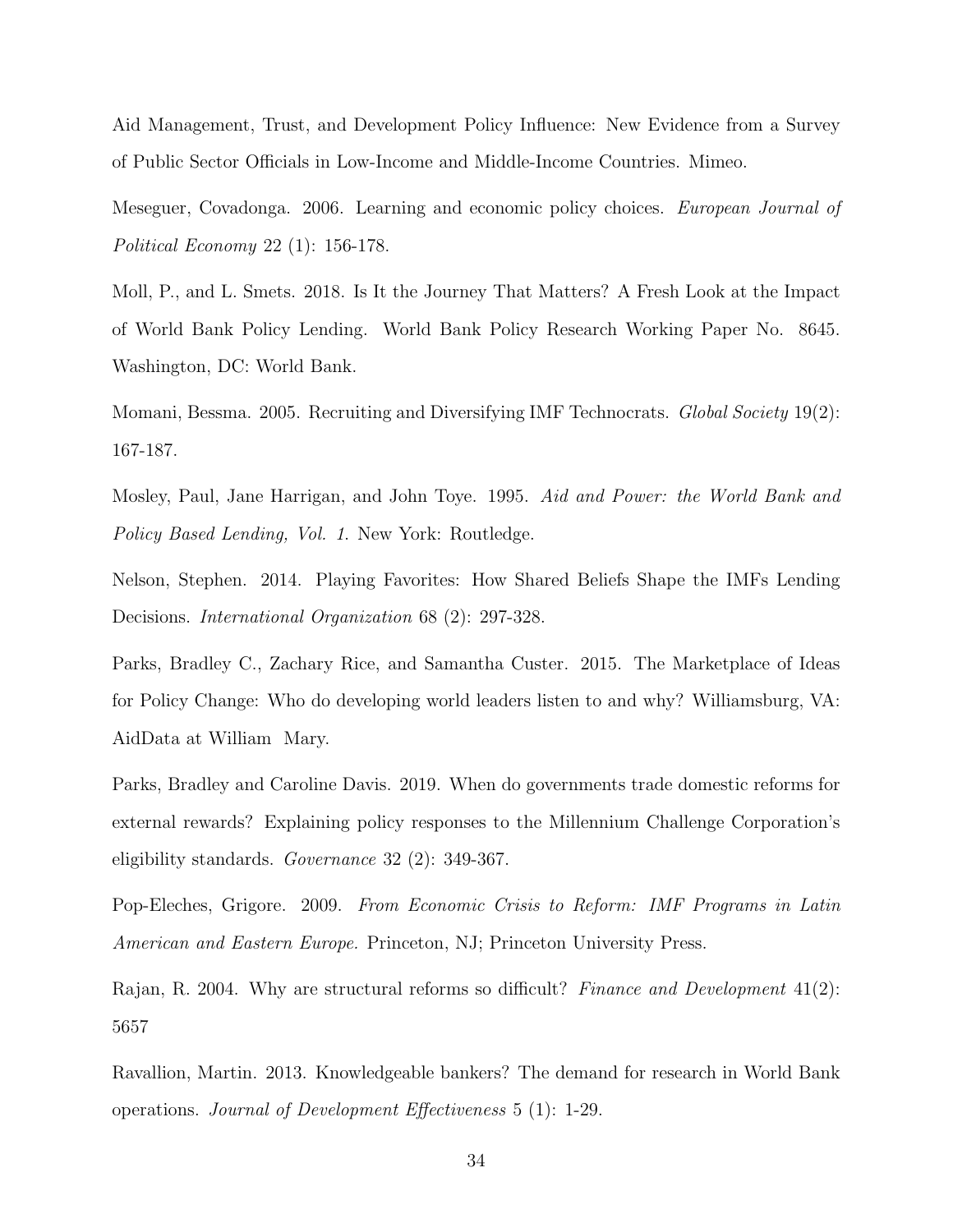Ravid,Barak. 2007. Salam Fayyad: Everyones favorite Palestinian. Haaretz. April 1,2007.

Remmer, Karen. 1998. The Politics of Neoliberal Economic Reform in South America, 1980-1994. Studies in Comparative International Development 33(2): 3-29.

Robinson, Mark. 2007. The Politics of Successful Governance Reforms: Lessons of Design and Implementation. Commonwealth and Comparative Politics 45 (4): 521-548.

Saavedra, Pablo, Patricia Geli, and Peter Moll. 2015. Correlates of success in World Bank development policy lending. World Bank Policy Research Working Paper Series.

Samuel, Boris. 2014. Economic Calculations, Instability and (In)formalization of the State in Mauritania, 2003-2011. Canadian Journal of Development Studies 31 (1): 7796.

Sartori, Anne E. 2003, An estimator for some binary-outcome selection models without exclusion restrictions. Political Analysi, 11(2): 111-138.

Schelling, Thomas C. 1960. The Strategy of Conflict. Cambridge, MA: Harvard University Press

Smets, Lodewijk. 2020. Supporting Policy Reform from the Outside. The World Bank Research Observer 35 (1): 1943.

Smets, Lodewijk, Stephen Knack, and Nadia Molenaers. 2013. Political Ideology, Quality at Entry and the Success of Economic Reform Programs. The Review of International Organizations 8: 447-476.

Smets, Lodewijk and Stephen Knack. 2016. World Bank Lending and the Quality of Economic Policy. *The Journal of Development Studies* 52 (1): 72-91.

Smets, Lodewijk and Stephen Knack. 2018. World Bank Policy Lending and the Quality of Public Sector Governance. Economic Development and Cultural Change 67 (1): 29-54.

Tama, Jordan. 2013. Crises, commissions, and reform: the impact of blue-ribbon panels. Political Research Quarterly 67(1):152-164.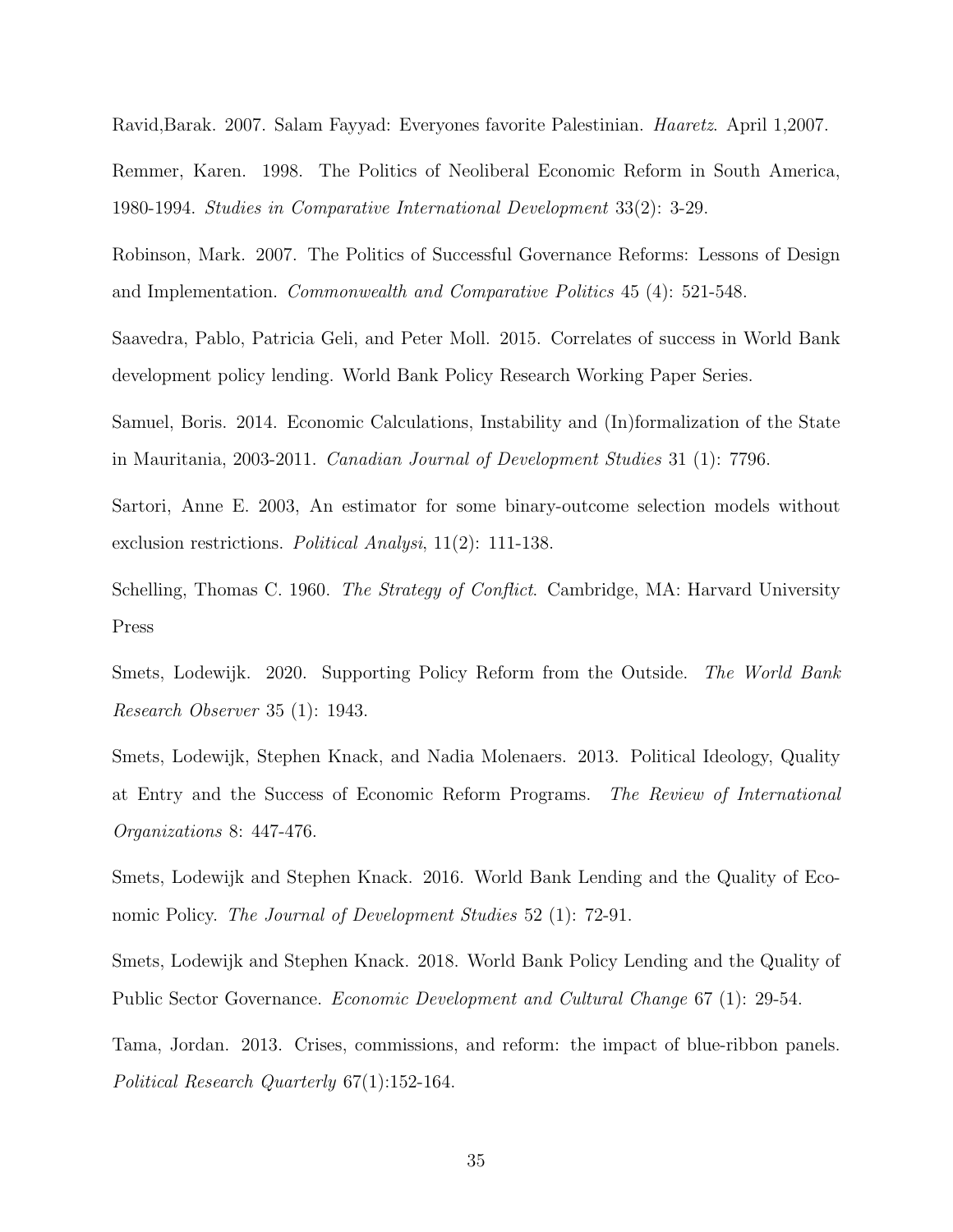Tansey, O. 2007. Process tracing and elite interviewing: A case for non-probability sampling. PS: Political Science and Politics 40(4): 765772.

Thrall, Nathan. 2010. Our Man in Palestine. The New York Review of Books.

USAID. 2015. Vision for Ending Extreme Poverty. Washington DC: USAID. Vreeland, James Raymond. 2003. The IMF and Economic Development. Cambridge, UK: Cambridge University Press.

Wane, Waly. 2004. The Quality of Foreign Aid Country Selectivity or Donors Incentives? World Bank Policy Research Working Paper 3325. Washington DC: World Bank.

Weyland Kurt. 2006. Bounded Rationality and Policy Diffusion: Social Sector Reform in Latin America. Princeton, NJ: Princeton University Press.

Weymouth, Stephen and J. Muir Macpherson. 2012. The Social Construction of Policy Reform: Economists and Trade Liberalization around the World. International Interactions 38 (5): 670-702.

Wolfensohn, James. 2008. Letter to the Meltzer Commission. 28 February 2000. Woods, Ngaire. 2006. The Globalisers: The IMF, The World Bank, and Their Borrowers. Ithaca, NY: Cornell University Press.

World Bank. 2004. Annual Review of Development Effectiveness 2003: The Effectiveness of Bank Support for Policy Reform. Washington, DC: World Bank.

World Bank. 2006. The World Bank's Economic and Sector Work and Technical Assistance: An Independent Evaluation Group (IEG) Review. Approach Paper. November 16, 2006. Washington DC: World Bank.

World Bank. 2007. Catalyzing the Future: An Inclusive and Sustainable Globalization. Annual Meeting Remarks by Robert B. Zoellick. 10 October 2007. Accessed at [https://www.](https://www.worldbank.org/en/news/speech/2007/10/10/an-inclusive-sustainable-globalization) [worldbank.org/en/news/speech/2007/10/10/an-inclusive-sustainable-globalization](https://www.worldbank.org/en/news/speech/2007/10/10/an-inclusive-sustainable-globalization)

World Bank. 2012. Public Financial Management Reforms in Post-Conflict Countries: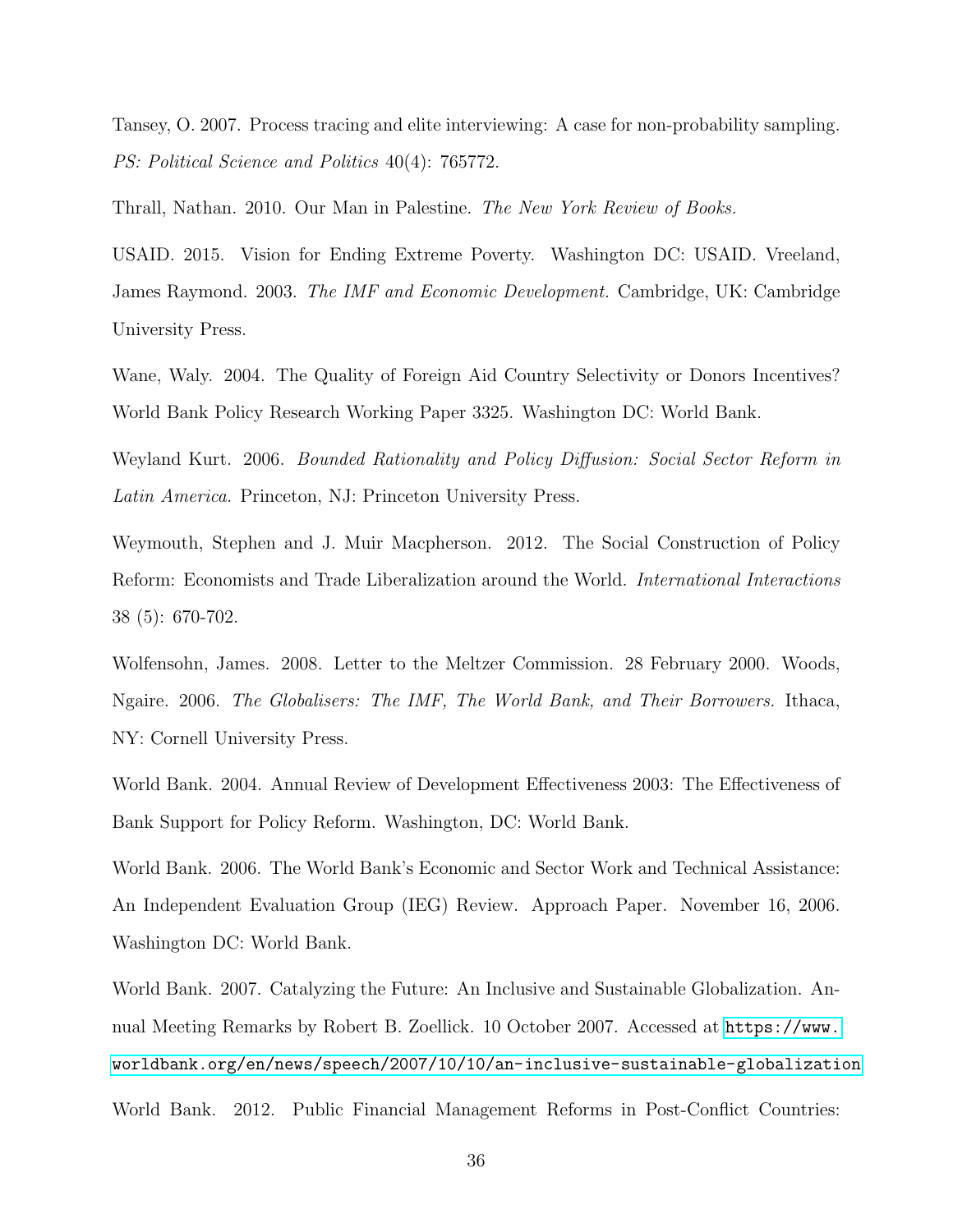Synthesis Report. Washington DC: World Bank.

World Bank. 2013a. Financing for Development Post-2015. Washington DC: World Bank. World Bank. 2013b. Program Document for a Proposed Second Institutional Strengthening for Social Inclusion (Second Institutional, Tax Administration, Social, and Investment) Development Policy Loan in the Amount of US\$400 Million. Washington DC: World Bank.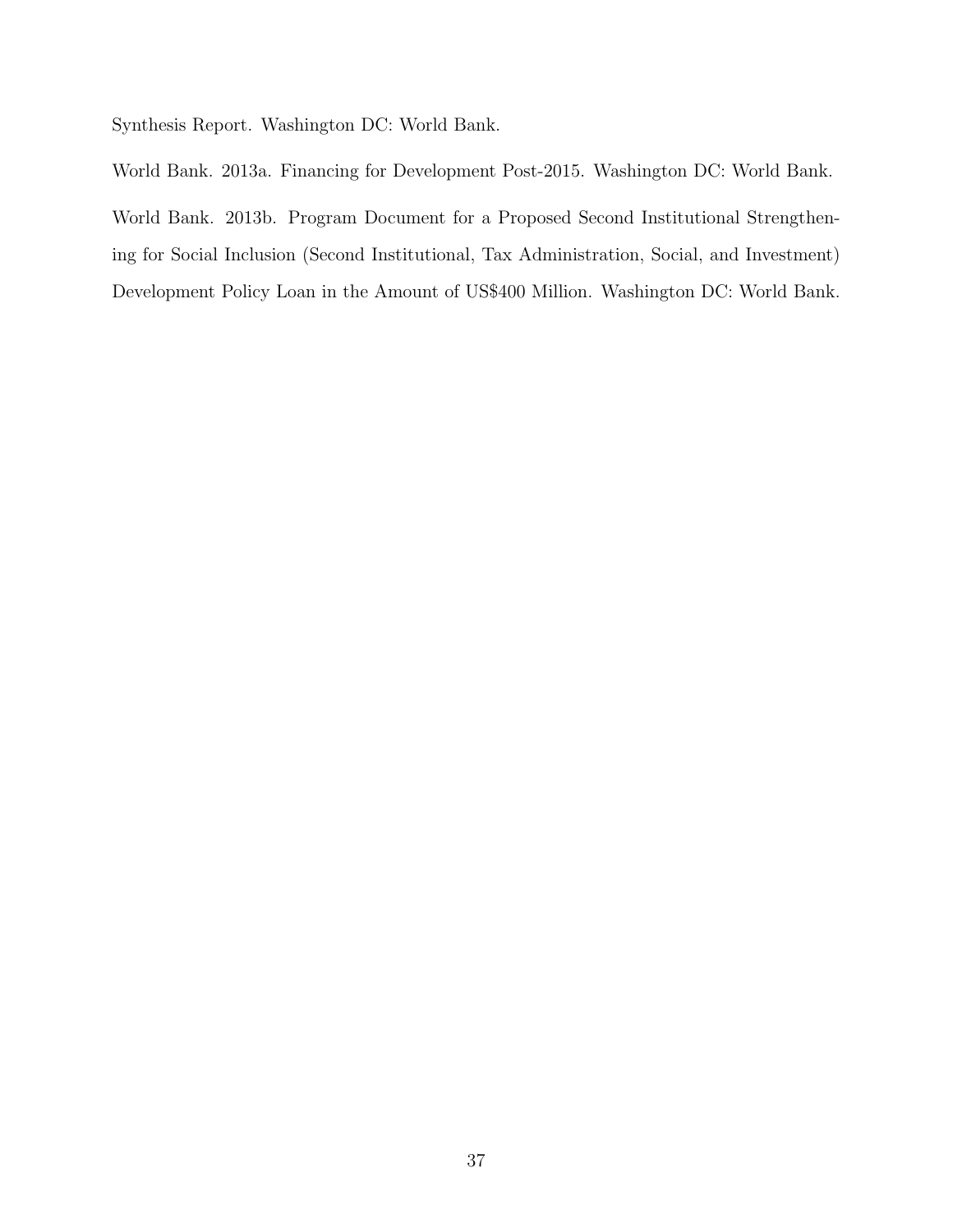Supplementary Information for "How Does the World Bank Influence the Development Policy Priorities of Low-Income and Lower-Middle Income Countries?"

### **Contents**

| Appendix A Supplementary tables                                       |    |
|-----------------------------------------------------------------------|----|
| Appendix B Description of the Sampling Frame Construction and the Ap- |    |
| plication of Inverse-Probability Weights                              | 13 |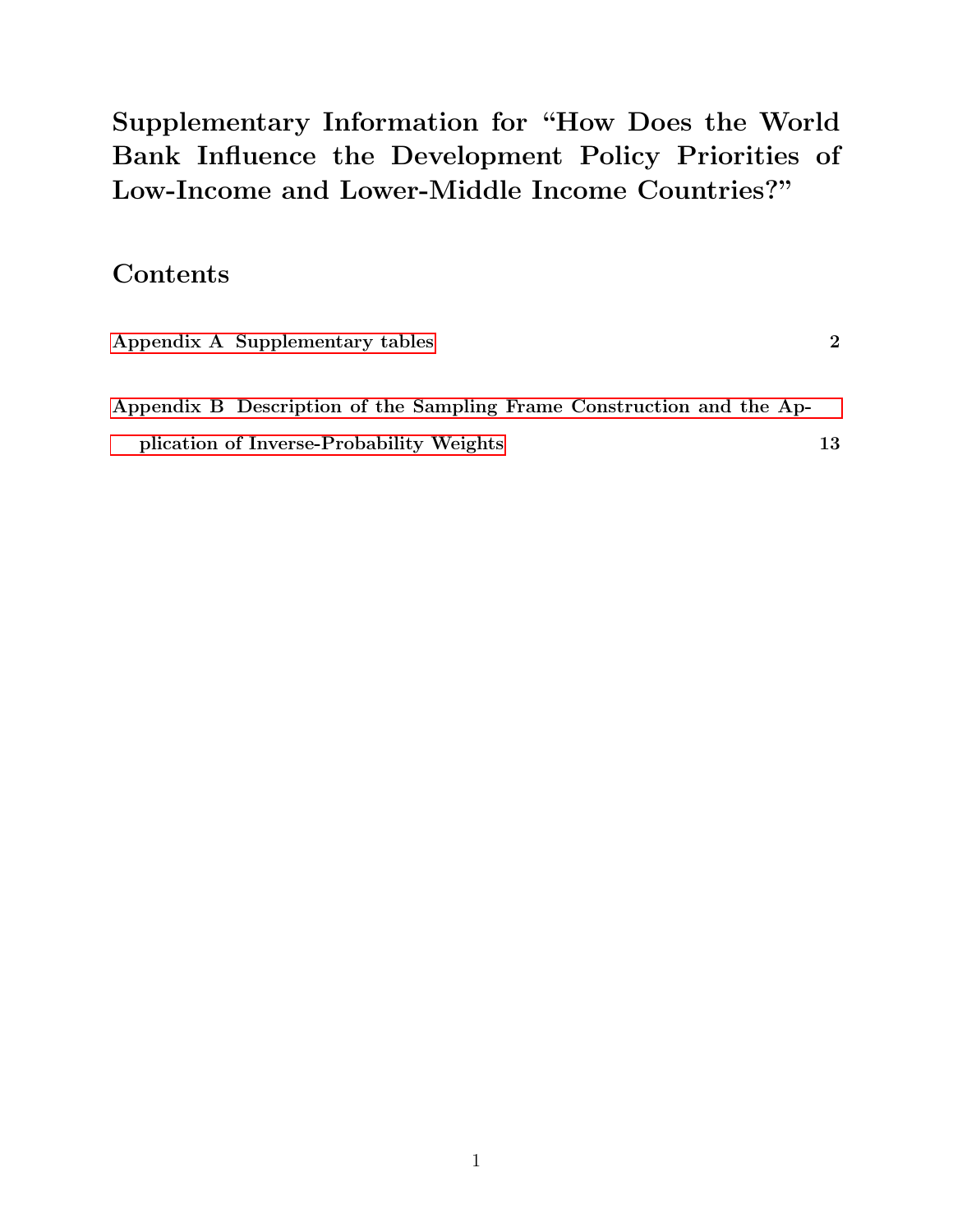## <span id="page-42-0"></span>A Supplementary tables

Table A1: Crosswalk from Policy Domains in 2014 Reform Efforts Survey to World Bank Policy Clusters

| Macroeconomic &              | Human Development   | Sustainable              | Governance                   | Others                  |
|------------------------------|---------------------|--------------------------|------------------------------|-------------------------|
| Structural                   | (HD)                | Development (SD)         | (GOV)                        |                         |
| Policy (MSP)                 |                     |                          |                              |                         |
| $\bullet$ Macroeconomic      | $\bullet$ Health    | • Agriculture and Rural  | $\bullet$ Decentralization   | $\bullet$ Foreign       |
| Management                   | $\bullet$ Education | Development              | $\bullet$ Anti-corruption &  | Policy                  |
| $\bullet$ Finance, Credit, & | $\bullet$ Family &  | $\bullet$ Land           | Transparency                 | $\bullet$ No Particular |
| Banking                      | Gender              | $\bullet$ Infrastructure | Public Admin.                | Policy Focus            |
| $\bullet$ Trade              | $\bullet$ Social    | $\bullet$ Environment    | Justice $\&$                 |                         |
| Regulatory                   | Protection &        | Protection               | Security                     |                         |
| Environment                  | Welfare             | $\bullet$ Energy &       | $\bullet$ Tax                |                         |
| $\bullet$ Customs            | $\bullet$ Labor     | Mining                   | $\bullet$ Public Expenditure |                         |
| $\bullet$ Investment         |                     |                          | Management                   |                         |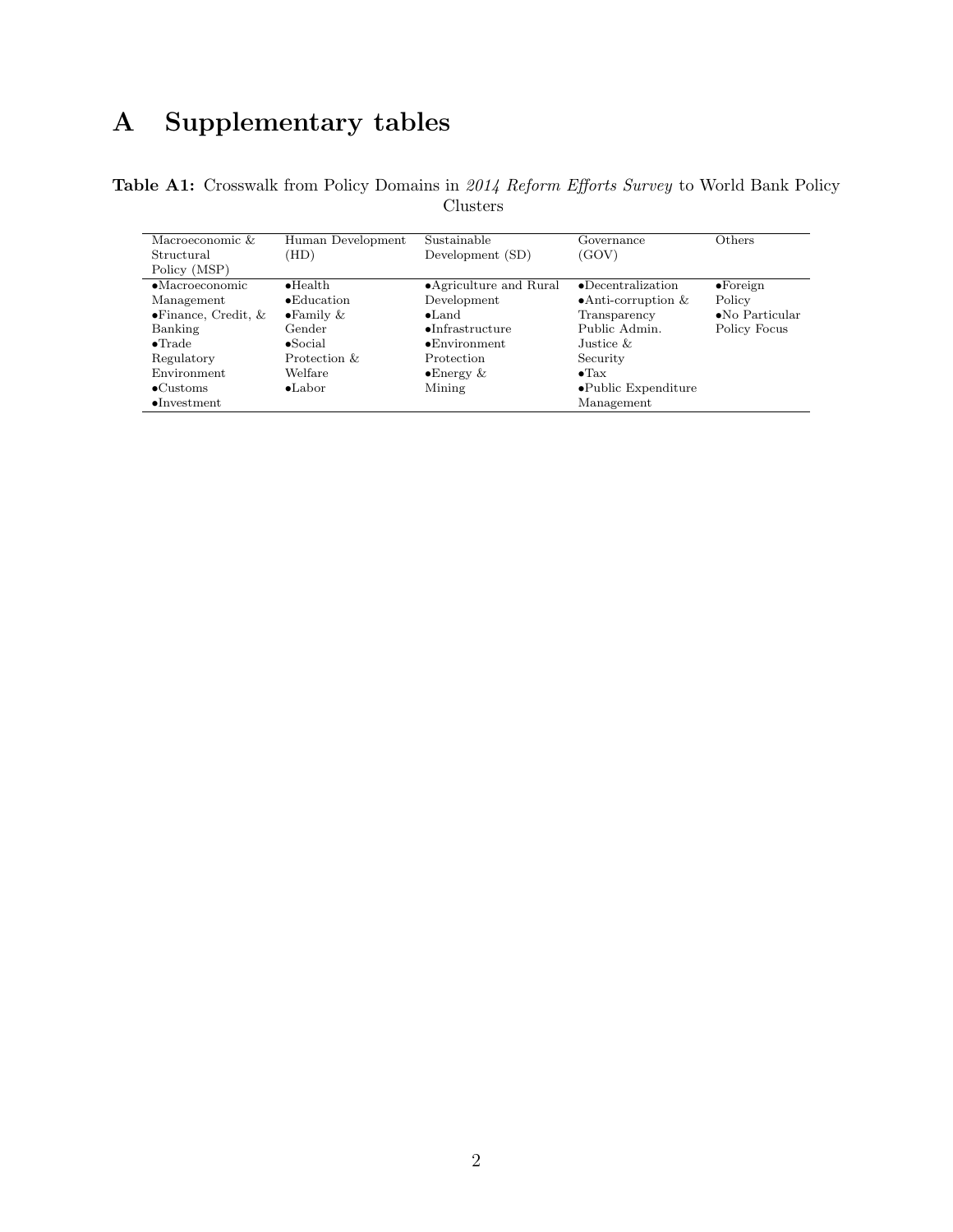### Table A2: Variable Descriptions

| Variable Name                              | Variable Description                                                            | N    |        | Mean Std.dev Min Max |              |              |
|--------------------------------------------|---------------------------------------------------------------------------------|------|--------|----------------------|--------------|--------------|
| Outcome variables                          |                                                                                 |      |        |                      |              |              |
| Influence                                  | Respondent evaluation of the WB's agenda-setting influence                      | 1244 | 3.5    | 1.33                 | 0.0          | 5.0          |
| Influence <sub>2</sub>                     | Respondent evaluation of the WB's policy design influence                       | 1193 | 3.4    | 1.36                 | 0.0          | 5.0          |
| Helpfulness                                | Respondent evaluation of the WB's helpfulness during policy implementation 1099 |      | 3.7    | 1.09                 | 0.0          | 5.0          |
| Treatment variables                        |                                                                                 |      |        |                      |              |              |
| lnaid_dpl_disb_pc_0_m_1p                   | Development policy loan (DPL) disbursements per capita (ln)                     | 2314 | $-1.1$ | 3.23                 | $-5.4$       | 4.2          |
| $lnaid_inv_disb_pc_0_m_l$                  | Investment loan disbursements per capita (ln)                                   | 2402 | $-0.3$ | 5.74                 | $-18.7$      | 3.7          |
| $n$ <sub>-esw</sub> $-m$ <sub>-</sub> $1p$ | Number of economic and sector work (ESW) products                               | 2612 | 0.7    | 1.01                 | 0.0          | 12.0         |
| dpl_proj_n_m_1p                            | Number of development policy loans (DPLs)                                       | 2612 | 0.3    | 0.46                 | 0.0          | 2.5          |
| $pa_m1p$                                   | Number of policy and institutional actions (prior actions)                      | 2612 | 1.2    | 2.55                 | 0.0          | 23.5         |
| Country-level control variables            |                                                                                 |      |        |                      |              |              |
| $ln\{dp_pc_1\}$ st                         | GDP per capita (ln)                                                             | 2478 | 7.3    | 0.99                 | 5.4          | 9.8          |
| $lngdp_pc_1st_2$                           | GDP per capita (squared and ln)                                                 | 2478 | 54.5   | 14.59                | 28.8         | 96.1         |
| $lnpop_1st$                                | Population (ln)                                                                 | 2506 | 16.1   | 1.81                 | 9.2          | 21.0         |
| aid_gni_1st                                | Net ODA as percent of GNI                                                       | 2445 | 11.3   | 21.08                |              | $-0.2$ 192.0 |
| polity2_1st                                | Political regime type                                                           | 2211 | 3.7    | 5.05                 | $-10.0$ 10.0 |              |
| $left\_1st$                                | Dummy for left-wing government                                                  | 2245 | 0.3    | 0.44                 | 0.0          | 1.0          |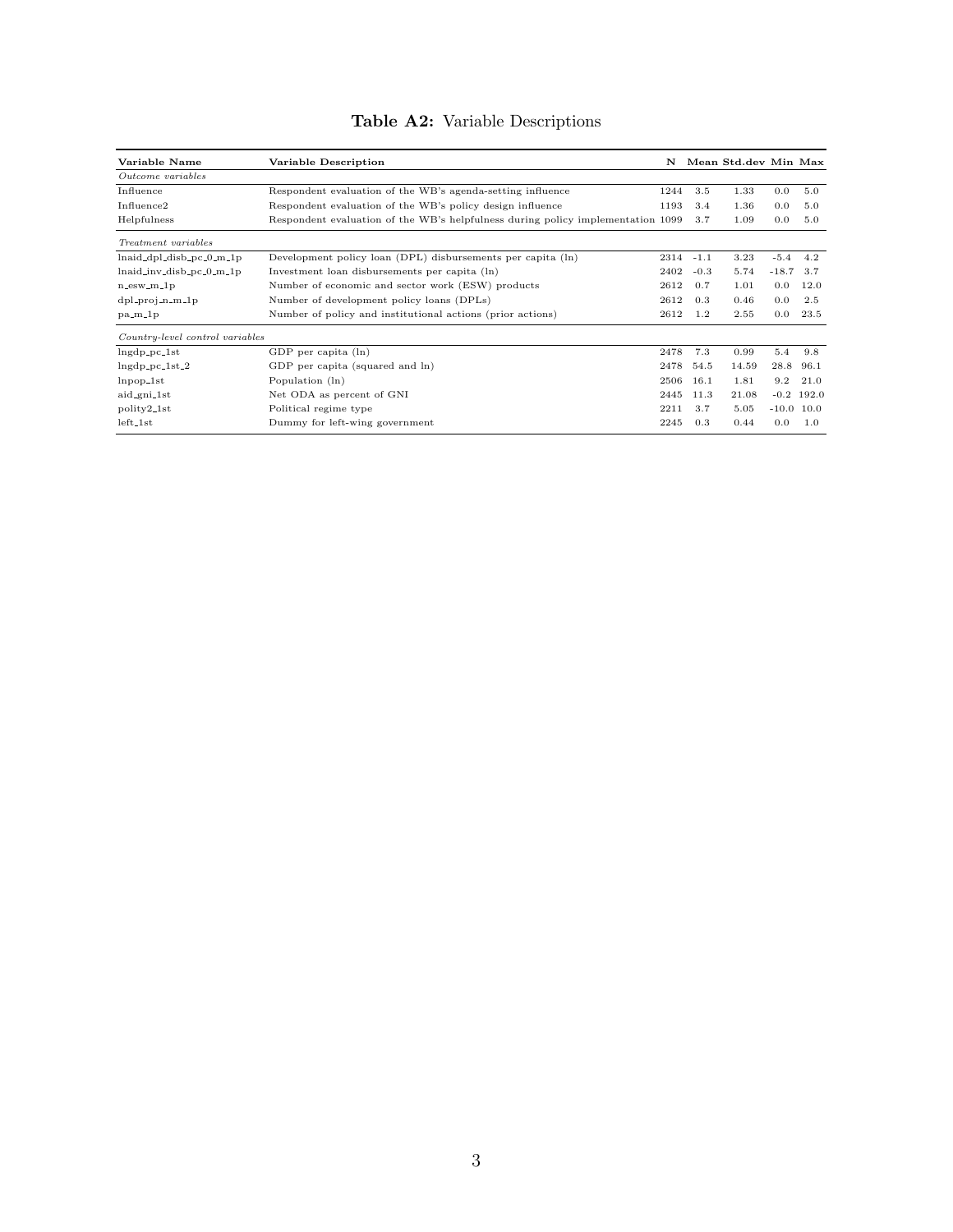|                                 | (1)                              | (2)     | (3)       | (4)            | (5)        | (6)        | (7)      | (8)               | (9)     | (10)               |
|---------------------------------|----------------------------------|---------|-----------|----------------|------------|------------|----------|-------------------|---------|--------------------|
| lnaid_dpl_disb_pc_0_mean        | $-0.07^{\ast\ast}$               |         |           |                |            | 0.01       | $-0.01$  | $-0.08**$         |         |                    |
|                                 | (0.03)                           |         |           |                |            | (0.02)     | (0.02)   | (0.04)            |         |                    |
| lnaid_inv_disb_pc_0_mean        |                                  | $-0.04$ |           |                |            | 0.01       | $-0.04$  | 0.02              | $-0.04$ | $-0.04$            |
|                                 |                                  | (0.03)  |           |                |            | (0.01)     | (0.02)   | (0.03)            | (0.03)  | (0.03)             |
| n_esw_mean                      |                                  |         | $0.18*$   |                |            | 0.08       | 0.09     | $0.17*$           | $0.18*$ | $0.20**$           |
|                                 |                                  |         | (0.10)    |                |            | (0.05)     | (0.06)   | (0.10)            | (0.10)  | (0.10)             |
| $dpl$ -proj-n-mean              |                                  |         |           | 0.32           |            |            |          |                   | 0.32    |                    |
|                                 |                                  |         |           | (0.21)         |            |            |          |                   | (0.21)  |                    |
| pa_mean                         |                                  |         |           |                | 0.02       |            |          |                   |         | 0.04               |
|                                 |                                  |         |           |                | (0.04)     |            |          |                   |         | (0.04)             |
| lngdp_pc_mean                   | $-15.06**$                       | $-8.23$ | $-10.76*$ | $-9.98$        | $-10.76*$  | 0.76       | 2.90     | $-13.51**$        | $-7.90$ | $-8.82$            |
|                                 | (6.40)                           | (6.51)  | (6.25)    | (6.39)         | (6.24)     | (0.77)     | (4.37)   | (6.51)            | (6.68)  | (6.53)             |
| $Ingdp_pc_mean_2$               | $1.13***$                        | 0.65    | $0.87**$  | $0.83**$       | $0.87**$   | $-0.07$    | $-0.13$  | $0.98**$          | 0.64    | 0.70               |
|                                 | (0.42)                           | (0.43)  | (0.41)    | (0.42)         | (0.41)     | (0.05)     | (0.29)   | (0.43)            | (0.45)  | (0.43)             |
| lnpop_mean                      | $-0.23$                          | $-0.38$ | $-0.96$   | $-1.39$        | $-1.08$    | $-0.13***$ | $-1.21$  | 0.42              | $-0.43$ | $-0.11$            |
|                                 | (1.74)                           | (1.85)  | (1.72)    | (1.69)         | (1.69)     | (0.04)     | (1.09)   | (1.89)            | (1.88)  | (1.90)             |
| aid_gni_mean                    | $-0.01$                          | $-0.00$ | $-0.00$   | $-0.00$        | $-0.00$    | $-0.01$    | $-0.00$  | $-0.00$           | 0.00    | 0.00               |
|                                 | (0.01)                           | (0.01)  | (0.01)    | (0.01)         | (0.01)     | (0.00)     | (0.01)   | (0.01)            | (0.01)  | (0.01)             |
| polity2_mean                    | 0.04                             | 0.05    | 0.05      | 0.05           | 0.05       | 0.01       | $-0.00$  | 0.02              | 0.05    | 0.04               |
|                                 | (0.04)                           | (0.04)  | (0.04)    | (0.04)         | (0.04)     | (0.01)     | (0.03)   | (0.04)            | (0.04)  | (0.04)             |
| left_mean                       | $-1.06***$ $-1.05***$ $-1.19***$ |         |           | $-1.10***$     | $-1.16***$ | $-0.24**$  |          | $-0.46* -1.04***$ |         | $-0.96***-1.00***$ |
|                                 | (0.38)                           | (0.38)  | (0.37)    | (0.38)         | (0.38)     | (0.11)     | (0.26)   | (0.37)            | (0.38)  | (0.38)             |
| Respondent-level controls       | Yes                              | Yes     | Yes       | Yes            | Yes        | Yes        | Yes      | Yes               | Yes     | Yes                |
| Country-Policy Cluster Pair FEs | Yes                              | Yes     | Yes       | Yes            | Yes        | No         | No       | Yes               | Yes     | Yes                |
| Country FEs                     | No                               | No      | No        | No             | No         | No         | Yes      | No                | No      | No                 |
| Policy Cluster FEs              | No                               | No      | No        | No             | No         | Yes        | $\rm No$ | No                | No      | No                 |
| Observations                    | 708                              | 715     | 741       | 741            | 741        | 695        | 817      | 695               | 715     | 715                |
| BIC                             | 3501                             | 3607    | 3712      | 3727           | 3710       | 2707       | 3533     | 3440              | 3598    | 3600               |
| AIC                             | 2324                             | 2400    | 2468      | 2474           | 2471       | 2435       | 2870     | 2282              | 2391    | 2393               |
| $NT + L$<br>$\overline{A}$ 11   | 1.1.1114                         | 2.114   |           | $\overline{c}$ | 2.12.1     | ÷л.        |          |                   |         |                    |

#### Table A3: Replication of Table 1 with Treatments and Controls Set to Mean Values Over Respondent Evaluation Periods

Notes: All regressions use inverse-probability weights to account for variation in unit non-response rate.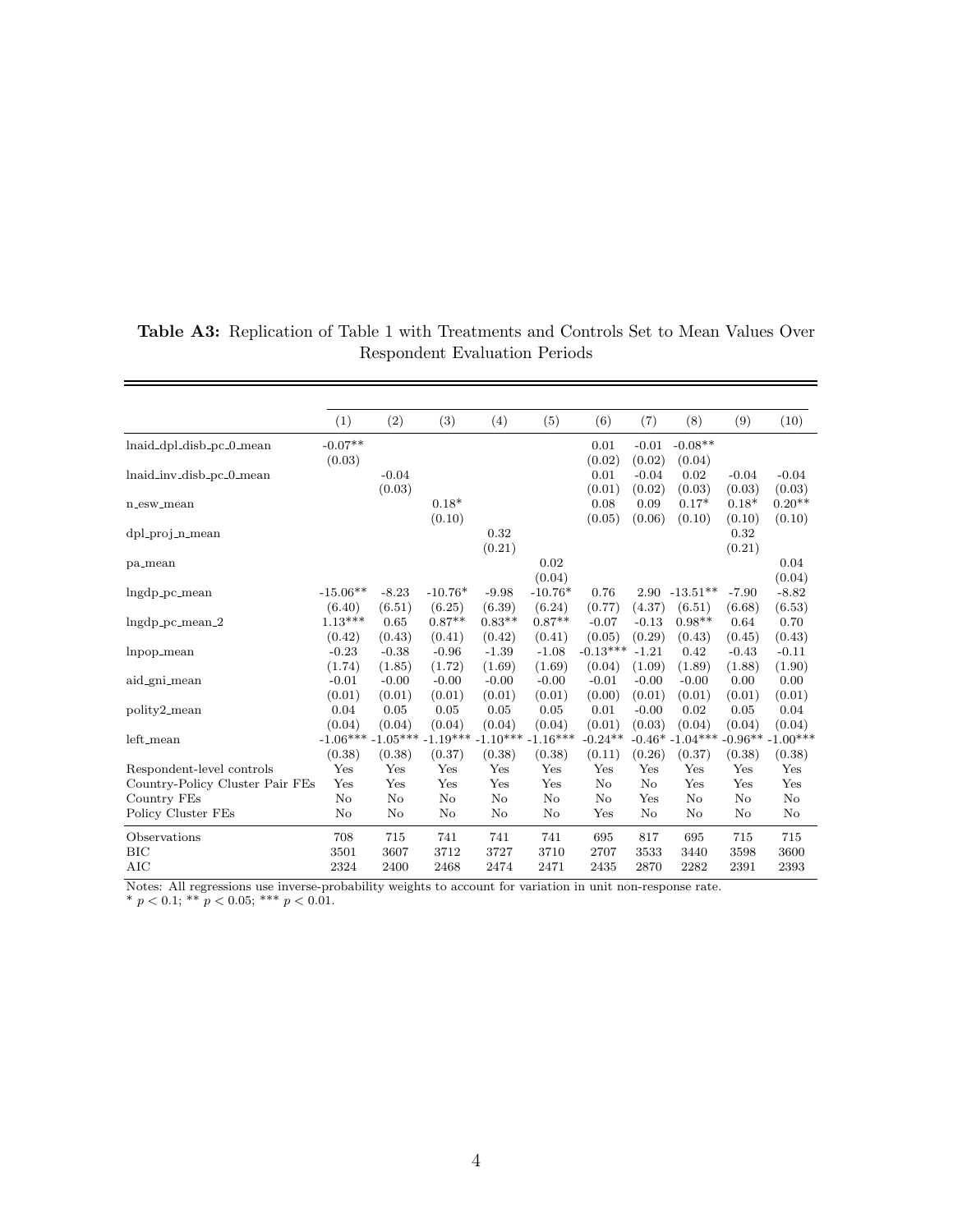|                                   | (1)     | (2)               | (3)                      | (4)               | (5)                | (6)              | (7)      | (8)      | (9)     | (10)                    |
|-----------------------------------|---------|-------------------|--------------------------|-------------------|--------------------|------------------|----------|----------|---------|-------------------------|
| lnaid_dpl_disb_pc_0_mean          | $-0.01$ |                   |                          |                   |                    | 0.02             | $-0.02$  | $-0.03$  |         |                         |
|                                   | (0.04)  |                   |                          |                   |                    | (0.02)           | (0.02)   | (0.04)   |         |                         |
| lnaid_inv_disb_pc_0_mean          |         | $0.09***$         |                          |                   |                    | 0.01             | 0.00     |          |         | $0.11***0.08***0.08***$ |
|                                   |         | (0.03)            |                          |                   |                    | (0.01)           | (0.03)   | (0.03)   | (0.03)  | (0.03)                  |
| n_esw_mean                        |         |                   | 0.13                     |                   |                    | 0.08             | $0.14**$ | 0.14     | 0.13    | 0.15                    |
|                                   |         |                   | (0.11)                   |                   |                    | (0.05)           | (0.06)   | (0.11)   | (0.11)  | (0.11)                  |
| $dpl$ -proj-n-mean                |         |                   |                          | 0.27              |                    |                  |          |          | 0.23    |                         |
|                                   |         |                   |                          | (0.20)            |                    |                  |          |          | (0.21)  |                         |
| pa_mean                           |         |                   |                          |                   | 0.02               |                  |          |          |         | 0.02                    |
|                                   |         |                   |                          |                   | (0.04)             |                  |          |          |         | (0.04)                  |
| $Ingdp_pc_mean$                   |         | $-12.93$ $-10.52$ | $-12.60 - 12.22 - 13.02$ |                   |                    | 1.05             | 0.77     | $-12.41$ | $-9.70$ | $-10.36$                |
|                                   | (8.26)  | (8.91)            | (8.20)                   | (8.37)            | (8.20)             | (0.81)           | (5.06)   | (8.75)   | (8.97)  | (8.80)                  |
| $Ingdp_pc_mean_2$                 | $0.92*$ | 0.71              | 0.90                     | 0.88              | $0.93*$            | $-0.09*$         | $-0.04$  | 0.83     | 0.67    | 0.71                    |
|                                   | (0.55)  | (0.59)            | (0.55)                   | (0.56)            | (0.54)             | (0.06)           | (0.33)   | (0.58)   | (0.60)  | (0.59)                  |
| lnpop_mean                        | $-2.14$ | $-2.25$           | $-2.18$                  | $-2.49$           | $-2.22$            | $-0.14***$       | $-1.66$  | $-1.73$  | $-2.35$ | $-2.11$                 |
|                                   | (1.95)  | (2.12)            | (1.95)                   | (1.93)            | (1.94)             | (0.04)           | (1.16)   | (2.09)   | (2.13)  | (2.14)                  |
| aid_gni_mean                      | $-0.00$ | 0.00              | 0.00                     | 0.00              | 0.00               | $-0.00$          | 0.00     | 0.00     | 0.00    | 0.00                    |
|                                   | (0.01)  | (0.01)            | (0.01)                   | $(0.01)$ $(0.01)$ |                    | (0.00)           | (0.00)   | (0.01)   | (0.01)  | (0.01)                  |
| polity2_mean                      | $-0.02$ | $-0.03$           | $-0.02$                  | $-0.02$           | $-0.02$            | $-0.00$          | $-0.04$  | $-0.04$  | $-0.04$ | $-0.04$                 |
|                                   | (0.04)  | (0.04)            | (0.04)                   | $(0.04)$ $(0.04)$ |                    | (0.01)           | (0.04)   | (0.04)   | (0.04)  | (0.04)                  |
| left_mean                         | $-0.36$ | $-0.35$           | $-0.53$                  | $-0.44$           | $-0.49$            | $-0.09$          | $-0.19$  | $-0.35$  | $-0.27$ | $-0.31$                 |
|                                   | (0.37)  | (0.38)            | (0.37)                   | $(0.38)$ $(0.38)$ |                    | (0.10)           | (0.26)   | (0.37)   | (0.38)  | (0.38)                  |
| Respondent-level controls         | Yes     | Yes               | Yes                      | Yes               | Yes                | Yes              | Yes      | Yes      | Yes     | Yes                     |
| Country-Policy Cluster Pair FEs   | Yes     | Yes               | Yes                      | Yes               | Yes                | No               | $\rm No$ | Yes      | Yes     | Yes                     |
| Country FEs                       | No      | No                | No                       | No                | No                 | No               | Yes      | $\rm No$ | No      | No                      |
| Policy Cluster FEs                | No      | No                | No                       | No                | No                 | Yes              | $\rm No$ | No       | No      | No                      |
| Observations                      | 689     | 695               | 721                      | 721               | 721                | 676              | 796      | 676      | 695     | 695                     |
| <b>BIC</b>                        | 3426    | 3468              | 3616                     | 3623              | 3631               | 2684             | 3454     | 3368     | 3476    | 3470                    |
| AIC<br>$\overline{X^T}$<br>$A$ 11 | 2279    | 2309<br>1.111     | 2407<br>$+ 11$           | 2409              | 2413<br>$\epsilon$ | 2418<br>$\cdots$ | 2794     | 2230     | 2308    | 2307                    |

#### Table A4: Replication of Table 2 with Treatments and Controls Set to Mean Values Over Respondent Evaluation Periods

Notes: All regressions use inverse-probability weights to account for variation in unit non-response rate.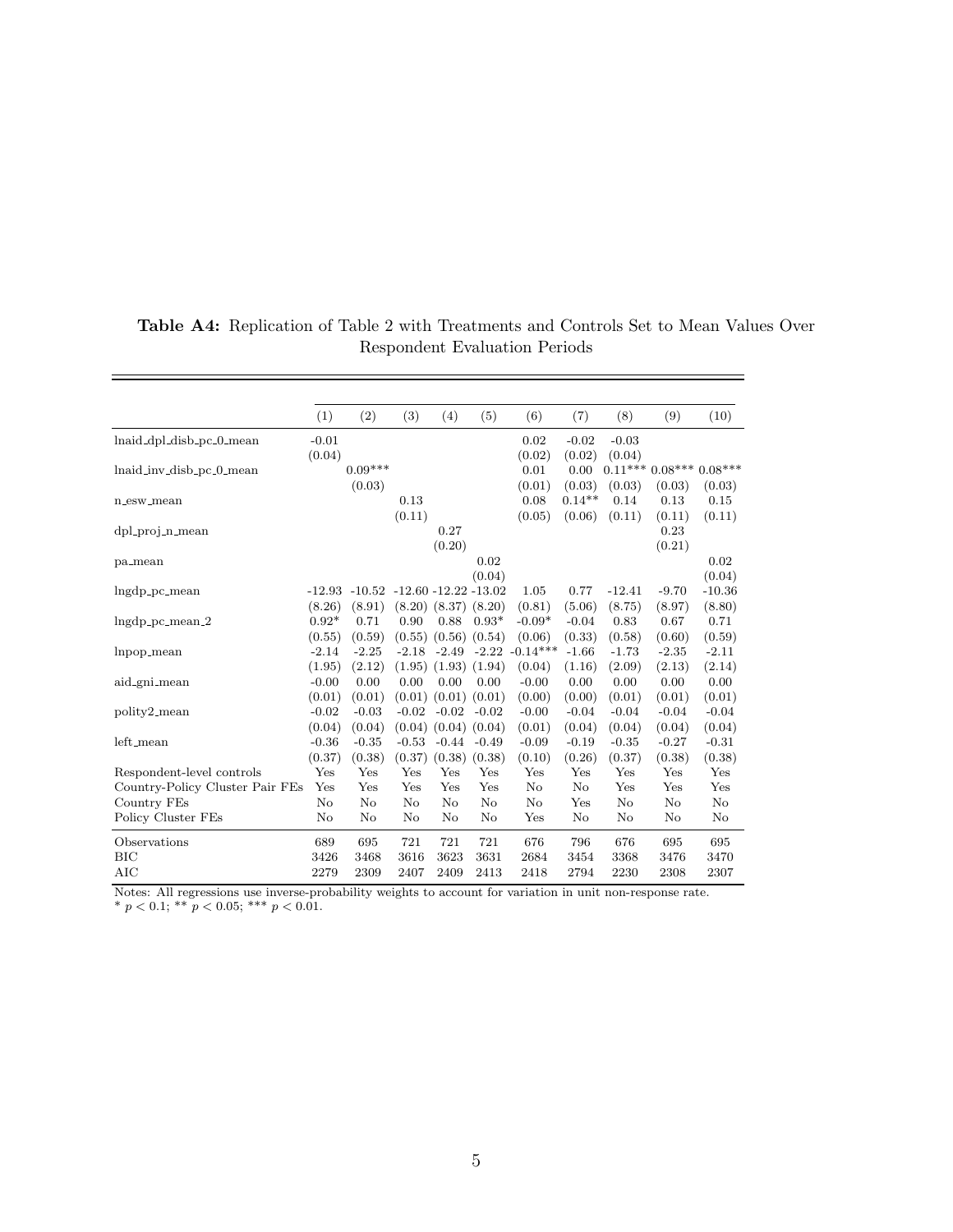|                                         | (1)      | (2)                       | (3)       | (4)       | (5)       | (6)            | (7)                  | (8)                           | (9)      | (10)    |
|-----------------------------------------|----------|---------------------------|-----------|-----------|-----------|----------------|----------------------|-------------------------------|----------|---------|
| lnaid_dpl_disb_pc_0_mean                | $-0.01$  |                           |           |           |           | 0.02           | $-0.02$              | $-0.03$                       |          |         |
|                                         | (0.04)   |                           |           |           |           | (0.02)         | (0.03)               | (0.04)                        |          |         |
| lnaid_inv_disb_pc_0_mean                |          | $-0.01$                   |           |           |           | $0.02*$        | 0.01                 | 0.01                          | $-0.01$  | $-0.01$ |
|                                         |          | (0.03)                    |           |           |           | (0.01)         | (0.03)               | (0.03)                        | (0.03)   | (0.03)  |
| n_esw_mean                              |          |                           | $0.17*$   |           |           | $-0.01$        | 0.02                 | 0.13                          | 0.12     | 0.14    |
|                                         |          |                           | (0.10)    |           |           | (0.05)         | (0.05)               | (0.10)                        | (0.10)   | (0.10)  |
| dpl_proj_n_mean                         |          |                           |           | $0.42**$  |           |                |                      |                               | $0.35*$  |         |
|                                         |          |                           |           | (0.20)    |           |                |                      |                               | (0.21)   |         |
| pa_mean                                 |          |                           |           |           | $0.07**$  |                |                      |                               |          | $0.07*$ |
|                                         |          |                           |           |           | (0.04)    |                |                      |                               |          | (0.04)  |
| $Ingdp_pc_mean$                         | $-2.20$  | $-1.69$                   | $-1.34$   | 0.52      | $-0.67$   | 0.21           | $-2.11$              | $-3.46$                       | $-0.52$  | $-1.56$ |
|                                         | (5.38)   | (5.39)                    | (5.42)    | (5.47)    | (5.27)    | (0.77)         | (3.88)               | (5.70)                        | (5.75)   | (5.56)  |
| $Ingdp_pc_mean_2$                       | 0.22     | 0.22                      | 0.15      | 0.06      | 0.13      | $-0.03$        | 0.27                 | 0.33                          | 0.15     | 0.22    |
|                                         | (0.37)   | (0.37)                    | (0.37)    | (0.38)    | (0.36)    | (0.05)         | (0.26)               | (0.39)                        | (0.40)   | (0.38)  |
| lnpop_mean                              | 2.39     | 0.93                      | 2.67      | 1.73      | 2.15      |                | $-0.07 -2.35**$      | 1.42                          | 0.77     | 1.14    |
|                                         | (1.84)   | (1.74)                    | (1.85)    | (1.85)    | (1.84)    | (0.04)         | (1.12)               | (1.78)                        | (1.77)   | (1.74)  |
| aid_gni_mean                            | 0.02     | 0.01                      | 0.02      | 0.02      | 0.02      | $-0.00$        | $-0.00$              | 0.01                          | 0.02     | 0.01    |
|                                         | (0.01)   | (0.01)                    | (0.01)    | (0.01)    | (0.01)    | (0.00)         | (0.01)               | (0.01)                        | (0.01)   | (0.01)  |
| polity2_mean                            | 0.08     | 0.09                      | 0.08      | $0.09*$   | 0.09      | $-0.00$        | 0.02                 | 0.07                          | 0.08     | 0.08    |
|                                         | (0.05)   | (0.06)                    | (0.05)    | (0.05)    | (0.05)    | (0.01)         | (0.04)               | (0.05)                        | (0.05)   | (0.05)  |
| left_mean                               |          | $-1.02** -0.94** -1.07**$ |           | $-0.91**$ | $-0.92**$ | $-0.05$        | $-0.22$              | $-0.99**$ $-0.91**$ $-0.92**$ |          |         |
|                                         | (0.42)   | (0.42)                    | (0.42)    | (0.43)    | (0.43)    | (0.12)         | (0.25)               | (0.42)                        | (0.42)   | (0.43)  |
| Respondent-level controls               | Yes      | Yes                       | Yes       | Yes       | Yes       | Yes            | Yes                  | Yes                           | Yes      | Yes     |
| Country-Policy Cluster Pair FEs         | Yes      | Yes                       | Yes       | Yes       | Yes       | No             | No                   | Yes                           | Yes      | Yes     |
| Country FEs                             | $\rm No$ | No                        | No        | No        | $\rm No$  | N <sub>o</sub> | Yes                  | $\rm No$                      | $\rm No$ | No      |
| Policy Cluster FEs                      | No       | $\rm No$                  | No        | No        | No        | Yes            | No                   | No                            | No       | No      |
| Observations                            | 656      | 659                       | 679       | 679       | 679       | 645            | 760                  | 645                           | 659      | 659     |
| BIC                                     | 3086     | 3060                      | 3192      | 3171      | 3158      | 2389           | 3135                 | 3028                          | 3074     | 3054    |
| AIC                                     | 1995     | 1977                      | 2053      | 2045      | 2042      | 2126           | 2500                 | 1947                          | 1978     | 1971    |
| $\overline{X^T}$<br>$A$ 11<br>$\bullet$ |          | 1.111                     | $\cdot$ 1 |           |           |                | $\ddot{\phantom{0}}$ |                               |          |         |

#### Table A5: Replication of Table 3 with Treatments and Controls Set to Mean Values Over Respondent Evaluation Periods

 $=$ 

Notes: All regressions use inverse-probability weights to account for variation in unit non-response rate.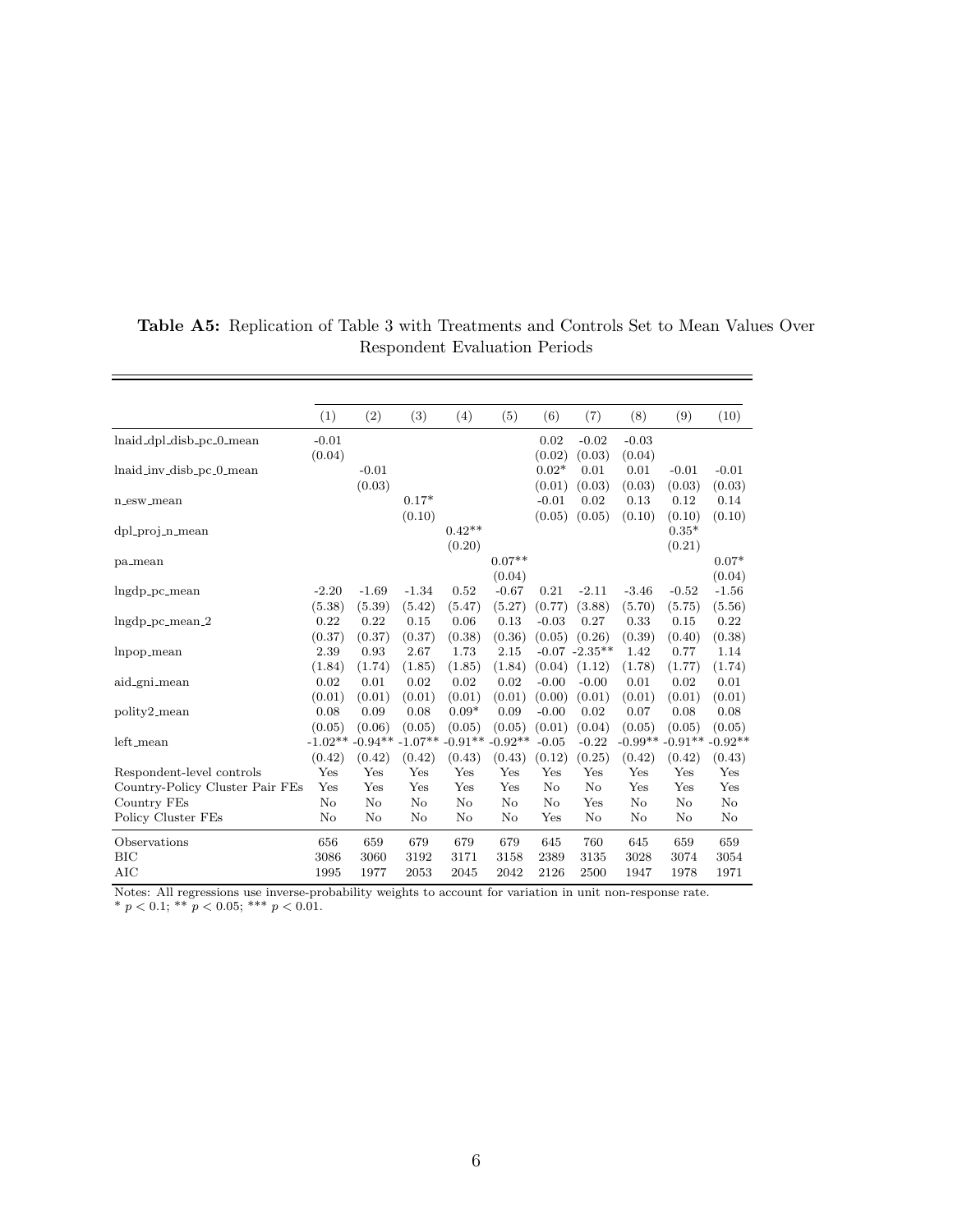|                                 | (1)       | (2)       | (3)                                           | (4)      | (5)       | (6)        | (7)        | (8)                            | (9)      | (10)      |
|---------------------------------|-----------|-----------|-----------------------------------------------|----------|-----------|------------|------------|--------------------------------|----------|-----------|
| $lnaid_dpl_disb_pc_0_m_1p$      | $-0.06**$ |           |                                               |          |           | $-0.01$    | $-0.03$    | $-0.06**$                      |          |           |
|                                 | (0.03)    |           |                                               |          |           | (0.02)     | (0.02)     | (0.03)                         |          |           |
| $lnaid_inv-disb_pc_0_m_1p$      |           | 0.01      |                                               |          |           | $\rm 0.02$ | $-0.11***$ | $-0.07$                        | $-0.01$  | $-0.00$   |
|                                 |           | (0.04)    |                                               |          |           | (0.01)     | (0.04)     | (0.04)                         | (0.04)   | (0.04)    |
| $n$ _esw_m_1 $p$                |           |           | $0.21**$                                      |          |           | 0.08       | 0.06       | $0.22**$                       | $0.21**$ | $0.23***$ |
|                                 |           |           | (0.09)                                        |          |           | (0.05)     | (0.06)     | (0.09)                         | (0.09)   | (0.09)    |
| $dpl$ -proj-n-m-1p              |           |           |                                               | 0.30     |           |            |            |                                | 0.30     |           |
|                                 |           |           |                                               | (0.18)   |           |            |            |                                | (0.18)   |           |
| $pa_m1p$                        |           |           |                                               |          | 0.01      |            |            |                                |          | 0.02      |
|                                 |           |           |                                               |          | (0.03)    |            |            |                                |          | (0.03)    |
| $Ingdp_pc_1st$                  |           |           | $-13.98** -11.76** -11.58** -11.11* -11.23**$ |          |           | 0.75       | 0.17       | $-16.25*** -12.51*** -12.87**$ |          |           |
|                                 | (5.89)    | (5.92)    | (5.72)                                        | (5.81)   | (5.72)    | (0.79)     | (4.05)     | (6.00)                         | (6.05)   | (6.00)    |
| $Ingdp_pc_1st_2$                | $1.04***$ | $0.89**$  | $0.91**$                                      | $0.87**$ | $0.88**$  | $-0.07$    | 0.04       | $1.18***$                      | $0.95**$ | $0.97**$  |
|                                 | (0.38)    | (0.38)    | (0.37)                                        | (0.38)   | (0.37)    | (0.05)     | (0.27)     | (0.39)                         | (0.40)   | (0.39)    |
| $lnpop_1$ st                    | 0.29      | $-0.09$   | $-0.01$                                       | $-0.61$  | $-0.36$   | $-0.14***$ | $-0.77$    | 1.34                           | 0.22     | 0.50      |
|                                 | (1.61)    | (1.70)    | (1.62)                                        | (1.60)   | (1.59)    | (0.04)     | (1.03)     | (1.76)                         | (1.77)   | (1.76)    |
| aid_gni_1st                     | $-0.01$   | $-0.01$   | $-0.01$                                       | $-0.01$  | $-0.01$   | $-0.00$    | $-0.00$    | $-0.01$                        | $-0.01$  | $-0.01$   |
|                                 | (0.01)    | (0.01)    | (0.01)                                        | (0.01)   | (0.01)    | (0.00)     | (0.00)     | (0.01)                         | (0.01)   | (0.01)    |
| polity2 <sub>-1st</sub>         | $-0.01$   | $-0.00$   | $-0.01$                                       | $-0.00$  | 0.00      | 0.01       | $-0.02$    | $-0.02$                        | $-0.02$  | $-0.02$   |
|                                 | (0.04)    | (0.04)    | (0.04)                                        | (0.04)   | (0.04)    | (0.01)     | (0.03)     | (0.04)                         | (0.04)   | (0.04)    |
| $left\_1st$                     | $-0.59*$  | $-0.54$   | $-0.67**$                                     | $-0.56*$ | $-0.65**$ | $-0.17$    | $-0.17$    | $-0.56$                        | $-0.43$  | $-0.49$   |
|                                 | (0.33)    | (0.33)    | (0.33)                                        | (0.31)   | (0.32)    | (0.10)     | (0.22)     | (0.35)                         | (0.34)   | (0.35)    |
| freq_comm                       | 0.04      | 0.05      | 0.06                                          | 0.08     | 0.08      | $0.09*$    | 0.09       | 0.00                           | 0.04     | 0.03      |
|                                 | (0.08)    | (0.08)    | (0.08)                                        | (0.08)   | (0.08)    | (0.05)     | (0.06)     | (0.08)                         | (0.08)   | (0.08)    |
| Respondent-level controls       | Yes       | Yes       | Yes                                           | Yes      | Yes       | Yes        | Yes        | Yes                            | Yes      | Yes       |
| Country-Policy Cluster Pair FEs | Yes       | Yes       | Yes                                           | Yes      | Yes       | $\rm No$   | No         | Yes                            | Yes      | Yes       |
| Country FEs                     | No        | $\rm No$  | No                                            | No       | No        | $\rm No$   | Yes        | $\rm No$                       | No       | No        |
| Policy Cluster FEs              | No        | No        | $\rm No$                                      | No       | No        | Yes        | No         | No                             | No       | No        |
| Observations                    | 683       | 688       | 715                                           | 715      | 715       | 669        | 784        | 669                            | 688      | 688       |
| <b>BIC</b>                      | 3408      | 3461      | 3623                                          | 3563     | 3586      | 2633       | 3403       | 3295                           | 3447     | 3476      |
| AIC                             | 2258      | 2304      | 2389                                          | 2374     | 2384      | 2358       | 2750       | 2196                           | 2291     | 2302      |
| $\overline{M}$<br>$A$ 11        | 1.11      | $\cdot$ 1 |                                               |          |           |            |            |                                |          |           |

#### <span id="page-47-0"></span>Table A6: Models that Control for Respondent Willingness to Engage in Policy Dialogue with World Bank

 $=$ 

Notes: All regressions use inverse-probability weights to account for variation in unit non-response rate.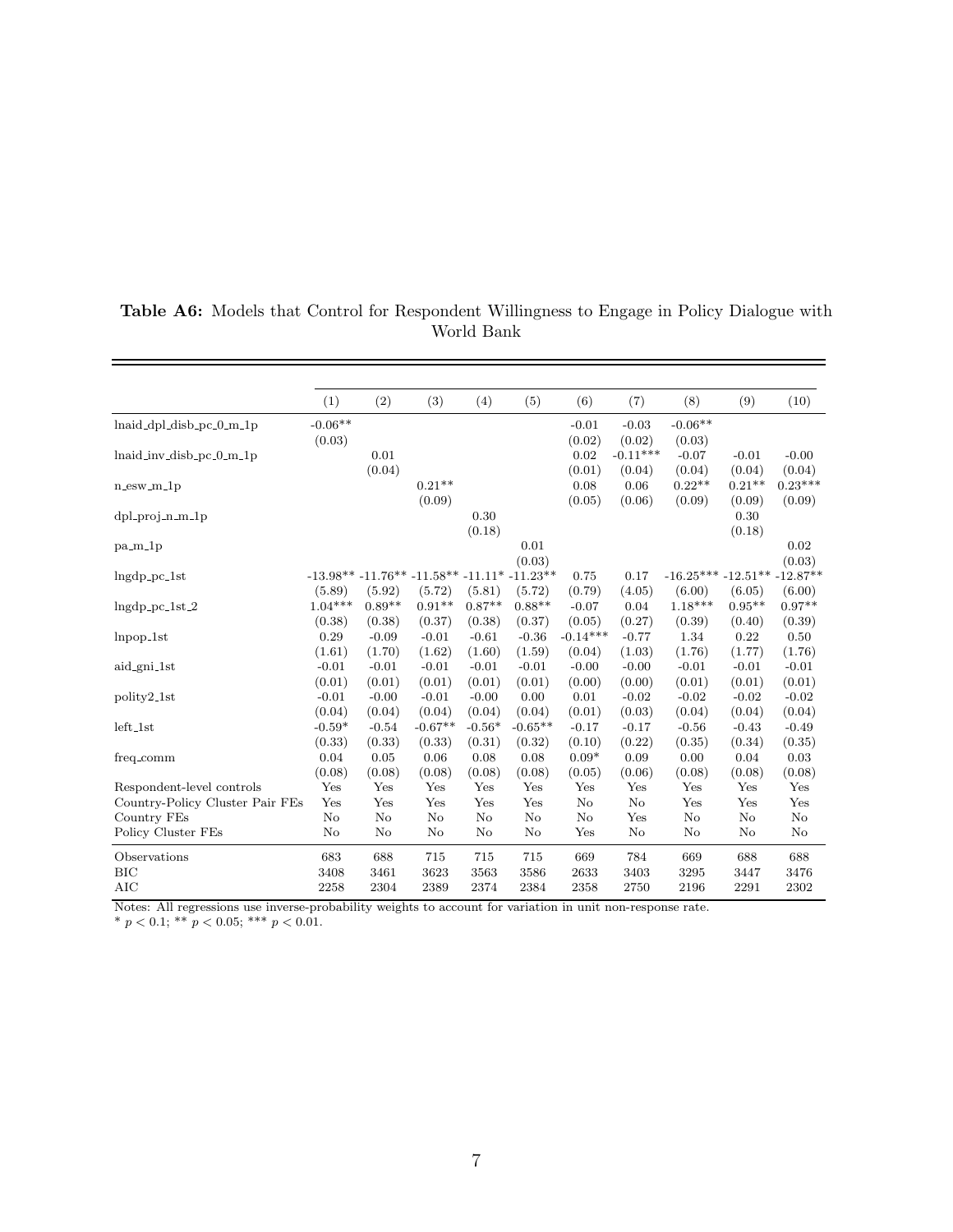|                                 | (1)                        | (2)                 | (3)                 | (4)     | (5)                        | (6)               | (7)               | (8)                 | (9)                | (10)               |
|---------------------------------|----------------------------|---------------------|---------------------|---------|----------------------------|-------------------|-------------------|---------------------|--------------------|--------------------|
| $lnaid_dpl_disb_pc_0_m_1p$      | $-0.07**$                  |                     |                     |         |                            | $-0.01$           | $-0.03$           | $-0.07**$           |                    |                    |
|                                 | (0.03)                     |                     |                     |         |                            | (0.02)            | (0.02)            | (0.03)              |                    |                    |
| $lnaid_inv-disb_pc_0_m_1p$      |                            | 0.02                |                     |         |                            | 0.02              | $-0.10**$         | $-0.05$             | 0.01               | 0.01               |
|                                 |                            | (0.04)              |                     |         |                            | (0.01)            | (0.04)            | (0.04)              | (0.04)             | (0.04)             |
| $n$ _esw_m_1 $p$                |                            |                     | $0.24***$           |         |                            | 0.07              | 0.07              | $0.24***$           | $0.24***$          | $0.25***$          |
|                                 |                            |                     | (0.09)              |         |                            | (0.05)            | (0.06)            | (0.09)              | (0.09)             | (0.09)             |
| $dpl$ -proj-n-m-1p              |                            |                     |                     | 0.26    |                            |                   |                   |                     | 0.25               |                    |
|                                 |                            |                     |                     | (0.19)  |                            |                   |                   |                     | (0.19)             |                    |
| $pa_m1p$                        |                            |                     |                     |         | 0.00                       |                   |                   |                     |                    | 0.02               |
|                                 |                            |                     |                     |         | (0.03)                     |                   |                   |                     |                    | (0.03)             |
| $Ingdp_pc_1$ st                 | $-12.58** -10.13* -10.08*$ |                     |                     | $-9.44$ | $-9.39$                    | 0.77              | 0.64              | $-14.96** -11.30*$  |                    | $-11.50*$          |
|                                 | (6.02)                     | (6.14)              | (5.90)              | (5.98)  | (5.88)                     | (0.82)            | (4.21)            | (6.22)              | (6.27)             | (6.22)             |
| $ln\{gdp_pc_1st_2\}$            | $0.94**$                   | $0.78**$            | $0.80**$            | $0.75*$ | $0.75**$                   | $-0.07$           | 0.02              | $1.08***$           | $0.86**$           | $0.87**$           |
|                                 | (0.39)                     | (0.40)              | (0.38)              | (0.39)  | (0.38)                     | (0.06)            | (0.28)            | (0.40)              | (0.41)             | (0.40)             |
| $lnpop_1$ st                    | 0.02                       | $-0.44$             | $-0.26$             | $-0.94$ | $-0.74$                    | $-0.15***$        | $-1.02$           | 1.18                | 0.04               | 0.27               |
|                                 | (1.62)                     | (1.74)              | (1.65)              | (1.63)  | (1.61)                     | (0.04)            | (1.05)            | (1.79)              | (1.81)             | (1.80)             |
| aid_gni_1st                     | $-0.01$                    | $-0.00$             | $-0.00$             | $-0.00$ | $-0.00$                    | $-0.00$           | $-0.00$           | $-0.01$             | $-0.00$            | $-0.00$            |
|                                 | (0.01)                     | (0.01)              | (0.01)              | (0.01)  | (0.01)                     | (0.00)            | (0.01)            | (0.01)              | (0.01)             | (0.01)             |
| polity2 <sub>-1st</sub>         | $-0.01$                    | $-0.00$             | $-0.01$             | $-0.00$ | 0.00                       | $0.02*$           | $-0.03$           | $-0.02$             | $-0.02$            | $-0.02$            |
| $left\_1st$                     | (0.04)<br>$-0.71**$        | (0.04)<br>$-0.66**$ | (0.04)<br>$-0.71**$ | (0.04)  | (0.04)<br>$-0.61* -0.70**$ | (0.01)<br>$-0.15$ | (0.03)<br>$-0.16$ | (0.04)<br>$-0.71**$ | (0.04)<br>$-0.58*$ | (0.04)<br>$-0.63*$ |
|                                 | (0.33)                     | (0.33)              | (0.33)              | (0.32)  | (0.32)                     | (0.10)            | (0.22)            | (0.35)              | (0.34)             | (0.35)             |
| demand_reform_advice            | 0.07                       | 0.08                | 0.07                | 0.08    | 0.08                       | 0.05              | 0.03              | 0.06                | 0.07               | 0.07               |
|                                 | (0.05)                     | (0.05)              | (0.05)              | (0.05)  | (0.05)                     | (0.03)            | (0.04)            | (0.05)              | (0.05)             | (0.05)             |
| Respondent-level controls       | Yes                        | Yes                 | Yes                 | Yes     | Yes                        | Yes               | Yes               | Yes                 | Yes                | Yes                |
| Country-Policy Cluster Pair FEs | Yes                        | Yes                 | Yes                 | Yes     | Yes                        | No                | No                | Yes                 | Yes                | Yes                |
| Country FEs                     | No                         | No                  | No                  | No      | $\rm No$                   | No                | Yes               | No                  | No                 | No                 |
| Policy Cluster FEs              | No                         | No                  | No                  | No      | $\rm No$                   | Yes               | No                | No                  | No                 | $\rm No$           |
| Observations                    | 666                        | 671                 | 697                 | 697     | 697                        | 652               | 759               | 652                 | 671                | 671                |
| BIC                             | 3350                       | 3372                | 3483                | 3472    | 3501                       | 2549              | 3284              | 3214                | 3345               | 3366               |
| <b>AIC</b>                      | 2194                       | 2231                | 2292                | 2294    | 2305                       | 2276              | 2641              | 2125                | 2213               | 2221               |

<span id="page-48-0"></span>Table A7: Models that Control for Respondent Demand for Reform Advice from World Bank

 $\qquad \qquad$ 

Notes: All regressions use inverse-probability weights to account for variation in unit non-response rate.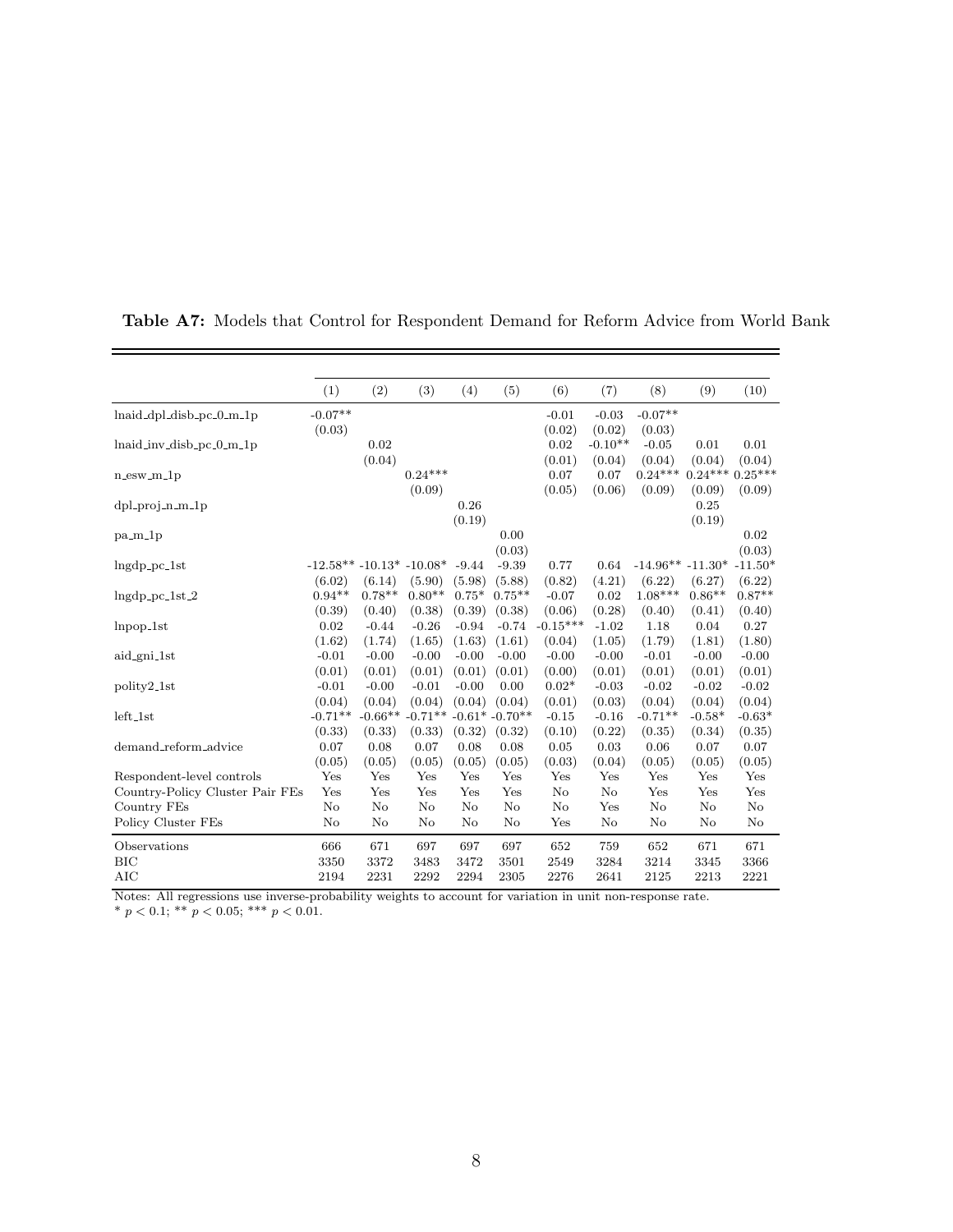<span id="page-49-0"></span>

|                                 |               | (1)             |
|---------------------------------|---------------|-----------------|
|                                 | Outcome stage | Selection stage |
| $n$ _esw_m_1 $p$                | $0.18**$      | 0.01            |
|                                 | (0.07)        | (0.12)          |
| $Ingdp_pc_1st$                  | $-7.04$       | $-8.65$         |
|                                 | (4.10)        | (6.62)          |
| $ln\{gdp_pc_1st_2\}$            | $0.59*$       | 0.35            |
|                                 | (0.27)        | (0.43)          |
| $lnpop_1$ st                    | $-0.32$       | 3.64            |
|                                 | (1.26)        | (1.88)          |
| aid_gni_1st                     | $-0.00$       | $-0.01$         |
|                                 | (0.01)        | (0.01)          |
| polity2_1st                     | $-0.01$       | 0.02            |
|                                 | (0.03)        | (0.04)          |
| $left\_1st$                     | $-0.45$       | $-0.55$         |
|                                 | (0.23)        | (0.32)          |
| number_org                      |               | $0.24***$       |
|                                 |               | (0.02)          |
| Country-Policy Cluster Pair FEs | Yes           | Yes             |
| Respondent-level controls       | Yes           | Yes             |
| Observations                    | 1164          |                 |
| Censored                        | 445           |                 |
| Rho                             | 0.02          |                 |

Table A8: Heckman Sample Selection Model

Notes: All regressions use inverse-probability weights to account for variation in unit nonresponse rate.  $p < 0.1$ ; \*\*  $p < 0.05$ ; \*\*\*  $p < 0.01$ .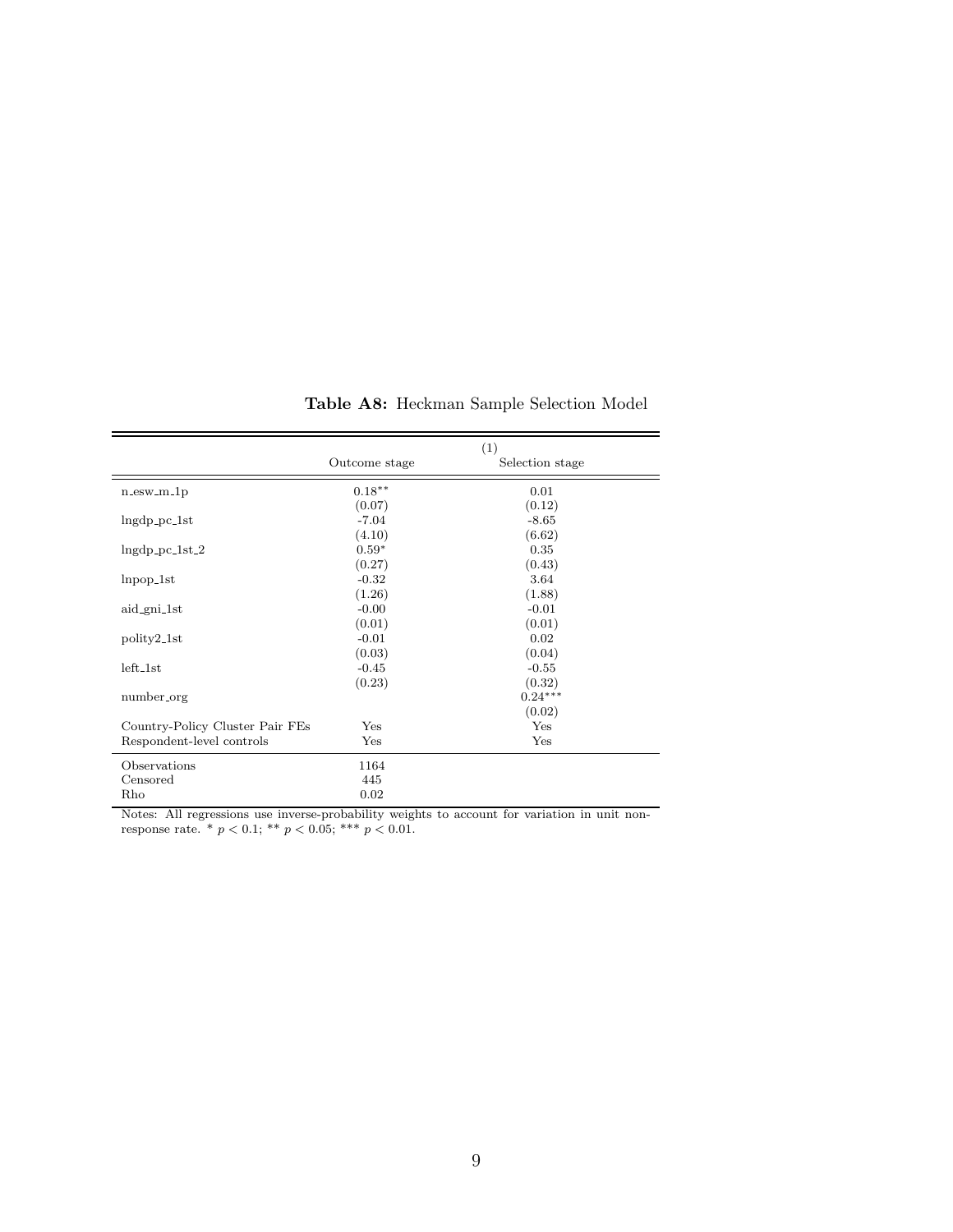<span id="page-50-0"></span>

|                                 | (1)      | (2)        | (3)              | (4)                   | (5)              | (6)      | (7)          | (8)                                         | (9)      | (10)     |
|---------------------------------|----------|------------|------------------|-----------------------|------------------|----------|--------------|---------------------------------------------|----------|----------|
| $lnaid_dpl_disb_pc_0_m_1p$      | $-0.05$  |            |                  |                       |                  | $-0.00$  | $-0.04$      | $-0.04$                                     |          |          |
|                                 | (0.04)   |            |                  |                       |                  | (0.02)   | (0.03)       | (0.04)                                      |          |          |
| $lnaid_inv-disb_pc_0_m_1p$      |          | $-0.17***$ |                  |                       |                  | $-0.02$  |              | $-0.10***$ $-0.15***$ $-0.17***$ $-0.17***$ |          |          |
|                                 |          | (0.05)     |                  |                       |                  | (0.02)   | (0.03)       | (0.05)                                      | (0.05)   | (0.05)   |
| $n$ _esw_m_1 $p$                |          |            | 0.01             |                       |                  | $-0.01$  | $-0.05$      | 0.02                                        | 0.02     | 0.04     |
|                                 |          |            | (0.12)           |                       |                  | (0.04)   | (0.06)       | (0.12)                                      | (0.12)   | (0.12)   |
| $dpl$ -proj-n-m-1p              |          |            |                  | 0.07                  |                  |          |              |                                             | 0.13     |          |
|                                 |          |            |                  | (0.22)                |                  |          |              |                                             | (0.23)   |          |
| $pa_m1p$                        |          |            |                  |                       | 0.03             |          |              |                                             |          | 0.04     |
|                                 |          |            |                  |                       | (0.04)           |          |              |                                             |          | (0.04)   |
| $ln\{gdp_pcc_1\}$ st            | $-7.88$  | $-2.78$    | $-4.26$          | $-4.18$               | $-4.33$          | 1.00     | $-0.49$      | $-6.12$                                     | $-2.70$  | $-2.87$  |
|                                 | (8.38)   | (7.33)     | (7.24)           | (7.24)                | (7.14)           | (0.90)   | (5.13)       | (8.40)                                      | (7.30)   | (7.23)   |
| $Ingdp_pc_1st_2$                | 0.47     | 0.11       | 0.23             | 0.23                  | 0.24             | $-0.08$  | $-0.01$      | 0.34                                        | 0.11     | 0.12     |
|                                 | (0.57)   | (0.50)     | (0.49)           | (0.49)                | (0.49)           | (0.06)   | (0.34)       | (0.58)                                      | (0.50)   | (0.49)   |
| $lnpop_1$ st                    | 0.93     | 0.82       | 0.36             | 0.27                  | 0.33             | $-0.07*$ | 0.76         | 1.24                                        | 0.74     | 0.91     |
|                                 | (1.77)   | (1.72)     | (1.70)           | (1.72)                | (1.69)           | (0.04)   | (1.12)       | (1.81)                                      | (1.77)   | (1.75)   |
| aid_gni_1st                     | $0.01**$ | $0.01**$   | $0.01***$        |                       | $0.01***0.01***$ | 0.00     | $0.01*$      | $0.01**$                                    | $0.01**$ | $0.01**$ |
|                                 | (0.00)   | (0.00)     | (0.00)           | (0.00)                | (0.00)           | (0.00)   | (0.00)       | (0.00)                                      | (0.00)   | (0.00)   |
| polity2 <sub>-1st</sub>         | 0.07     | 0.09       | 0.08             | 0.08                  | 0.08             | $0.03**$ | 0.06         | 0.09                                        | 0.09     | 0.09     |
|                                 | (0.06)   | (0.06)     | (0.06)           | (0.06)                | (0.06)           | (0.01)   | (0.04)       | (0.06)                                      | (0.06)   | (0.07)   |
| $left\_1st$                     | $-0.62$  | $-0.61$    | $-0.67$          | $-0.65$               | $-0.60$          | 0.03     | $-0.16$      | $-0.65$                                     | $-0.57$  | $-0.50$  |
|                                 | (0.51)   | (0.51)     | (0.49)           | (0.49)                | (0.49)           | (0.11)   | (0.28)       | (0.52)                                      | (0.51)   | (0.52)   |
| Respondent-level controls       | Yes      | Yes        | Yes              | $_{\rm Yes}$          | Yes              | Yes      | Yes          | Yes                                         | Yes      | Yes      |
| Country-Policy Cluster Pair FEs | Yes      | Yes        | Yes              | Yes                   | Yes              | No       | $\rm No$     | Yes                                         | Yes      | Yes      |
| Country FEs                     | No       | $\rm No$   | No               | $\rm No$              | No               | No       | Yes          | $\rm No$                                    | $\rm No$ | No       |
| Policy Cluster FEs              | No       | $\rm No$   | No               | $\rm No$              | No               | Yes      | $\rm No$     | $\rm No$                                    | $\rm No$ | No       |
| Observations                    | 545      | 549        | 567              | 567                   | 567              | 536      | 635          | 536                                         | 549      | 549      |
| <b>BIC</b>                      | 2862     | 2610       | 2910             | 2936                  | 2910             | 2313     | 2994         | 2584                                        | 2622     | 2614     |
| AIC                             | 1946     | 1864       | 1995             | 2003                  | 1994             | 2056     | 2383         | 1834                                        | 1868     | 1865     |
| $NT - A$<br>$A$ 11              |          | 1.1.11114  | t  1. <i>.</i> . | $\pm$ $\mathcal{C}$ . | 2.12.1           |          | $\mathbf{r}$ |                                             |          |          |

Table A9: Placebo Tests

Notes: All regressions use inverse-probability weights to account for variation in unit non-response rate.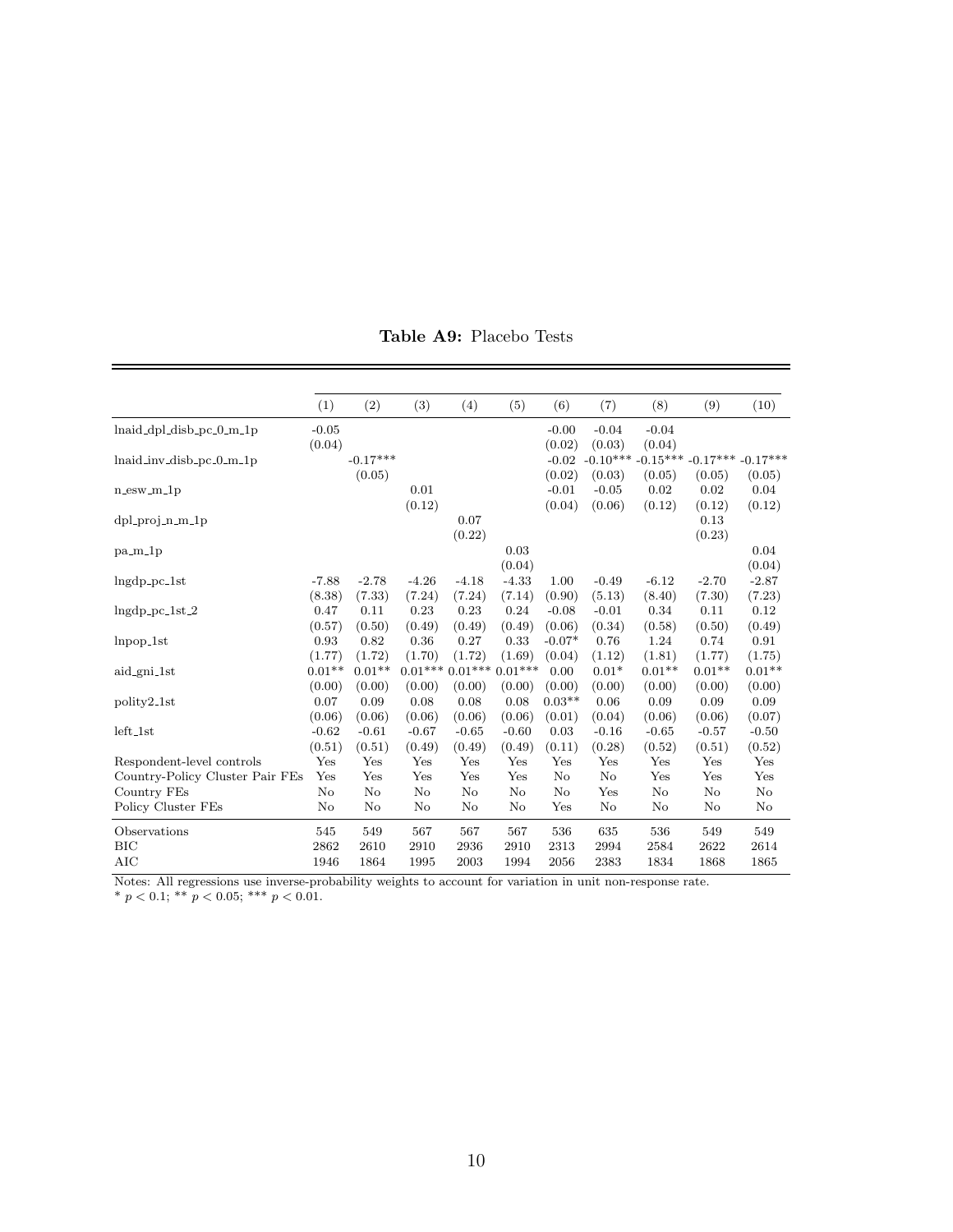|                                                                                                                          | (1)     | (2)               | (3)      | (4)     | (5)               | (6)                                          | (7)      | (8)                         | (9)      | (10)     |
|--------------------------------------------------------------------------------------------------------------------------|---------|-------------------|----------|---------|-------------------|----------------------------------------------|----------|-----------------------------|----------|----------|
| $lnaid_dpl_disb_pc_0_m_1p$                                                                                               | $-0.05$ |                   |          |         |                   | 0.02                                         | $-0.03$  | $-0.04$                     |          |          |
|                                                                                                                          | (0.05)  |                   |          |         |                   | (0.02)                                       | (0.03)   | (0.05)                      |          |          |
| $lnaid_inv-disb_pc_0_m_1p$                                                                                               |         | 0.02              |          |         |                   | $-0.01$                                      | 0.10     | $-0.07$                     | 0.01     | 0.00     |
|                                                                                                                          |         | (0.12)            |          |         |                   | (0.01)                                       | (0.08)   | (0.11)                      | (0.12)   | (0.12)   |
| $n$ -esw- $m$ -1 $p$                                                                                                     |         |                   | $0.23**$ |         |                   | 0.04                                         | 0.10     | $0.27**$                    | $0.21*$  | $0.22**$ |
|                                                                                                                          |         |                   | (0.11)   |         |                   | (0.04)                                       | (0.07)   | (0.11)                      | (0.11)   | (0.11)   |
| $dpl$ -proj-n-m- $1p$                                                                                                    |         |                   |          | 0.21    |                   |                                              |          |                             | 0.16     |          |
|                                                                                                                          |         |                   |          | (0.24)  |                   |                                              |          |                             | (0.23)   |          |
| $pa_m1p$                                                                                                                 |         |                   |          |         | 0.04              |                                              |          |                             |          | 0.05     |
|                                                                                                                          |         |                   |          |         | (0.04)            |                                              |          |                             |          | (0.04)   |
| $ln\{qp_pc_1st}$                                                                                                         | $-0.59$ | 3.51              | $-1.41$  | 0.61    | 0.48              | 1.29                                         | 1.42     | 1.99                        | 3.07     | 3.30     |
|                                                                                                                          |         | $(6.59)$ $(6.09)$ | (6.54)   |         | $(6.37)$ $(6.45)$ | (0.88)                                       | (4.46)   | (6.84)                      | (6.52)   | (6.67)   |
| $ln\{gdp_pc_1st_2\}$                                                                                                     |         | $-0.03 - 0.24$    | 0.03     | $-0.10$ | $-0.10$           | $-0.10$                                      | $-0.08$  | $-0.13$                     | $-0.21$  | $-0.22$  |
|                                                                                                                          |         | $(0.46)$ $(0.43)$ | (0.45)   |         |                   | $(0.45)$ $(0.45)$ $(0.06)$                   | (0.30)   | (0.47)                      | (0.46)   | (0.47)   |
| $lnpop_1$ st                                                                                                             |         | $-1.19 - 3.50$    | $-0.27$  |         |                   | $-1.55$ $-1.53$ $-0.09*$                     | $-2.02$  | $-2.77$                     | $-2.74$  | $-2.77$  |
|                                                                                                                          |         | $(2.41)$ $(2.47)$ | (2.41)   |         |                   | $(2.36)$ $(2.36)$ $(0.05)$ $(1.46)$          |          | (2.57)                      | (2.46)   | (2.45)   |
| aid_gni_1st                                                                                                              |         | $-0.01 - 0.01$    | $-0.01$  |         |                   | $-0.01$ $-0.01$ $0.01**$                     | $-0.01$  | $-0.01$                     | $-0.01$  | $-0.01$  |
|                                                                                                                          |         | $(0.01)$ $(0.01)$ | (0.01)   |         |                   | $(0.01)$ $(0.01)$ $(0.00)$ $(0.01)$ $(0.01)$ |          |                             | (0.01)   | (0.01)   |
| polity2 <sub>-1st</sub>                                                                                                  |         | $-0.03 - 0.09$    | $-0.05$  | $-0.04$ | $-0.04$           |                                              |          | $-0.02$ $-0.10^*$ $-0.12^*$ | $-0.11$  | $-0.12$  |
|                                                                                                                          |         | $(0.06)$ $(0.07)$ | (0.06)   |         | $(0.06)$ $(0.06)$ | (0.01)                                       | (0.05)   | (0.07)                      | (0.07)   | (0.07)   |
| $left\_1st$                                                                                                              | 0.06    | 0.29              | 0.19     | 0.22    | 0.25              | 0.03                                         | 0.24     | 0.23                        | 0.35     | 0.42     |
|                                                                                                                          | (0.48)  | (0.49)            | (0.48)   | (0.48)  | (0.47)            | (0.11)                                       | (0.25)   | (0.49)                      | (0.49)   | (0.49)   |
| Respondent-level controls                                                                                                | Yes     | Yes               | Yes      | Yes     | Yes               | Yes                                          | Yes      | Yes                         | Yes      | Yes      |
| Country-Policy Cluster Pair FEs                                                                                          | Yes     | Yes               | Yes      | Yes     | Yes               | No                                           | $\rm No$ | Yes                         | Yes      | Yes      |
| Country FEs                                                                                                              | No      | $\rm No$          | No       | No      | No                | No                                           | Yes      | No                          | $\rm No$ | $\rm No$ |
| Policy Cluster FEs                                                                                                       | No      | $\rm No$          | No       | No      | No                | Yes                                          | $\rm No$ | No                          | $\rm No$ | $\rm No$ |
| Observations                                                                                                             | 466     | 469               | 486      | 486     | 486               | 456                                          | 544      | 456                         | 469      | 469      |
| <b>BIC</b>                                                                                                               | 2447    | 2477              | 2593     | 2561    | 2574              | 1950                                         | 2616     | 2378                        | 2471     | 2494     |
| <b>AIC</b>                                                                                                               | 1610    | 1635              | 1701     | 1695    | 1699              | 1711                                         | 2048     | 1554                        | 1628     | 1635     |
| $N_{\text{other}}$ $\Lambda$ U as $\mu$<br>mushahilitu waishta ta secorat fan wanistian in<br>المقممة<br>لمدارك فالمحادث |         |                   |          |         |                   |                                              |          |                             |          |          |

<span id="page-51-0"></span>Table A10: Replication of Table 1 with Dependent Variable that Measures the Agenda-Setting Influence of the World Bank's Core ESW Diagnostic Products

 $=$ 

Notes: All regressions use inverse-probability weights to account for variation in unit non-response rate. \*  $p < 0.1$ ; \*\*  $p < 0.05$ ; \*\*\*  $p < 0.01$ .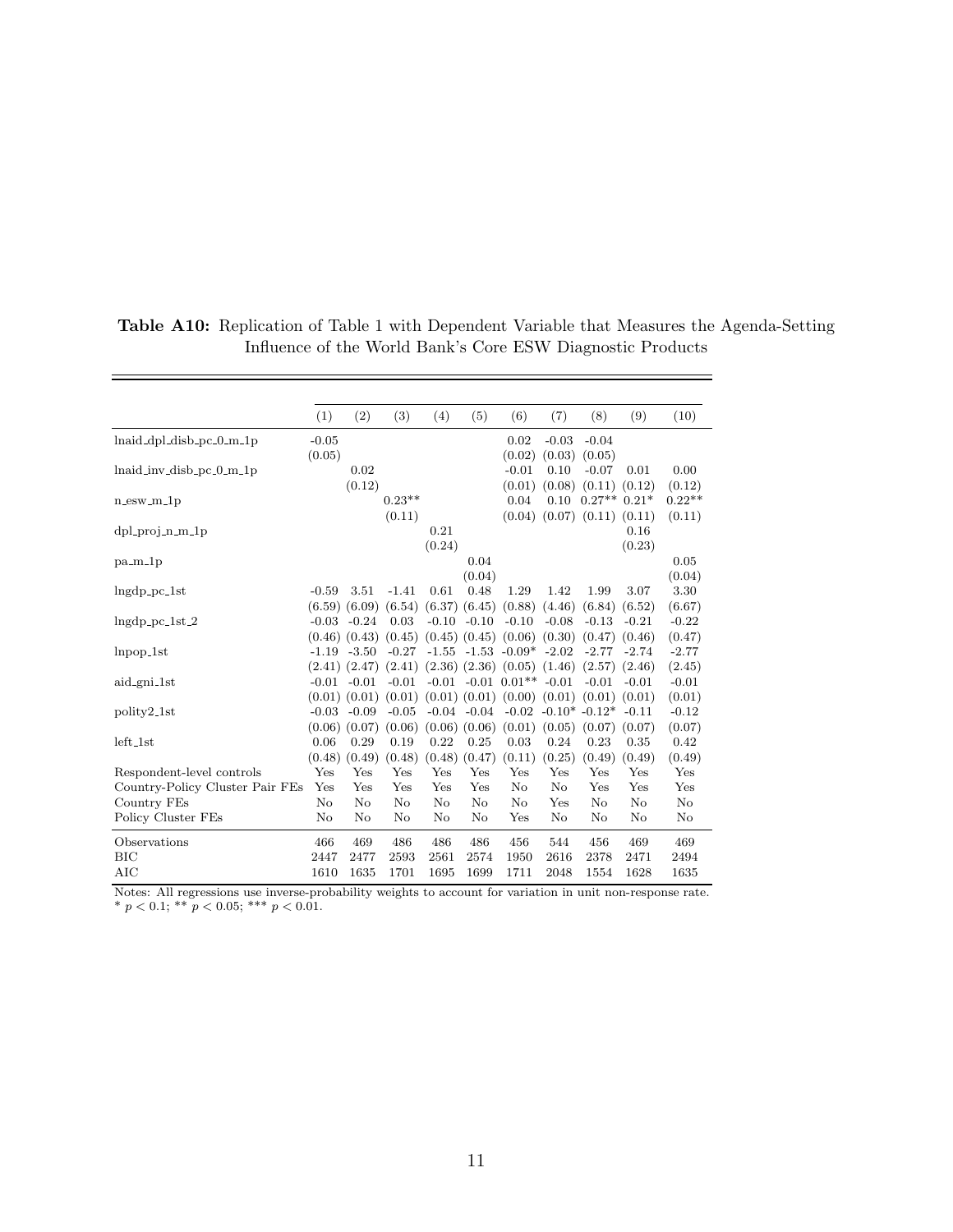|                                                    | (1)             | (2)      | (3)                  | (4)     | (5)      | (6)       | (7)       | (8)             | (9)     | (10)             |
|----------------------------------------------------|-----------------|----------|----------------------|---------|----------|-----------|-----------|-----------------|---------|------------------|
| $lnaid_dpl_disb_pc_0_m_1p$                         | $0.94**$        |          |                      |         |          | 0.99      | 0.97      | $0.94**$        |         |                  |
|                                                    | (0.03)          |          |                      |         |          | (0.02)    | (0.02)    | (0.03)          |         |                  |
| lnaid_inv_disb_pc_0_m_1p                           |                 | 0.99     |                      |         |          | 1.02      | $0.90***$ | 0.94            | 0.97    | 0.98             |
|                                                    |                 | (0.04)   |                      |         |          | (0.01)    | (0.04)    | (0.04)          | (0.04)  | (0.04)           |
| $n$ _esw_m_1 $p$                                   |                 |          | $1.23**$             |         |          | $1.08*$   | 1.06      | $1.24***$       |         | $1.24***1.25***$ |
|                                                    |                 |          | (0.10)               |         |          | (0.05)    | (0.06)    | (0.11)          | (0.10)  | (0.11)           |
| $dpl$ -proj-n-m-1p                                 |                 |          |                      | $1.38*$ |          |           |           |                 | $1.40*$ |                  |
|                                                    |                 |          |                      | (0.25)  |          |           |           |                 | (0.26)  |                  |
| $pa_m1p$                                           |                 |          |                      |         | 1.01     |           |           |                 |         | 1.03             |
|                                                    |                 |          |                      |         | (0.03)   |           |           |                 |         | (0.03)           |
| $Ingdp_pc_1st$                                     | $0.00**$        | $0.00*$  | $0.00*$              | $0.00*$ | $0.00*$  | 1.91      | 0.76      | $0.00***$       | $0.00*$ | $0.00**$         |
|                                                    | (0.00)          | (0.00)   | (0.00)               | (0.00)  | (0.00)   | (1.51)    | (3.07)    | (0.00)          | (0.00)  | (0.00)           |
| $ln\{dp_pc_1st_2\}$                                | $2.88***2.30**$ |          | $2.35**2.27**2.29**$ |         |          | 0.94      | 1.08      | $3.25***2.44**$ |         | $2.49**$         |
|                                                    | (1.09)          | (0.86)   | (0.85)               | (0.84)  | (0.82)   | (0.05)    | (0.29)    | (1.26)          | (0.94)  | (0.95)           |
| $lnpop_1$ st                                       | 1.24            | 0.74     | 0.76                 | 0.41    | 0.54     | $0.86***$ | 0.42      | 3.49            | 0.99    | 1.36             |
|                                                    | (2.00)          | (1.26)   | (1.23)               | (0.66)  | (0.85)   | (0.04)    | (0.44)    | (6.17)          | (1.75)  | (2.39)           |
| aid_gni_1st                                        | 0.99            | 0.99     | 0.99                 | 0.99    | 0.99     | 1.00      | 1.00      | 0.99            | 1.00    | 1.00             |
|                                                    | (0.01)          | (0.01)   | (0.01)               | (0.01)  | (0.01)   | (0.00)    | (0.00)    | (0.01)          | (0.01)  | (0.01)           |
| polity2 <sub>-1st</sub>                            | 0.99            | 1.00     | 0.99                 | 1.00    | 1.00     | 1.01      | 0.98      | 0.98            | 0.98    | 0.98             |
|                                                    | (0.04)          | (0.04)   | (0.04)               | (0.04)  | (0.04)   | (0.01)    | (0.03)    | (0.04)          | (0.04)  | (0.04)           |
| $left\_1st$                                        | $0.56*$         | 0.59     | $0.52**$             | $0.58*$ | $0.53**$ | 0.85      | 0.87      | 0.57            | 0.66    | 0.63             |
|                                                    | (0.18)          | (0.20)   | (0.17)               | (0.18)  | (0.17)   | (0.09)    | (0.19)    | (0.20)          | (0.22)  | (0.22)           |
| Respondent-level controls                          | Yes             | Yes      | Yes                  | Yes     | Yes      | Yes       | Yes       | Yes             | Yes     | Yes              |
| Country-Policy Cluster Pair FEs                    | Yes             | Yes      | Yes                  | Yes     | Yes      | No        | $\rm No$  | Yes             | Yes     | Yes              |
| Country FEs                                        | $\rm No$        | $\rm No$ | No                   | No      | No       | No        | Yes       | No              | No      | No               |
| Policy Cluster FEs                                 | $\rm No$        | No       | $\rm No$             | No      | $\rm No$ | Yes       | $\rm No$  | No              | No      | No               |
| Observations                                       | 686             | 692      | 719                  | 719     | 719      | 672       | 787       | 672             | 692     | 692              |
| BIC                                                | 3500            | 3480     | 3610                 | 3621    | 3625     | 2636      | 3400      | 3322            | 3465    | 3495             |
| <b>AIC</b>                                         | 2290            | 2327     | 2401                 | 2408    | 2412     | 2366      | 2755      | 2208            | 2312    | 2324             |
| $\overline{1}$<br>$\overline{ }$<br>$\blacksquare$ | 4.11            |          |                      |         | 1.11     |           |           |                 |         |                  |

Table A11: Replication of Table 1 with Exponentiated Coefficients Expressed as Odds Ratios

 $=$ 

Notes: Exponentiated coefficients. All regressions use inverse-probability weights to account for variation in unit non-response rate. \*  $p < 0.1$ ; \*\*  $p < 0.05$ ; \*\*\*  $p < 0.01$ .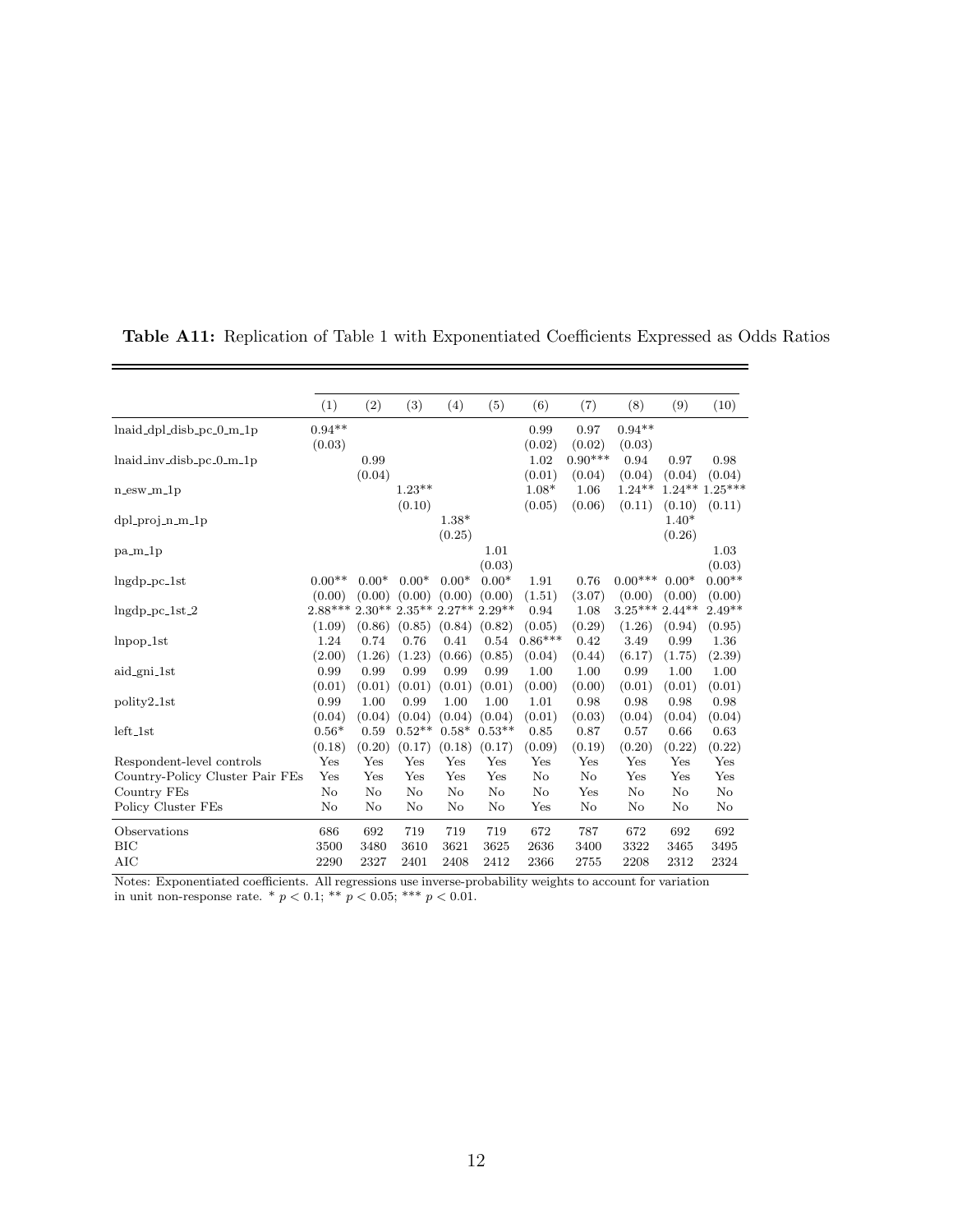# <span id="page-53-0"></span>B Description of the Sampling Frame Construction and the Application of Inverse-Probability Weights

While the true population of development policymakers and practitioners in low-income and lower-middle income countries is for all intents and purposes unobservable, we took painstaking efforts to identify a well-defined and observable population of interest (see Parks et al. 2015). We define this population of interest as including those individuals with direct knowledge of how government policies and programs were prioritized, designed, and implemented in low- and lower-middle income countries between 2004 and 2013.

In recognition of the need for cross-country comparability and the fact that every government consists of a unique set of institutions and leadership positions, we identified our population of interest by first mapping country-specific public sector institutions (and leadership positions within those institutions) back to an ideal-typical developing country government. This ideal-typical government consisted of 33 institution types, such as a Ministry of Finance, a Supreme Audit Institution, and a National Statistical Office. We then identified functionally equivalent leadership positions within these institutions, and the specific individuals who held these positions between 2004 and 2013. For the four additional stakeholder groups that we included in our sampling frame (in-country development partners, domestic civil society and non-governmental organizations, private sector associations, and independent experts), we undertook a similar process of first mapping country-specific institutions and positions, and then identifying the individuals who held those positions between 2004 and 2013. Identifying functional equivalents at the institution- and leadership position-level resulted in a sampling frame of 54,990 individuals that enables comparison across countries. By clearly defining a population of interest and constructing a master sampling frame that is stratified by country, stakeholder group, and institution type, we also managed to overcome one of the most vexing challenges associated with elite surveys: the absence of detailed demographic data and the inability to assess the representativeness of findings at various levels.